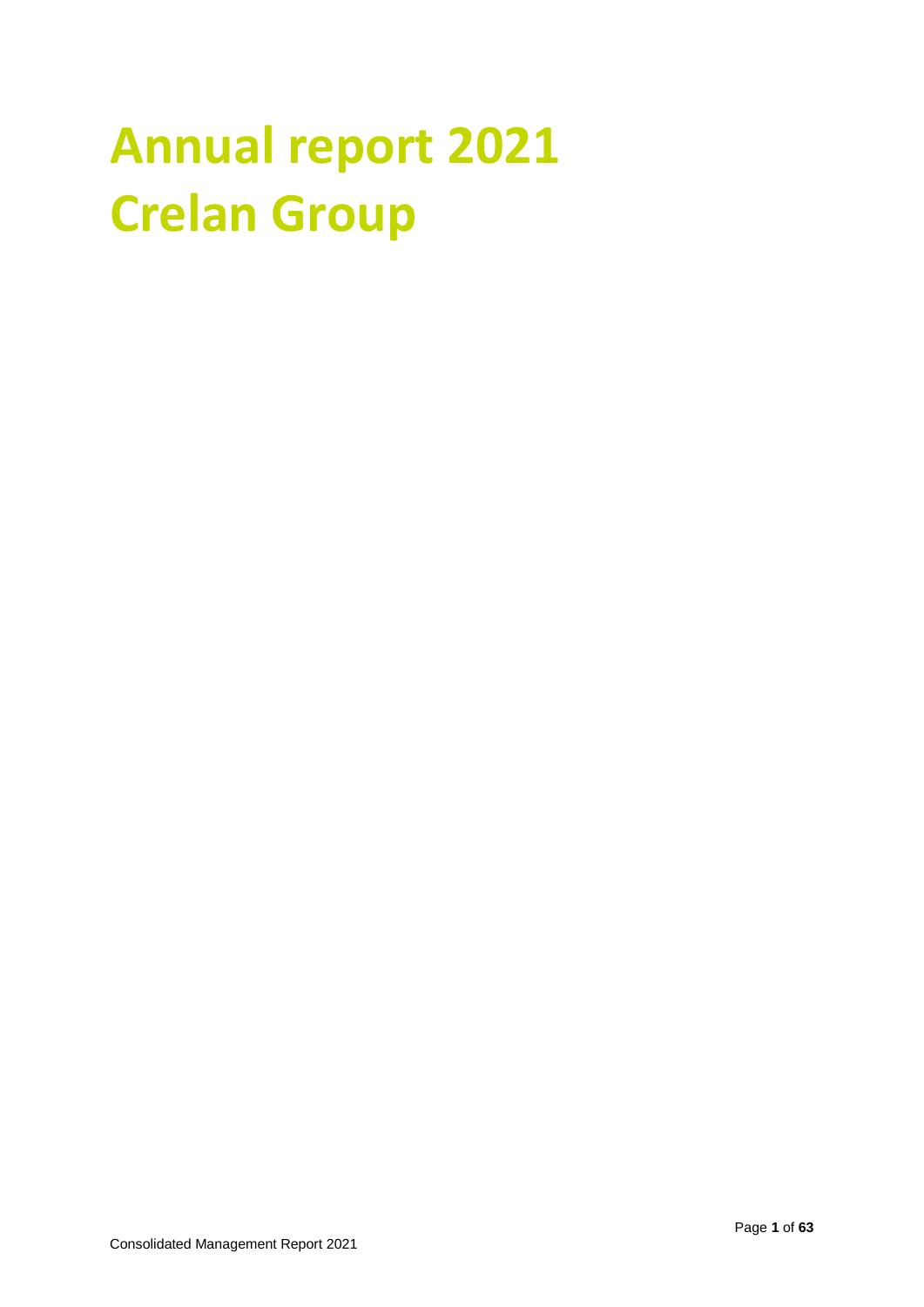On 31/12/2021, the Crelan Group acquired AXA Bank Belgium. Since then, the Crelan Group has operated with three bank brands: Crelan, Europabank and AXA Bank Belgium.

The cooperation between these three banks determine the group's success in the coming years. On the one hand, cooperation is important to prepare the integration of Crelan and AXA Bank Belgium by Spring 2024. On the other hand, we want to further optimise the synergies within the Crelan Group.

To illustrate this, in this annual report you will regularly see photos depicting this collaboration, sent by colleagues from AXA Bank Belgium, Europabank and Crelan.

In accordance with Article 105 of the Company Code, the figures in this report are an abbreviated version of the officially published financial statements of the Crelan Group, closed on 31 December 2021. These are the consolidated financial statements under IFRS. Our auditor issued an unqualified opinion on these published financial statements.

The figures presented in this annual report may relate to the whole of the Crelan Group as well as to the individual entities, namely Crelan, Europabank and AXA Bank Belgium.

The full consolidated financial statements can be requested from the General Office by e-mail: general.office@crelan.be.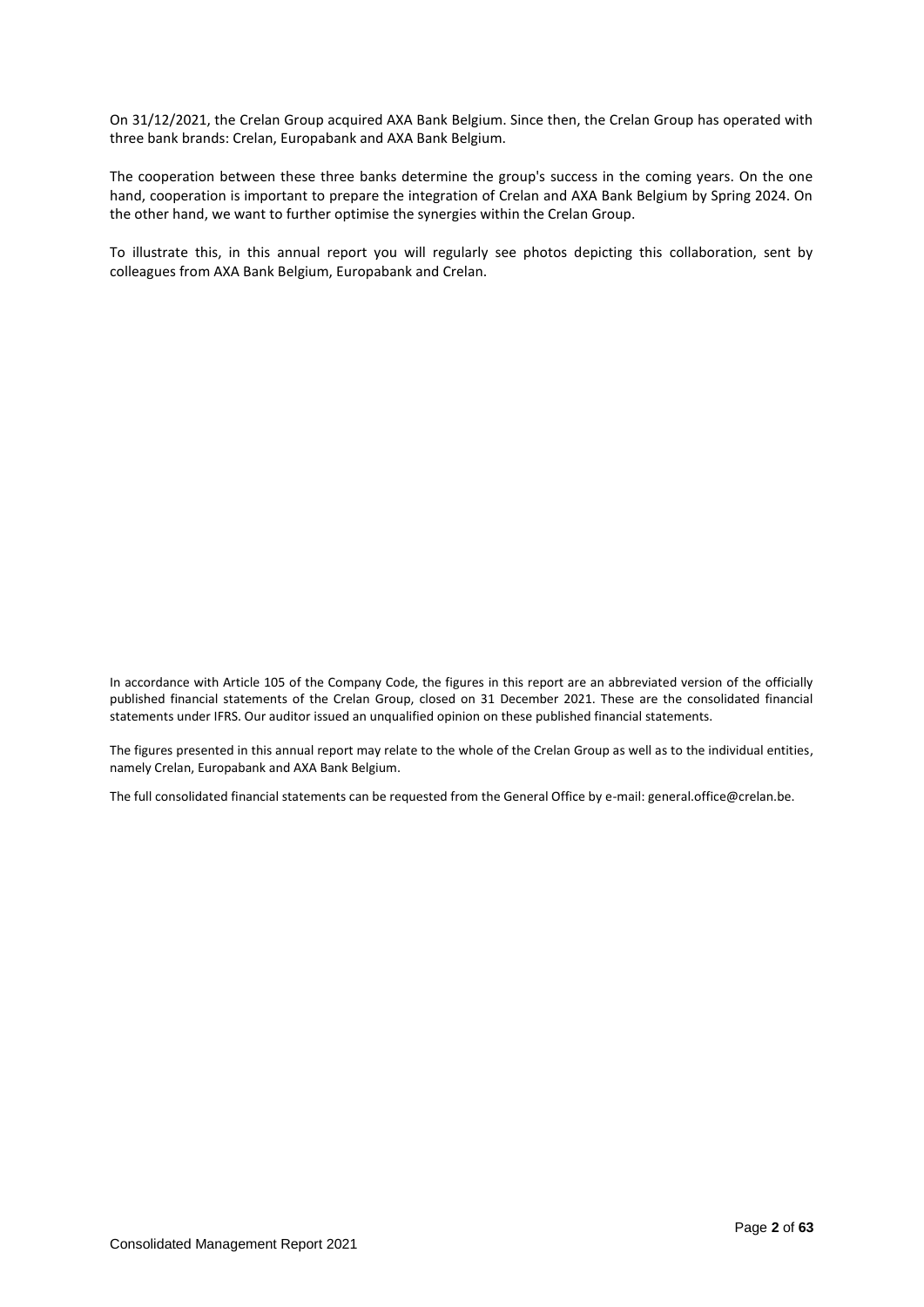# **CEO review of 2021**

While coronavirus had less impact on our society last year than it did in the crisis year of 2020, the pandemic still held us firmly in its grip.

Economic activity clearly improved, partly as a result of increased consumption during periods of lower contagion and the effectiveness of financial support measures at federal and federated level.

Unfortunately, these recoveries were short-lived and increased contacts again led to rising infection rates. Towards the end of the year, uncertainty surrounding the new Omicron variant prevailed. Supply chain issues led to insufficient supply in the face of increased consumer demand. This development and the sky-high energy prices raised the spectre of sharply rising inflation or even stagflation in 2022 as a result of the invasion of Ukraine, the consequences of which no one can predict.

In 2021, more consumers made use of digital payment facilities and contactless payments. The perception of work also changed significantly. Likewise, at Crelan - where working from home two days a week was already an option in the pre-coronavirus period - we shifted up a gear with the option of an extra day's work from home per week and more flexibility in our own work planning. It is a question of rights and duties and in practice we find that this works and is appreciated by employees who have a strong desire for autonomy and responsibility and who have an inquisitive mind.

Customers also expressed their appreciation for the way in which we yet again remained readily available. Digitally, or by appointment when necessary, but also without appointments at the office as soon as it was feasible and provided that the necessary safety and hygiene measures were respected.

This again led to excellent production results. The loan portfolio increased by 5.9%, while customer deposits rose by 5.6% and sales of off-balance sheet products (funds, notes, investment insurance, etc.) increased by 24.2%.

The Crelan Group closed 2021 on a high note by acquiring AXA Bank Belgium on the very last day of the year. Crelan was until recently a less significant financial institution in terms of size, yet we were nevertheless able to acquire a larger bank under the supervision of the European Central Bank (ECB). This is a first for Belgium and also rare at European level.

The acquisition makes Crelan Group the fifth largest financial banking group by balance sheet total among Belgian retail banks. It also gives us the status of a significant financial institution and we will therefore be directly monitored by the ECB.

We are grateful for the trust placed in us by the regulators and we intend to conduct ourselves responsibly.

Consumers will not yet see any visible changes. Crelan and AXA Bank will remain separate banks. However, the teams of Crelan and AXA Bank are currently enthusiastically preparing the integration of both banks in the background.

The merged bank is scheduled to open in the spring of 2024. We hope to integrate both banks as smoothly as possible for our customers and offer them an even better service through the bundled expertise and experience.

Philippe Voisin, CEO of Crelan and AXA Bank Belgium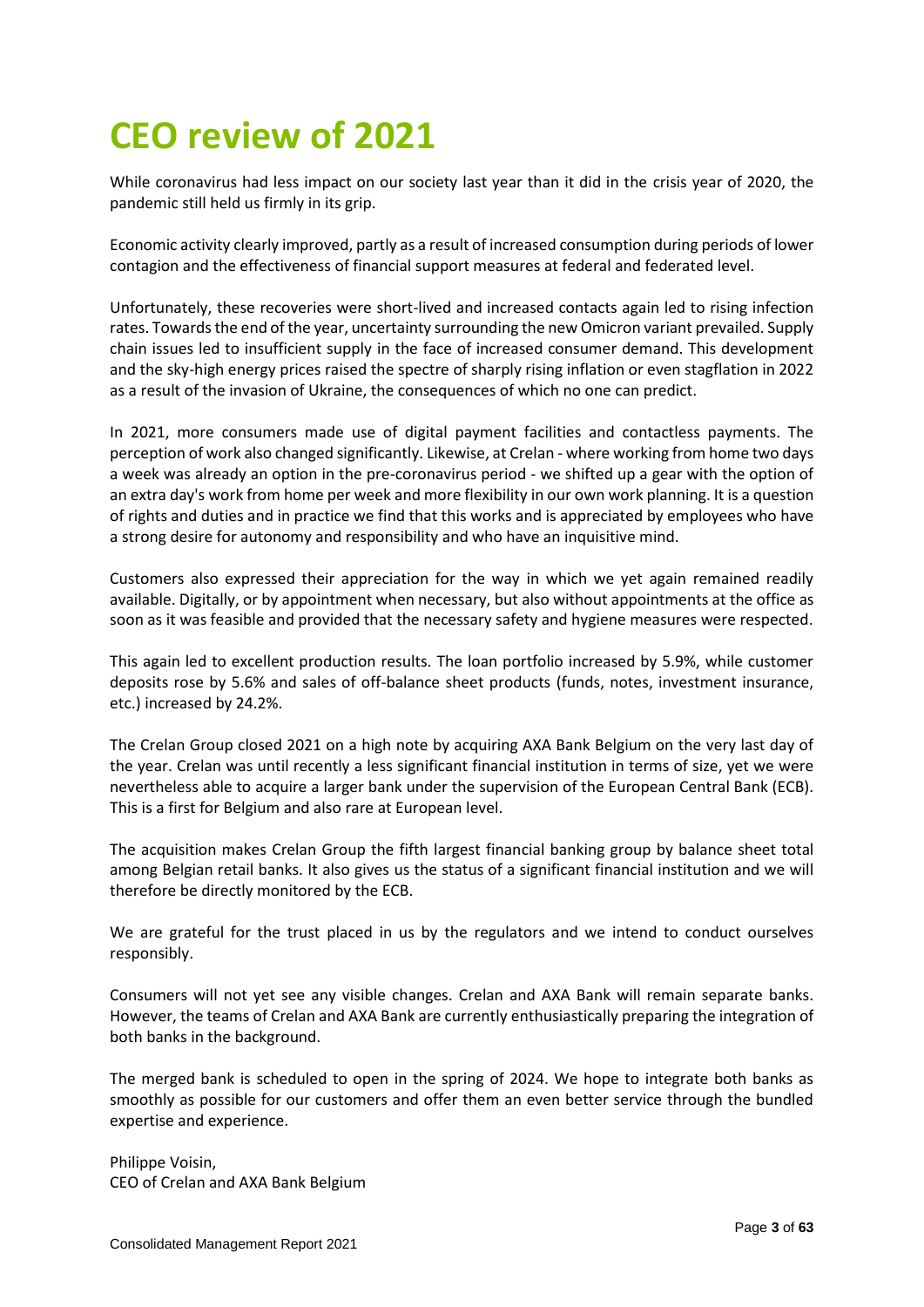# **Who are we?**

The Crelan Group comprises 4,869 enthusiastic employees - both staff members and independent bank agents with their employees - who give their all every day for almost 1.8 million customers.

**The financial group consists of CV CrelanCo, NV Crelan, NV Europabank and NV AXA Bank Belgium.** It ranks fifth in terms of balance sheet total among Belgian retail banks.

The Crelan group therefore comprises three bank logos: Crelan, AXA Bank and Europabank.



CrelanCo CV is **the sole and 100% shareholder** of the Crelan Group. The authorised capital of this recognised cooperative society is formed by the participation of **over 274,000 cooperative shareholders**. The latter are thus all part-owners of our banking group.

Crelan's cooperative roots date back to the 1960s and have their origins in the bank's strong ties with the Belgian agriculture and horticulture sectors. The first cooperative societies collected the savings of farmers, which in turn enabled the bank to grant agricultural loans. From the 1990s onwards, these cooperative societies joined Crelan's shareholder structure and thus played an important role in the privatisation of the originally state-owned financial institution. In November 2015, all the former cooperative societies merged and CrelanCo became sole shareholder.

The Crelan Group, therefore, is not only a cooperative but also a 100% Belgian banking group whose decision-making centre is in its own country and a range of products and services that are exclusively aimed at the Belgian market.

Crelan Bank is **a federation of credit unions**, formed by Crelan NV and its shareholder, CV CrelanCo. Full solidarity exists between the two.

**Crelan offers a wide range of banking and insurance products for private individuals, the selfemployed, and SMEs.** Crelan does not want to offer its customers products, but rather total solutions with payment formulas, savings and investment products, forms of credit and insurance policies. Crelan relies on its own product range to this end, which it complements with products from a number of partners, each of whom a reference in their own field. This includes non-life insurance policies from AXA Belgium, life insurance policies from Allianz and investment formulas from Amundi and Econopolis Wealth Management.

Furthermore, with a specialised range of products, the bank is the preferred partner of farmers and large companies in the agricultural and horticultural sector.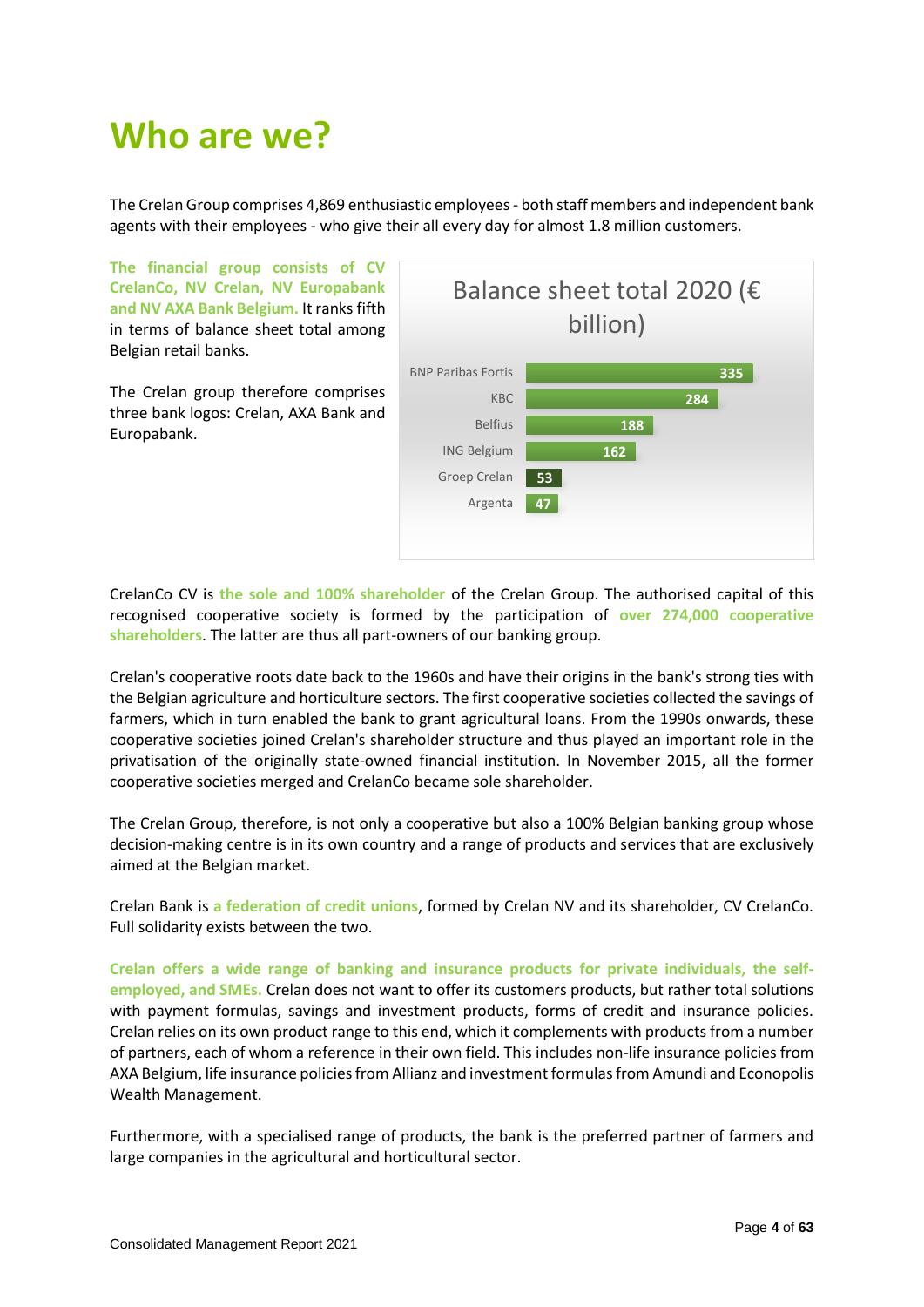If you ask our customers why they chose Crelan, **they invariably mention the close relationship they have** with their Crelan bank agent. We therefore pride ourselves on bringing financial advice closer to our customers. Not only through digital banking channels, but also through our network of independent banking agents who are intimately familiar with their local area and their customers. More than 460 branch doors are open to our customers every day.

The only way to achieve satisfied customers is through satisfied employees. Crelan therefore pays constant attention to the well-being of its employees and was in fact awarded the Top Employer label for the sixth time in a row in 2021.

Sustainable decisions and social commitment, including through the Crelan Foundation, are selfevident to us.

Contrary to what its name might suggest, Europabank is a Belgian bank, based in Ghent, and has been part of the Crelan group since 2004.

As **a subsidiary of Crelan** Europabank offers a specific range of products and services for individuals and entrepreneurs. It is known in particular for its **specialisation in consumer credit**. Traders and entrepreneurs also know the bank as a **processor of transactions carried out with debit cards and Visa and MasterCard credit cards** and as a provider of **finance leasing and renting**.

The bank has 47 branches.

Unlike Crelan and AXA Bank Belgium, Europabank does not work with a network of independent banking agents, but exclusively with employees.AXA Bank Belgium is the youngest and also the largest entity of the Crelan Group. AXA Bank Belgium became a **subsidiary of Crelan** in 31/12/2021, when the Crelan Group acquired it from the French international insurer AXA Group.

AXA Bank Belgium **empowers its customers, Belgian families and entrepreneurs by proactively guiding them in building and managing their assets, through tailor-made advice on home loans and investments**. The bank is locally anchored thanks to its network of independent banking agents. Userfriendly digital tools and personal contact go hand in hand. The bank has received several awards for this in the last five years, including that of most innovative bank in 2021, awarded by customers.

The group cooperates on commercial, technical and financial matters.

The figures in the table below take into account the composition after the acquisition of AXA Bank Belgium and the sale of Crelan Insurance.

| Company    | Number of | Number of | Number of | Number of    | Operating |
|------------|-----------|-----------|-----------|--------------|-----------|
|            | employees | branches  | customers | cooperative  | in        |
|            |           |           |           | shareholders |           |
| Crelan     | $2,270*$  | 467       | 758,207   | 274,003      | Belgium   |
| Europabank | 351       | 47        | 168,092   |              | Belgium   |
| AXA Bank   | $2,248**$ | 367       | 873,226   |              | Belgium   |
| Belgium    |           |           |           |              |           |

\*722 staff members and 1,548 employees within the independent agent network

\*\*726 members staff and 1,522 employees within the independent agent network

For more information on the history of Crelan and the Crelan Group, please visit [www.crelan.be.](http://www.crelan.be/)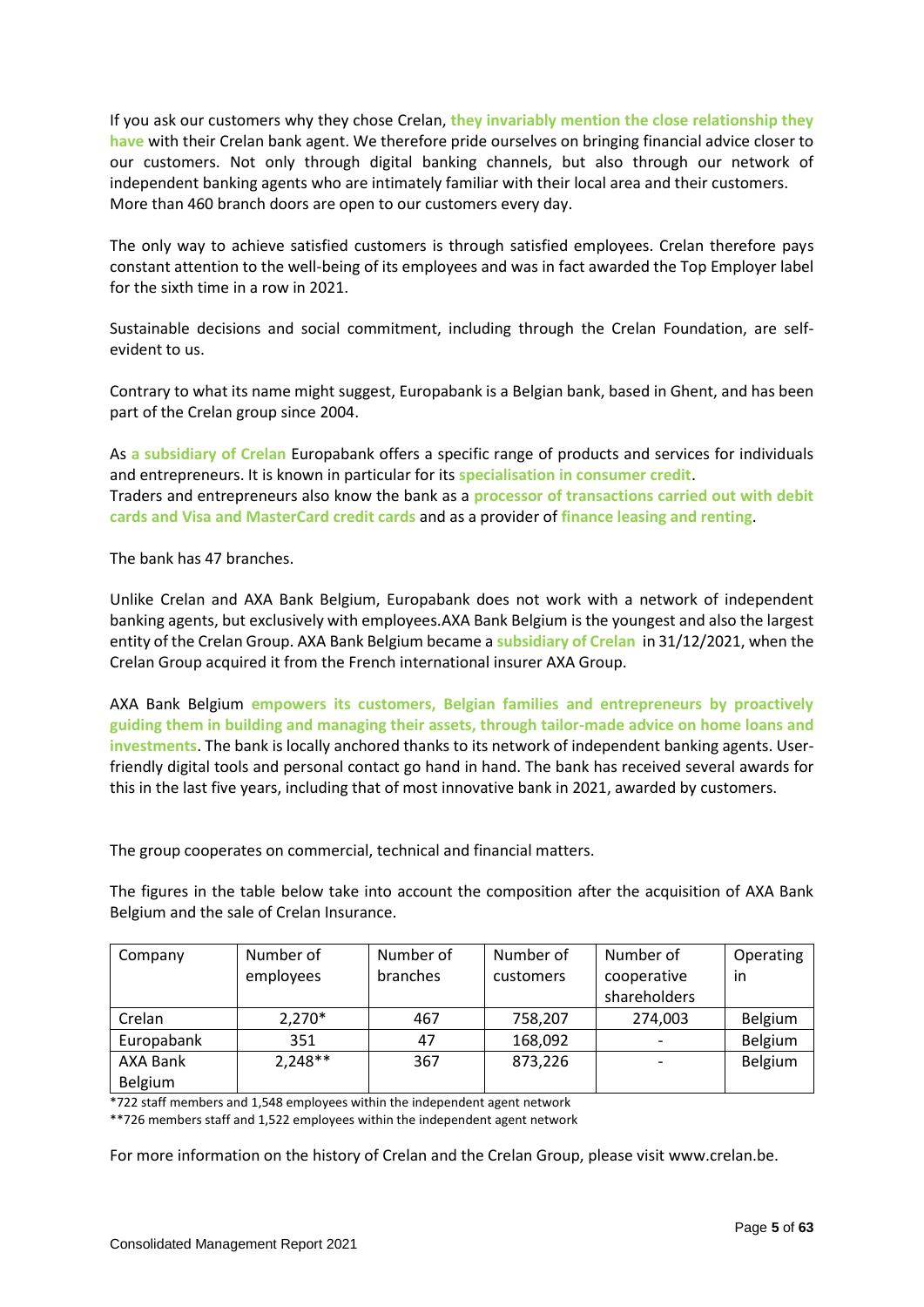# **Structure and shareholdings**

**NV Crelan and recognised cooperative CV CrelanCo together form a federation of credit institutions, with NV Crelan as the central institution. There is full solidarity between the two and the results of NV Crelan and CV CrelanCo are therefore consolidated.**

The CV CrelanCo owns 100% of the shares and voting rights in NV Crelan. As at 31 December 2021, the cooperative capital of CrelanCo was held by 274,003 cooperative shareholders. As such, Crelan is a 100% Belgian bank with 100% cooperative roots.

The Management Committee of NV Crelan is responsible for the operational policy of NV Crelan, CV CrelanCo and NV AXA Bank Belgium.

The entity formed by NV Crelan and CV CrelanCo is referred to in this report as "Crelan" or "the Bank", while the broader name "Crelan Group" or "the Group" refers to all the entities or subsidiaries listed below that are included in the consolidation through full integration.

Europabank's accounts are included in the consolidation scope of the Crelan Group according to the Royal Decree of 23 September 1992 on the consolidated financial statements of credit institutions. As AXA Bank Belgium joined the group on 31 December 2021, the balance sheet figures for this entity are included in the consolidation parameter, but not the income statement. The results of AXA Bank Belgium are described in this report for informational purposes only.

The Crelan Group does not have any branches.

The diagram below gives a simplified overview of the structure of the Crelan Group.

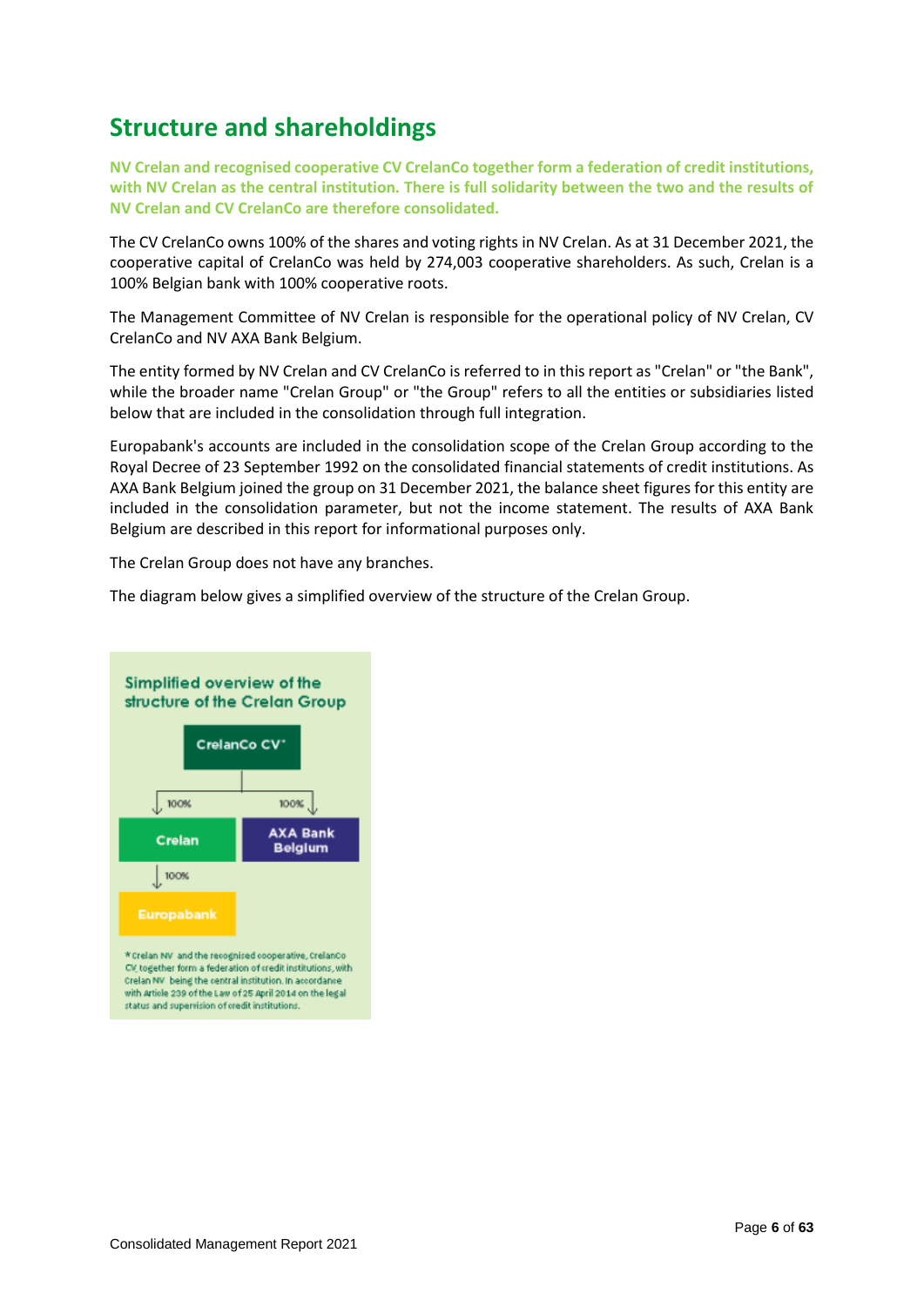# **Crelan and AXA Bank Belgium embark on a common future**

The strong similarities between Crelan and AXA Bank in terms of product range, service with independent banking agents, customer approach are immedtiately apparent.

This also explains why Crelan and AXA Bank Belgium are currently preparing an integration by spring 2024.

By combining our know-how, experience and resources, we want to improve even more and create added value for our customers, our bank agents and employees and for the bank itself. After the integration, the bank will continue its activities under the Crelan banner.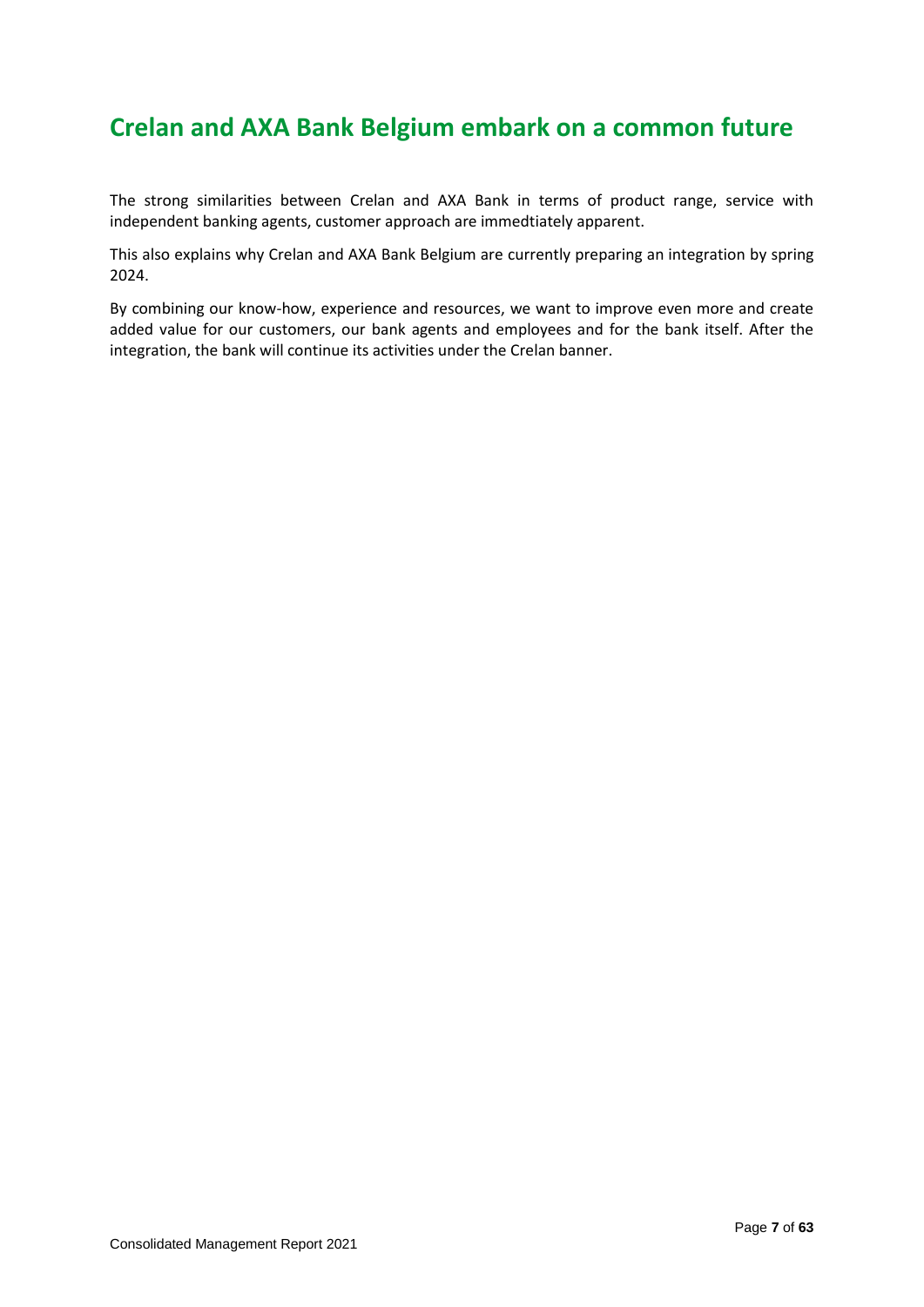# **2021 at a glance**

# **The markets**

## **CONTEXT**

The 2021 global economy was characterised by three themes: **growth, inflation and a normalisation of monetary policy**.

As vaccination coverage increased, economic activity picked up and growth returned after the massive shock of 2020. Coronavirus, however, continued to be a disruptive factor due to temporary periods of restrictions during new waves of infection. The combination of increased demand and disrupted supply, in turn, boosted inflation.

In response, initially the emerging economies tightened their monetary policy and then, at the end of the year, the central banks of the advanced economies also announced the gradual phasing out of support measures.

These trends did not manifest to the same extent everywhere.

The **US economy** performed very strongly despite major supply chain issues of semi-finished products and the resulting pricing pressures. Favourable base effects from the previous half-year, rising energy prices and high demand also contributed to the high inflation rate in the second half of the year.

The job market recovery continued and the business environment remained favourable. This development led to a change of course for the Federal Reserve, which, after a long period of supportive measures, announced a gradual reduction in its asset purchases during its final two monetary policy committees of the year.

Strict restrictions imposed to slow down the spread of COVID-19 initially kept the **the eurozone** recovery in a stranglehold. This recovery did occur in the second quarter due to the positive influence of the increased vaccination coverage and the reopening of various sectors. At the end of the year, however, activity slowed down again due to uncertainty surrounding the new Omicron variant.

As in the US, inflation rebounded throughout the euro area due to the disruption of global supply chains, a sharp rise in energy prices, favourable base effects and high demand as a result of the reopening of the economy. Here, too, the job market improved despite more limited support measures.

The ECB, however, remained flexible and provided substantial support to the economies of the Member States, whose governments also continued to intervene through significant fiscal measures at national level.

2021 was a turbulent year for **emerging economies**. They, too, recorded growth and a high inflation rate, which left their central banks with no choice but to raise interest rates fairly quickly, unlike their counterparts in more developed countries.

China prioritised structural rather than cyclical objectives. In its fight against increased social inequality, the government tightened regulation in various sectors so as to give workers a greater share in the distribution of national income.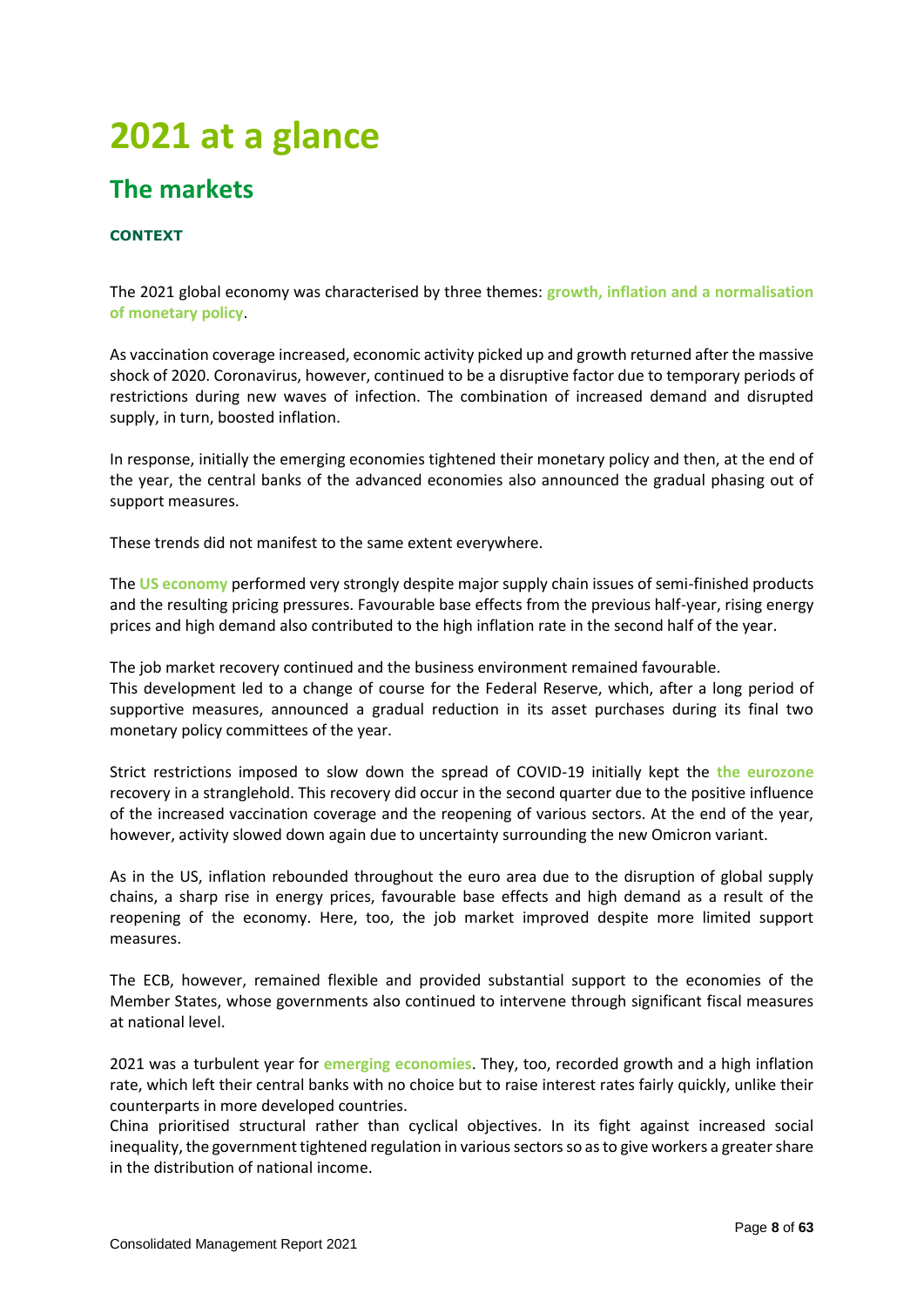In Latin America, in addition to Covid and inflation problems, political events determined economic development.

#### **IMPACT ON STOCK EXCHANGES AND MARKETS**

**Stock markets** performed strongly again in 2021. For example, the MSCI ACWI index rose by 19.1%. This index has a global portfolio and is therefore an excellent indication of global economic performance.

The United States and Europe, in particular, showed strong growth rates of 25.2% and 19.9% respectively. Developing countries had a harder time of it, especially Brazil (-18%) and China (-22.7%). The Chinese economy suffered from the sharp rise in the dollar exchange rate, reduced support measures and the tightening of measures by the Chinese government.

In addition to the strong stock market performance, **government bond yields** rose sharply. The German 10-year yield did close 2021 on a negative note at -0.18%, but this does imply an increase of 40 base points year-on-year. In the United States, the 10-year interest rate rose even more sharply by 60 base points to reach a level of 1.5%.

Less good news came from the energy market with spectacular price increases of 50% for Brent oil and of more than 200% for gas. At one point, the price of gas peaked at over 700%.

In general, the prices of **industrial metals** also rebounded sharply. The dollar exchange rate rose by 26% for nickel, by 27% for copper and by over 40% for aluminium. Iron ore lagged behind, with the dollar price falling by almost 28% due to the crisis in China's construction sector.

**Gold** also underperformed as investors were concerned about a possible rise in US real interest rates. This caused the price to fall by 3.5% year-on-year.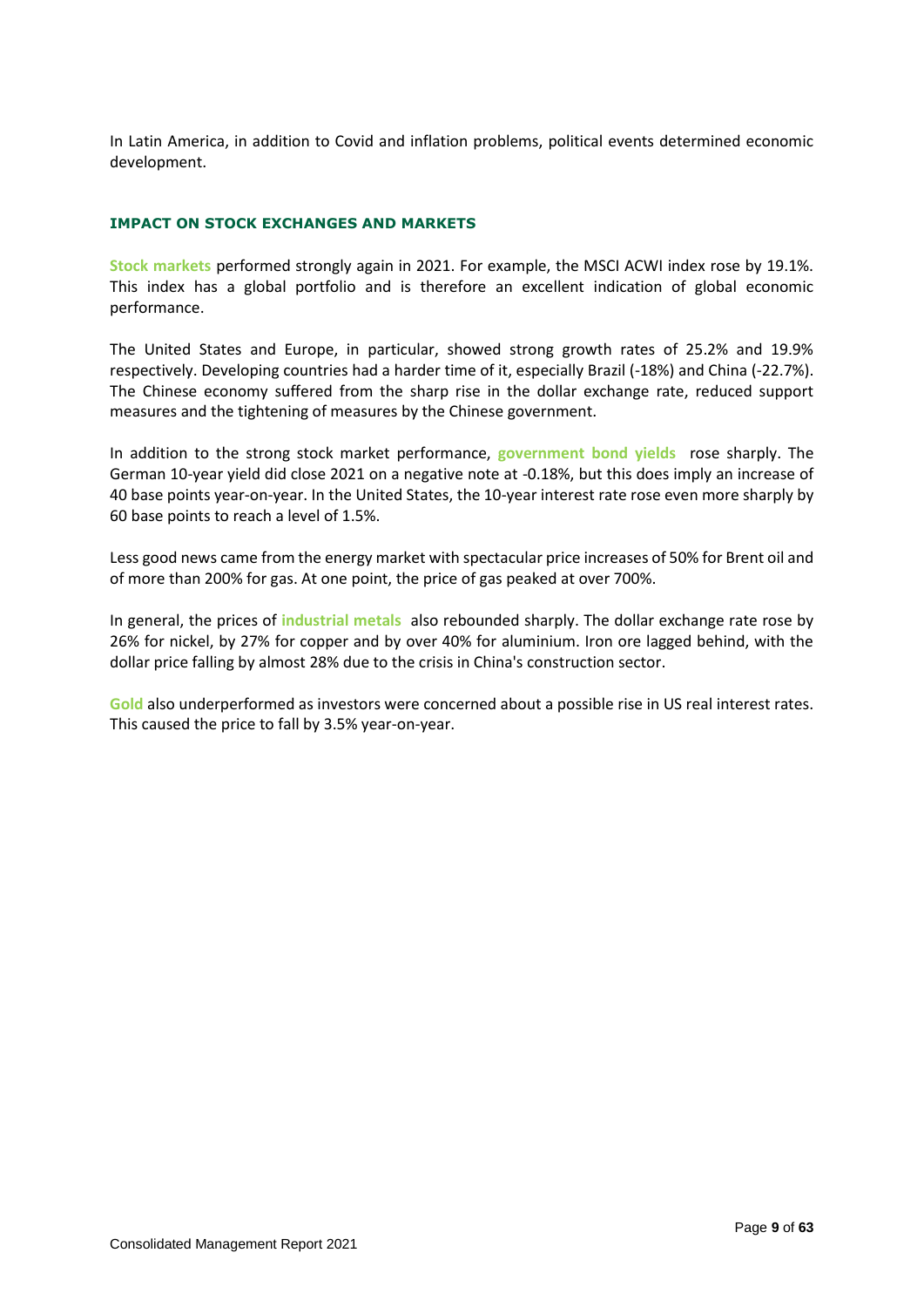# **Trends at Crelan Bank**

#### **SAVINGS AND INVESTMENTS**

**Three trends marked 2021 in the field of savings and investments: the continued growth of savings accounts, the continued interest in investment funds and the continued growth of current account deposits.**

The total deposit on **the regulated savings accounts and Crelan Business Savings accounts** together increased by 5.38% to EUR 14.6 billion.

The easy availability of saved funds and the tax-friendly treatment of interest continue to convince many savers. In addition, investors also use savings accounts as a suspense account in function of new investment opportunities. Nevertheless, the increase in savings was not as strong as in 2020, which had a lot to do with the changed spending pattern. After the particularly severe impact of coronavirus in 2020, customers again spent more on travel, restaurant visits and purchases in 2021.

For several years now, the persistently low market interest rates have convinced more investors to switch to **mutual funds** given that the expected long-term returns from such investments are higher than those from savings accounts.

Consequently, investment production rose sharply again by 23.9%. Specifically, general fund production grew by 39.9%. There was a lot of interest in mixed (profile) funds and equity funds. Investments that focus on sustainability (global ecology, climate action, water, sustainable value, etc.) also garnered considerable interest.

Structured products with capital protection, notes and funds with a large bond allocation, savings bonds and fixed-term accounts were less popular.

The production growth of funds and notes commercialised by Crelan, including pension savings, amounted to 28.23%. This growth, combined with the positive market development of underlying securities, resulted in a solid 20% increase in the circulation of these products. More precisely, the turnover increase for funds amounted to 32.75% and for pension savings to 16%. The circulation of cooperative shares remained stable while that of structured notes decreased by 13%.

The increase in **current accounts** at Crelan on the one hand and, on the other, perhaps the lower incentive for customers to transfer funds to savings accounts due to the low market interest rates, once again resulted in a substantial increase of 13.08% in current account deposits. However, as in the case of savings accounts, the spending pattern shift is also responsible for lower growth in current accounts than in 2020.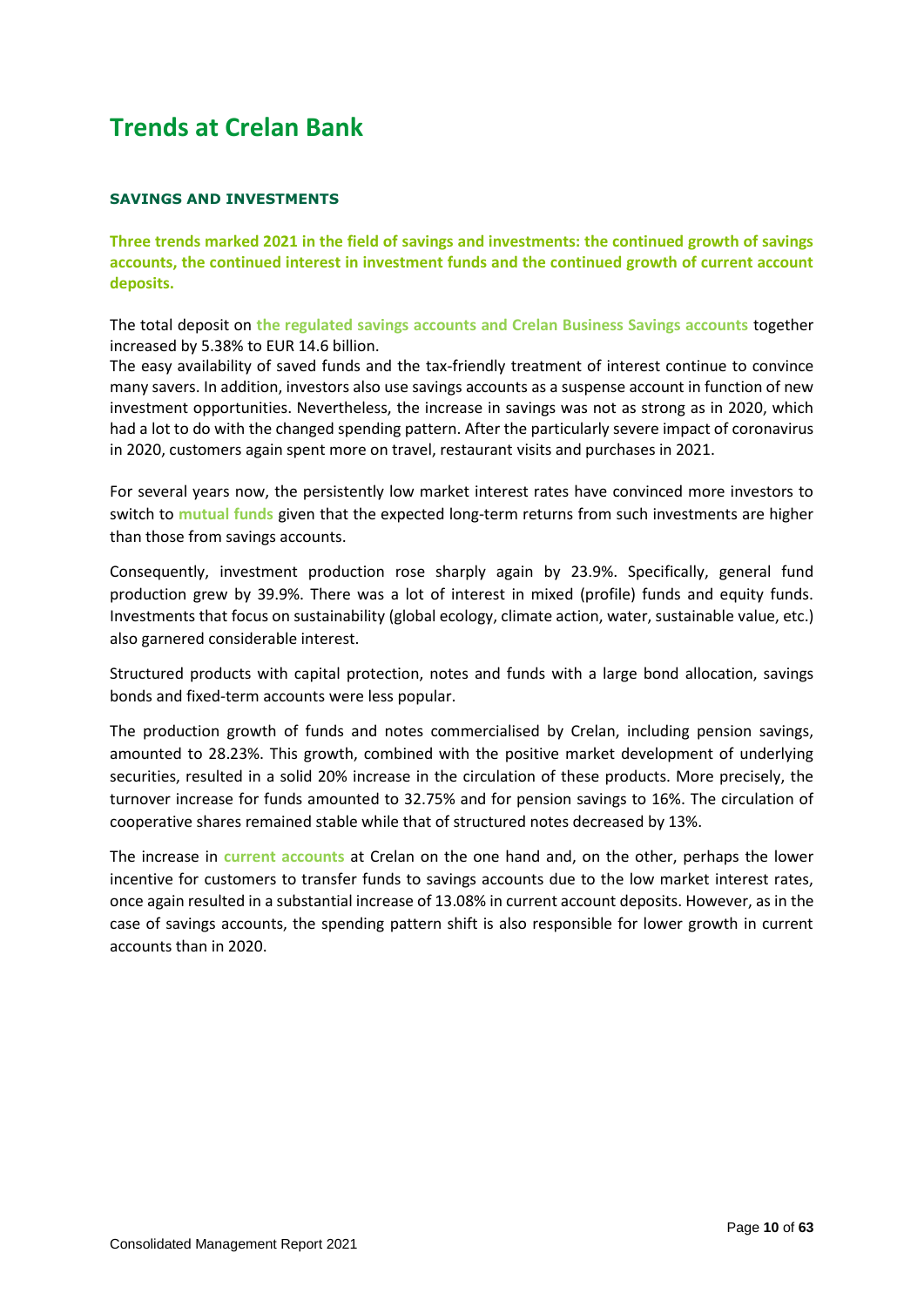#### **LENDING**

Excluding internal refinancing, the amount of credit disbursed was close to EUR 3.5 billion, an increase of 5.9% or almost EUR 200 million more than in 2020.

In terms of private loans, we noted a 4.3% increase in the production of home loans, while investment loans to professional clients - agriculture, SMEZ and Corporate - also increased by more than 5% on average.

# **In the spotlight**

Below is an overview of the most important financial economic events at Crelan. We have included an overview of events with a specifically sustainable character in Crelan's Sustainability Report 2021.

#### **1 JANUARY: PARTNERSHIP AXA BELGIUM**

**Crelan and AXA Belgium enter into a distribution agreement for the sale of non-life insurance**. From now on, Crelan agents will be able to offer the wide range of AXA Belgium products to customers from their position as insurance brokers. This cooperation is part of the global agreement concluded between Crelan Group and AXA Group on the acquisition of AXA Bank Belgium by Crelan.

#### **4 JANUARY: EXPANSION OF DIGITAL CHANNELS**

Crelan customers can now add the **current account(s)** they hold at **other banks to** their **myCrelan subscription and in the Mobile app**. They can then consult these accounts on the Crelan platform. From August, customers will also be able to make transactions through these channels.

#### **25 JANUARY: TOP EMPLOYER FOR THE SIXTH TIME**

Crelan is awarded the title of Top Employer for the sixth consecutive year. This recognition is only granted after **an independent and thorough screening of the HR policy** in comparison with an international benchmark.

#### **1 FEBRUARY: EXTENSION OF CREDIT RANGE**

Crelan is all set to offer the **Flemish Renovation Loan** to its customers.

## **1 MARCH: DIVIDEND PAY-OUT**

When the COVID-19 pandemic broke out, financial regulators temporarily froze dividend pay-outs by financial institutions. They did so in order to first get a better idea of the impact of the pandemic. Crelan has **consistently followed the applicable guidelines with the aim of being able to remunerate the cooperative shareholders as quickly as possible.** Crelan receives approval from the NBB (National Bank of Belgium) in late February 2021 to already pay out a first instalment of 1.36% of the 2019 gross dividend. On the weekend of 16 October, after the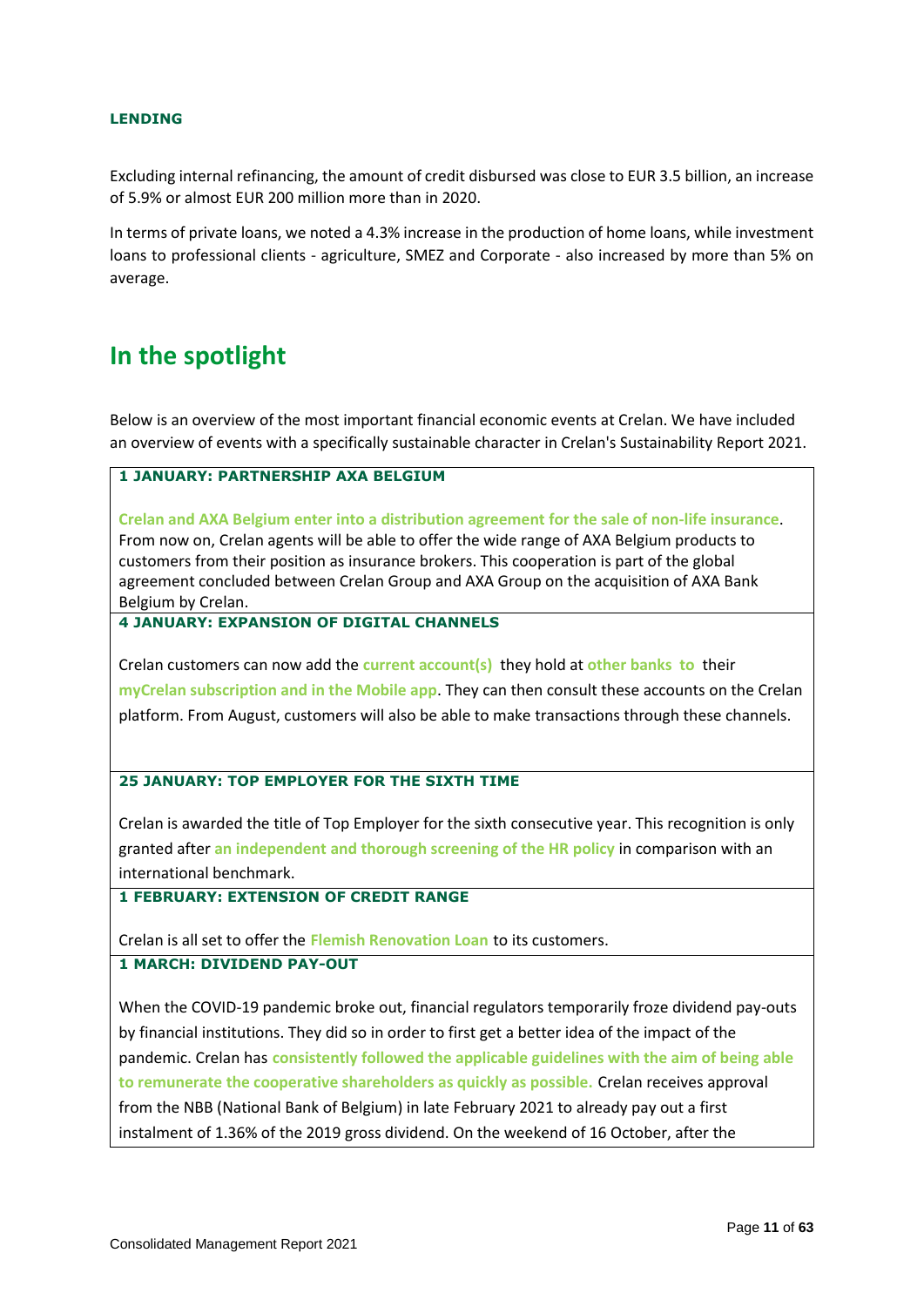complete lifting of restrictions, Crelan pays out the remaining gross interest of 1.64% for 2019 and the 3% gross interest of 2020 to the cooperative shareholders.

#### **1 MARCH: MOBILE APP CUSTOMER SURVEY**

In order to better tailor the **Crelan Mobile app** to the needs of its customers, Crelan consults a representative sample of active users.

### **7 APRIL: COOPERANT PHOTOGRAPHIC COMPETITION**

To give shape to its **2022 calendar**, Crelan repeats its successful 2020 photo competition. Cooperative shareholders again have the opportunity to submit their own photos with a chance of illustrating one of the twelve months of 2022.

## **3 MAY: GOOD RESULTS LEAD TO 3% DIVIDEND**

Crelan announces its results and, with EUR 3.3 billion of new loans, EUR 1.41 billion of off-balance sheet production, EUR 1.36 billion of growth in customer deposits, and EUR 49.41 million of profit, can look back on a good year. Cooperative shareholders also share in this success with a **gross dividend of 3%.**

## **3 MAY: CRELAN LAUNCHES THE CWM TOOL**

Crelan Wealth Management (CWM) is a **brand new advisory tool** which provides Crelan agents and investment advisers in the branches with a **fully integrated investment process** and supports them in their customer meetings.

Later in the year, Crelan also uses the tool to provide investment information to customers in myCrelan and Crelan Mobile.

## **23 JULY: FREE DIGIPASS IN THE CONTEXT OF FLOODING**

Customers whose digipasses were damaged by the massive flooding that hit our country can have them exchanged free of charge.

## **6 SEPTEMBER: INVESTMENT OFFER IN THE SPOTLIGHT**

It's practically a tradition: Crelan shines a spotlight on its investment products with an autumn campaign.

This time the focus is on periodic investments, cooperative shares and pension savings. It publishes a variety of interesting articles, including on its blog. The figures don't lie, the number of investors has steadily increased in recent years, boosted by the persistently low interest rates on savings accounts and the more traditional term investments.

## **20 OCTOBER: WEBINAR WITH GEERT NOELS**

As part of its autumn campaign, Crelan organises a webinar for its customers on sustainable investments. Guest speakers include our investment expert Bart Abeloos and the well-known economist Geert Noels of Econopolis Wealth Management.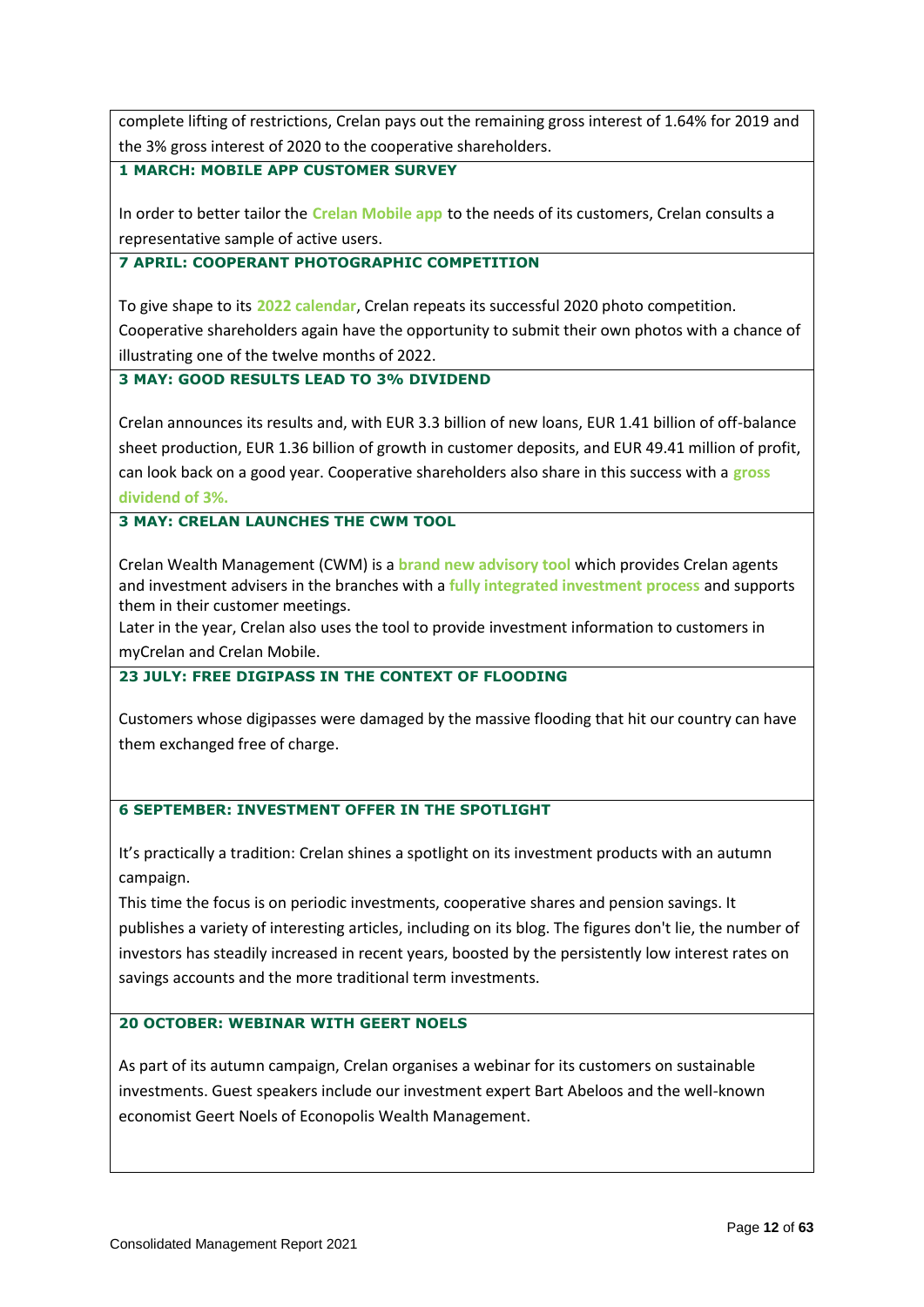**17 NOVEMBER: CRELAN & ECONOPOLIS WEALTH MANAGEMENT, PARTNERS FOR 10 YEARS**

We have already been working with Geert Noels' asset manager Econopolis Wealth Management for 10 years. An advertisement in the funds section of the newspaper De Tijd touches on this. **17 DECEMBER: NBB AND ECB APPROVE THE ACQUISITION OF AXA BANK BELGIUM**

Financial regulators the National Bank of Belgium, the Banque de France and the European Central Bank approve the plan submitted by Crelan for the takeover of AXA Bank Belgium. The French international insurer AXA Group and Crelan Group concluded an agreement on this in October 2019.

Besides the takeover of AXA Bank Belgium by Crelan, the agreement also includes the transfer of Crelan Insurance to AXA Belgium, the Belgian insurance arm of AXA Group, and the distribution agreement for AXA non-life insurance via Crelan branches, which started in January.

Crelan Group and AXA Group will now immediately set to work to handle all the formalities by the end of the year.

**31 DECEMBER: CRELAN GROUP WELCOMES AXA BANK BELGIUM**

The takeover of AXA Bank Belgium by Crelan Group and the transfer of Crelan Insurance to AXA Belgium are officially completed.

Crelan and AXA Bank employees can look forward to a shared future and start preparing for the integration of both banks, scheduled for spring 2024.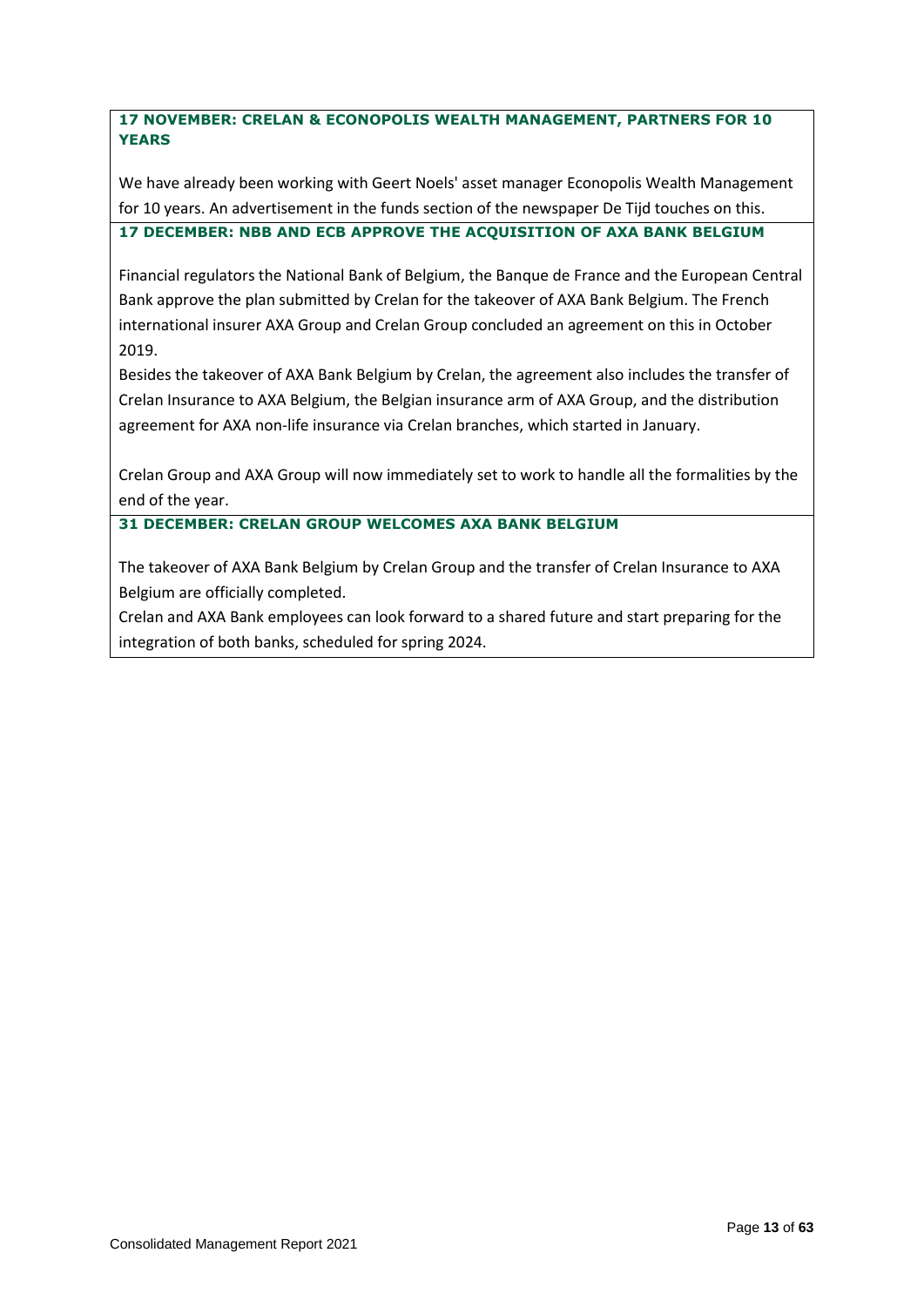# **Key figures Crelan Group 2021**

# **Employees, offices, cooperative shareholders and customers**

| Employees                | 4,869     |
|--------------------------|-----------|
| <b>Branches</b>          | 881       |
| Cooperative shareholders | 274,003   |
| Customers                | 1,799,525 |

# **Credit distribution**

| Private individuals | 83.60%  |
|---------------------|---------|
| Professionals       | 16.40%* |

\* 29.62% of which to farmers and horticulturists

# **Consolidated key figures**

#### **(IN EUR MILLION)**

|                                                        | 2020                 | 2021      | <b>EVOLUTION</b> |
|--------------------------------------------------------|----------------------|-----------|------------------|
| Customer deposits (incl.<br>subordinated certificates) | 20,761.63            | 47,790.00 | +130.18%         |
| Loans to customers (IFRS)                              | 17,683.73            | 45,278.70 | +156.05%         |
| Loans and receivables                                  | 17,807.68            | 45,726.70 | +156.78%         |
| Financial portfolio                                    | 1,017.16             | 1,445.43  | $+42.10%$        |
| Equity<br>(incl. cooperative capital)                  | 1,311.46<br>2,194.02 |           | +67.30%          |
| Total assets                                           | 22,819.21            | 53,011.86 | $+132.31%$       |
| Net result                                             | 49.41                | 660.35    | $+1,236.47%$     |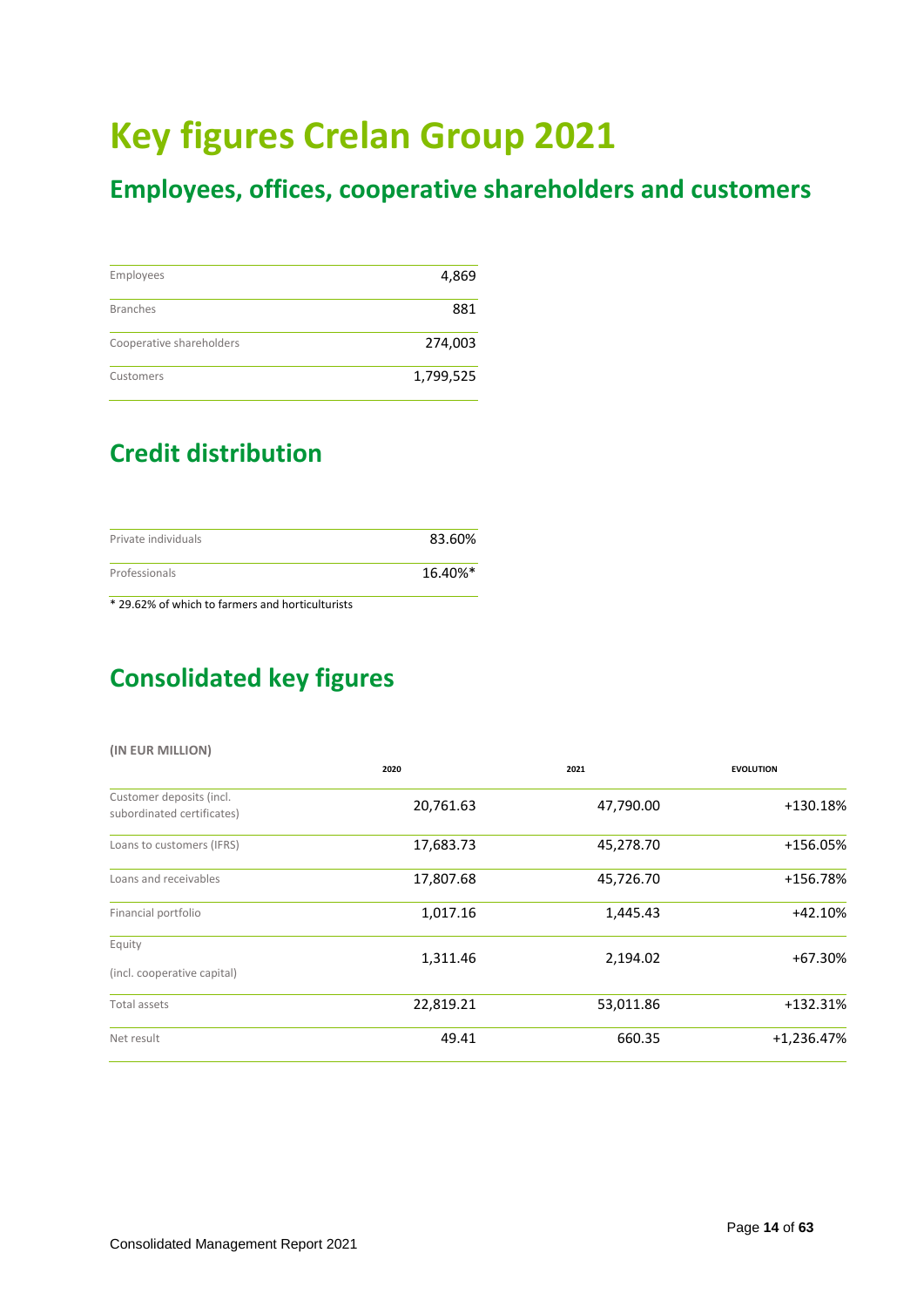# **Consolidated ratios**

| 2021      |
|-----------|
| 73.81% *  |
| 0.05%     |
| 5.16% *   |
| $0.28%$ * |
| 17.97%    |
|           |

#### \* Adjusted figures

#### Legend

**CIR (Cost Income Ratio)**: Contrasts operating costs with operating revenues. Efficiency indicator. (For each euro raised, the group incurs 73.81 cent costs.)

**Loan Loss Ratio**: Contrasts credit losses with the total loan portfolio. Indicator for quality of loan portfolio. (Per euro of outstanding credit, the group incurs a loss of 0.05 cents.)

**ROE (Return on equity)**: Contrasts net profit with equity. Profitability indicator. (For every euro of equity, the Group earns 5.16 cents net profit.)

**ROA (Return on Assets)**: Contrasts net profit with balance sheet total. Profitability indicator. (For every euro of balance sheet total, the Group earns 0.28 cents net profit.)

**Tier 1**: Contrasts core capital with risk-weighted assets in the balance sheet. Solvency indicator. (For every euro of risk on the balance sheet, the Group keeps 17.97 cents of core capital for hedging.)

#### **EXPLANATION OF THE RATIOS**

The figures published above are adjusted figures, as the 2021 results are strongly influenced upwards by the acquisition of Axa Bank Belgium. All result elements linked to the completion of the acquisition (including realised capital gains, badwill, success fees) have been removed from the results. If we look at the "observed" results, we get an ROE of 51.38% instead of 5.16% and a Cost/Income ratio of 70.45% instead of 73.81%.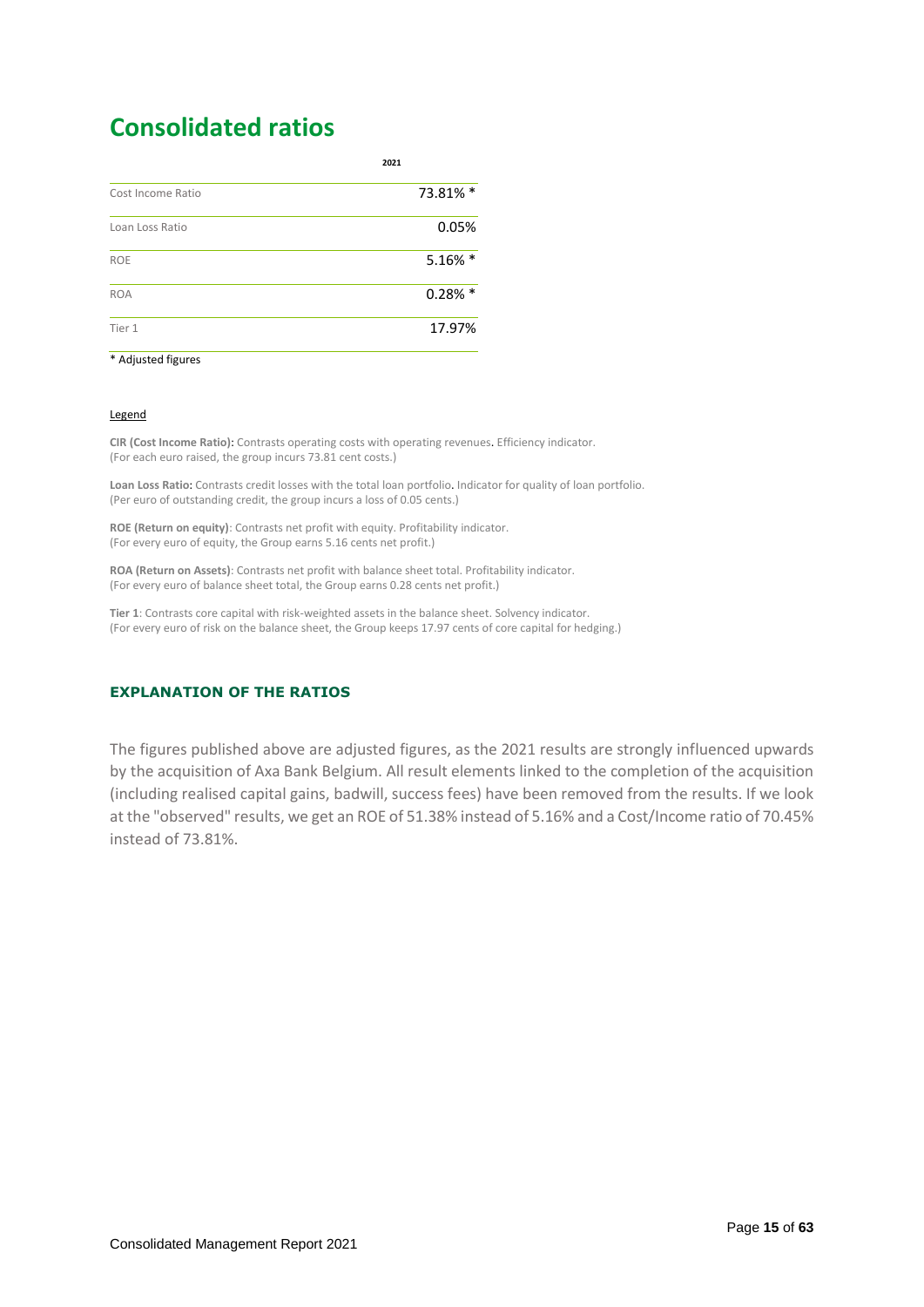# **Our outlook for the future, as presented by the CEO and the Chairman**

On 31 December 2021, Crelan Group acquired AXA Bank Belgium from the French international insurer AXA.

AXA Bank Belgium is thus now part of the Crelan Group. The aim is to integrate Crelan and AXA Bank Belgium and to continue the activities of the merged bank under the Crelan banner.

This integration, which is currently being prepared, is planned for spring 2024. This integration is an essential part of the bank's strategy for the coming years.

#### **What is the purpose of this integration?**

**Philippe Voisin, CEO**: "The way people bank is changing rapidly. The digital evolution, or rather revolution, and consumer expectations in this regard are evolving even further. Adapting the offer and the service to this requires continuous attention and investments.

The low market interest rates that have persisted for years also mean that banks have rather limited margins to achieve returns.

Crelan and AXA Bank Belgium have always achieved excellent results thanks to a well thought-out policy and have never run into problems, not even during the financial crisis. However, individually we are a bit too small.

The takeover of AXA Bank Belgium and the integration with Crelan change this. Joining forces enables us to create scale. The Crelan Group is currently the fifth largest banking group among Belgian retail banks in terms of balance sheet total.

Henceforth, we will be investing for twice as many customers, almost 1.8 million to be precise. We will thus be able to respond faster and better to customers' expectations. And, importantly, we know the business inside out because of the very similar profile of both banks. We are not starting in unknown territory."

#### **Is integration a purely financial matter, then?**

**Philippe Voisin:**"Of course there is a financial motive for the integration, but there is also more to it. I see integration primarily as a story of cooperation, of collectively striving for more. We now have the luxury, not to mention duty, to share our expertise, know-how and experience. Getting to know each other's working methods is an enriching experience and helps avoid getting bogged down in a onesided mindset. This cooperation aims to create added value, not only for the bank, but also for customers, agents and employees. I am convinced of that."

## **The takeover agreement also included the transfer of Crelan Insurance to AXA Belgium and a distribution agreement for AXA non-life insurance**. **Is that not a contradiction?**

**Luc Versele, Chairman of the Board**: "No, on the contrary, it will create more opportunities. We set up Crelan Insurance in 2007 to be able to offer our own range of credit-related insurance policies such as outstanding balance insurance. Despite the great result, it did mean that Crelan had to invest continuously both in logistics resources and in knowledge and know-how for a relatively limited range of insurance products. The opposite was the case at AXA Group, an international insurer. Belgian bank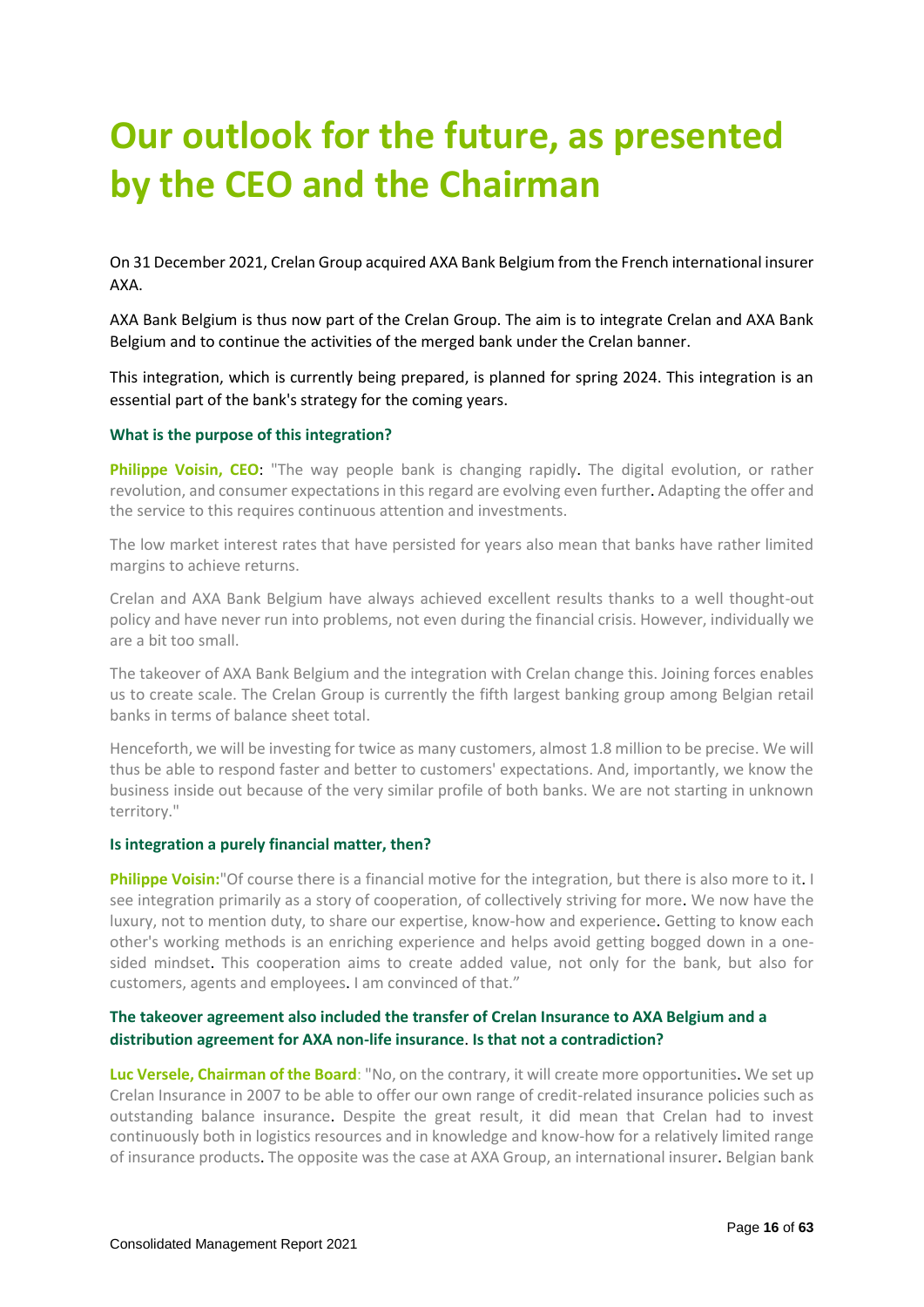activity with AXA Bank Belgium was not part of its core business. Now, the AXA Group and Crelan Group can dedicate themselves to their individual specialities: insurance and banking respectively.

Thanks to the distribution agreement that we concluded with AXA Belgium for non-life insurance, we can continue to offer our customers a first-rate insurance package.

This policy of supplementing the bank's own range of products - particularly payment transactions, savings and traditional investment products - with products from partners is not new to Crelan.

For example, we have a partnership with Allianz for life insurance and with Amundi, Econopolis Wealth Management and AXA Investors Management for investment solutions.

This offer enables us to offer our customers - private individuals, the self-employed and entrepreneurs, agricultural and horticultural companies - a total solution."

#### **What is Europabank's position in the Crelan Group?**

**Luc Versele**: "Europabank has its own specific profile. It has built up strong expertise in areas such as card transaction processing, merchant payment terminals, financial renting and leasing and consumer credit. Unlike Crelan and AXA Bank Belgium, it does not work with independent banking agents, and its branches are mainly located in urban areas. Its specific banking activities have allowed us to set up interesting synergies between Europabank and Crelan branches and in the future we will also launch them with AXA Bank branches."

#### **Will customers still be comfortable with the merged bank?**

**Philippe Voisin:** "Crelan and AXA Bank Belgium already have a very similar profile and our future strategy is also in keeping with the DNA of both banks. We continue to strive for simplicity in banking. Close customer relationship. Simplicity and proximity. Bankers are meant to simplify their customers' lives, not make them more complex. Our goal is for Crelan and AXA Bank Belgium customers alike to feel right at home in the merged bank.

Our customers will therefore continue to be able to rely on their local bank agent's advice, they will continue to be able to use user-friendly digital banking channels and we also plan the establishment of a customer care centre. By allowing these three channels to exchange information effectively, our customers should be able to manage their banking affairs 24/7 and keep abreast of the status of their current files."

#### **Will Crelan remain a cooperative bank?**

**Luc Versele**: "With CrelanCo as sole and 100% shareholder, the Crelan Group will remain a 100% Belgian banking group with 100% cooperative roots. A group that focuses 100% on the Belgian market, moreover, and where decisions are also taken in the home country with local knowledge. We will therefore continue to support the local economy as much as possible and engage in society with a sustainable policy through the Crelan Foundation, among others. Within this framework, we are also examining the possibilities of expanding our offer of cooperative shares in the near future to AXA Bank Belgium customers interested in participating financially in our common future project."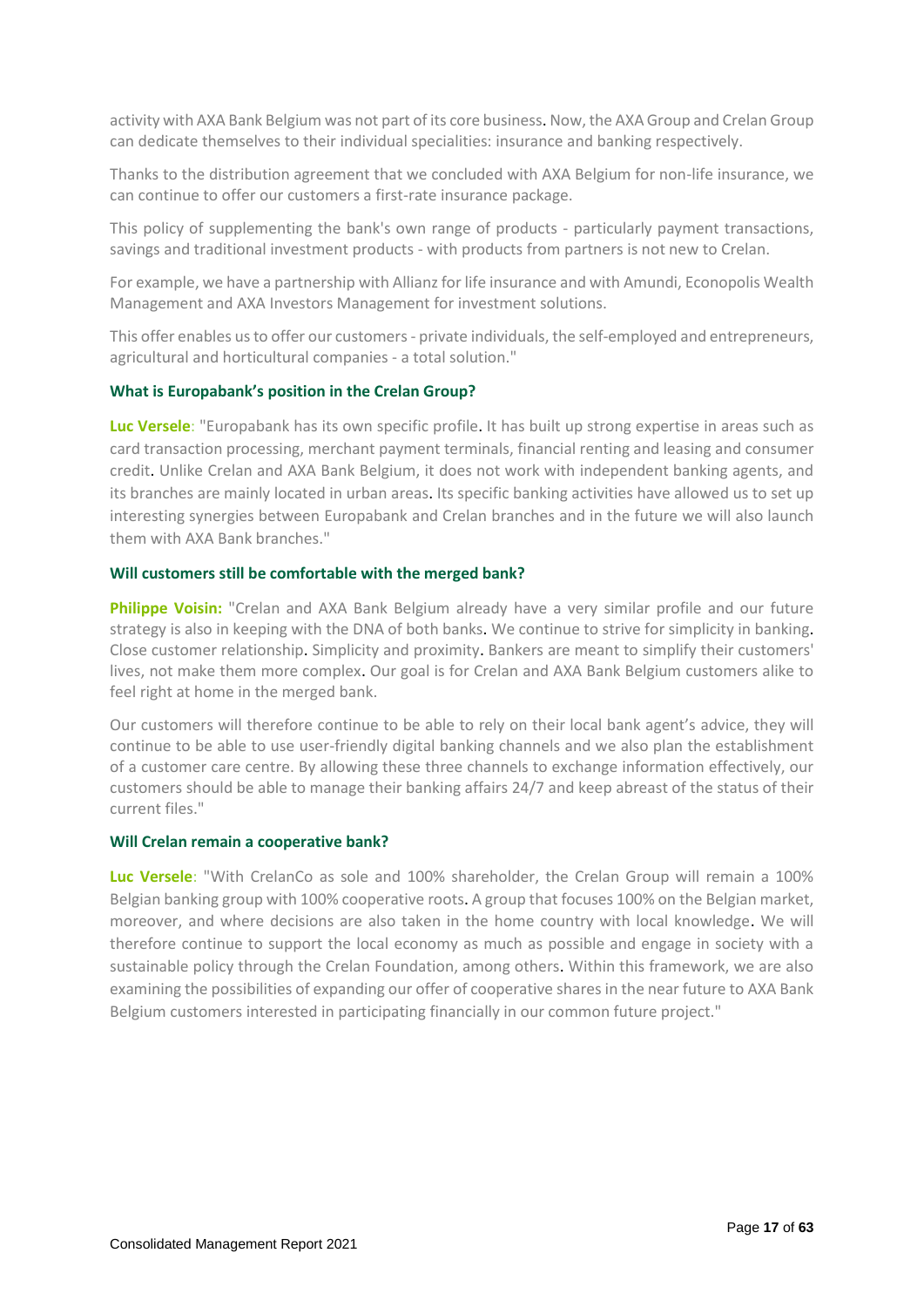# **Consolidated management report of the Crelan Group, financial year 2021**

# **Results and synergies of the Group and its members**

# **Crelan NV results**

## **COOPERATIVE SHAREHOLDERS AND CUSTOMERS**

As of 31 December 2021, Crelan had 274,003 cooperative shareholders and 758,207 customers.

## **CUSTOMER DEPOSITS TURNOVER: SAVINGS AND CURRENT ACCOUNT DEPOSITS CONTINUE TO GROW**

(in EUR million)



In late 2021, Crelan managed **EUR 20.4 billion in customer deposits**. This corresponds to an increase of 5.64% in deposits. Deposits, despite the persistently low interest rate environment, therefore continue to rise.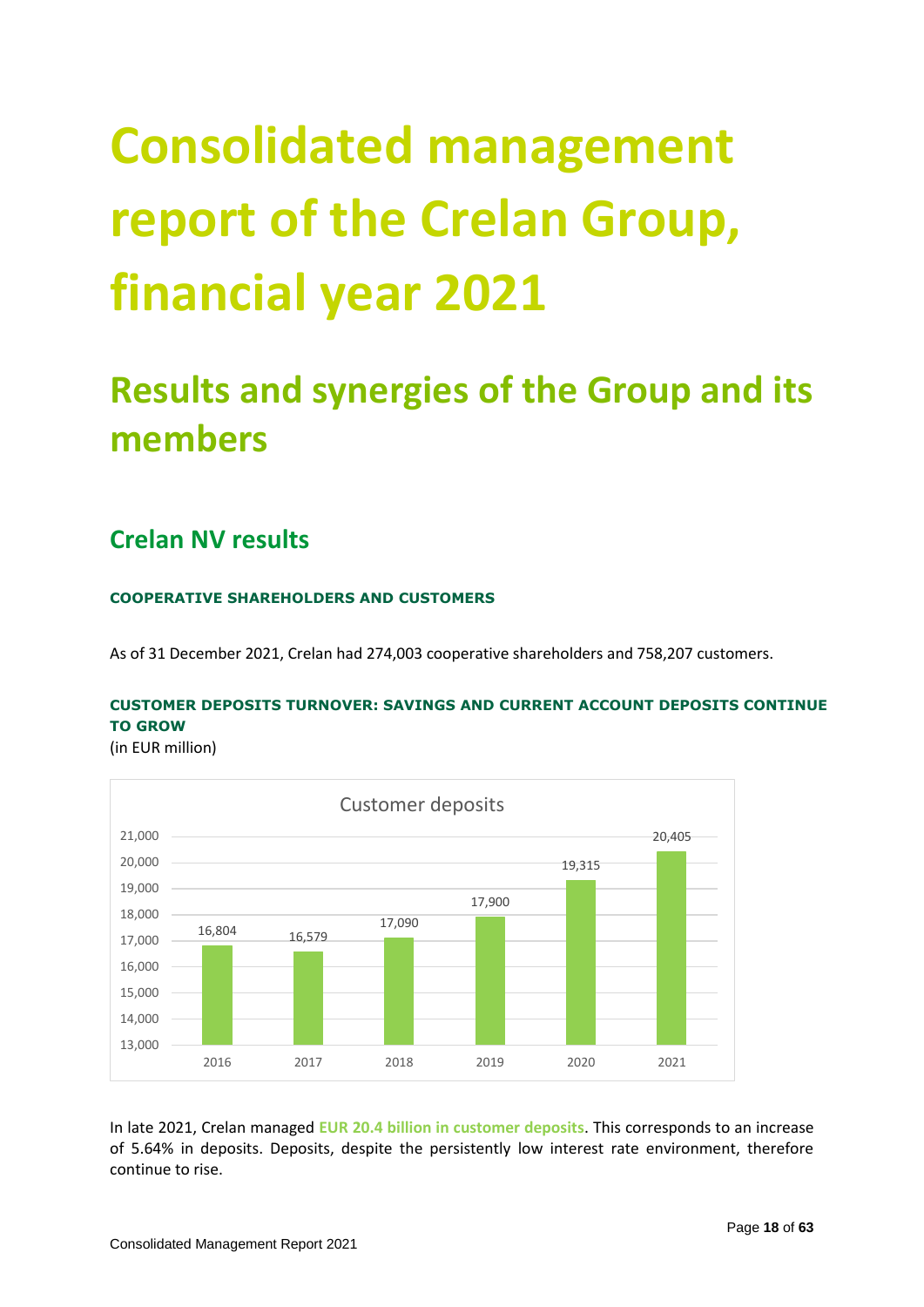If we closely examine the evolution of customer deposits, we see that:

- deposits in current accounts continued to grow by 13.08%. On the one hand, the 4.32% increase in the number of new current accounts plays an important role in this. On the other hand, due to low market interest rates, deposits may remain in current accounts that used to flow more easily into savings accounts. However, growth in current accounts was lower than in 2020 as customers again consumed more during the periods of relaxed coronavirus measures;
- deposits in regulated savings accounts also increased again by EUR 697 million (+5.31%) to EUR 13.82 billion at the end of 2021. As with current accounts, this increase is more limited than in 2020, when customers spent less due to coronavirus. Crelan Business savings accounts grew by 6.69%. Its deposits evolved from EUR 708.5 million in late 2020 to EUR 756 million by late 2021;
- finally, the portfolio of savings certificates, term deposits and subordinated certificates further decreased by EUR 217 million (-23.2%) to EUR 718 million. This trend has been going on for several years and is a result of the low market remuneration for these products.

## **PRODUCTION FUNDS AND NOTES: INCREASING POPULARITY OF INVESTMENT FUNDS** (in EUR million)



Customer interest in fund investments continues to grow, resulting in the best ever production result for funds and structured notes (including retirement savings) in 2021. Overall growth amounted to 28.23%, which Crelan mainly attributed to strong fund production (excluding discretionary management). The latter was up almost 40%. The Crelan Invest Balanced, Conservative and Dynamic profile funds together account for 16% of production.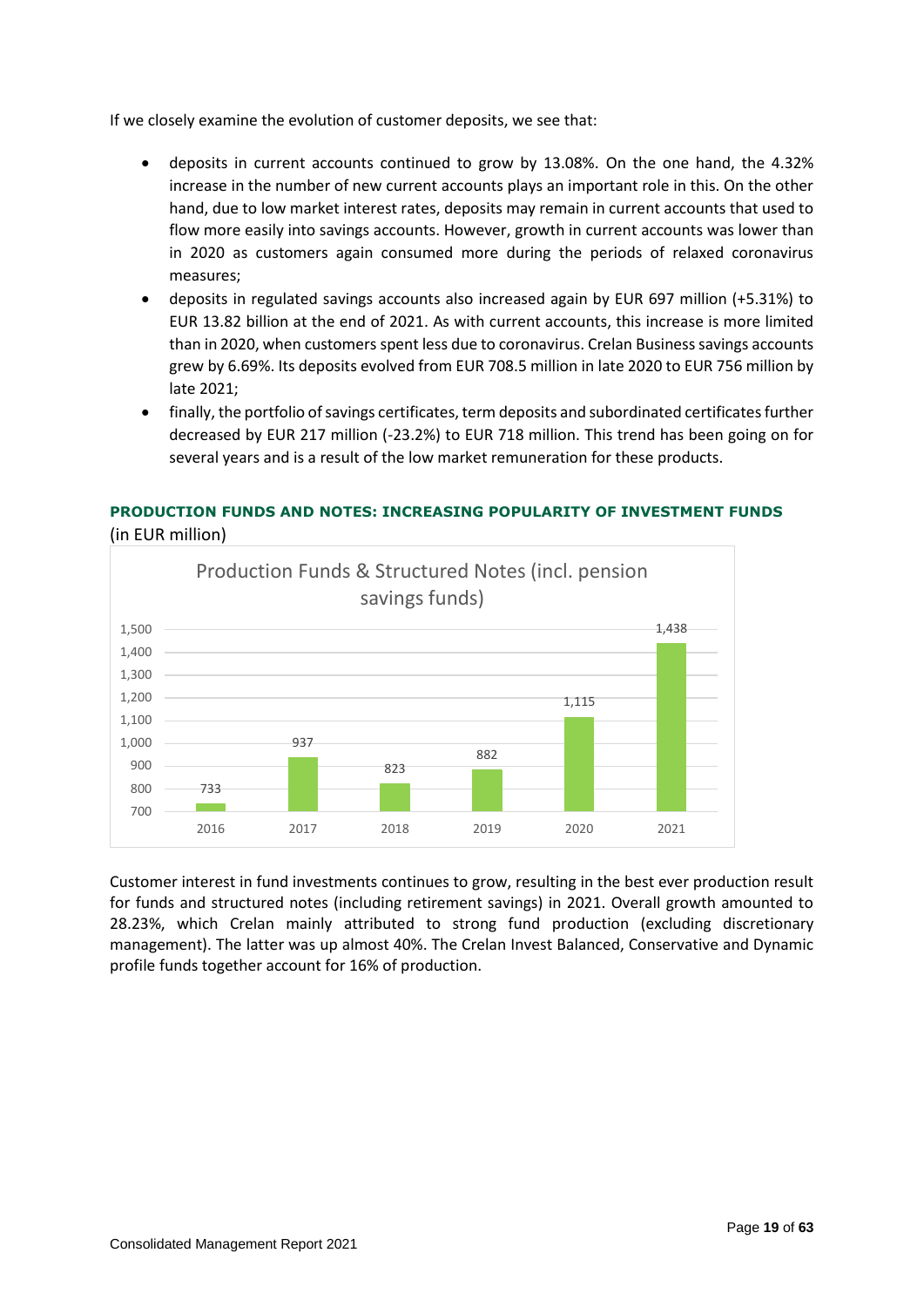#### **EVOLUTION OF CREDIT PORTFOLIOS**

(in EUR million)



The **loans outstanding** increased by 5.3% in 2021 to **EUR 17.04 billion**.

Outstanding home loans rose to EUR 12.35 billion, an increase of 5.8%. Loans to the self-employed and small and medium-sized enterprises increased by 7.3% and agricultural loans by 1.2%.



## **EVOLUTION OF CREDIT PRODUCTION: 3.4 BILLION NEW LOANS GRANTED**

In 2021, Crelan granted more than EUR 3.4 billion in credit to its private and professional customers. As a result, growth was 5.8%. This figure does not take into account the files that were granted internal refinancing. With this remarkable result, despite coronavirus and strong competition, we broke our record year of 2016, a year in which we did a lot of external refinancing.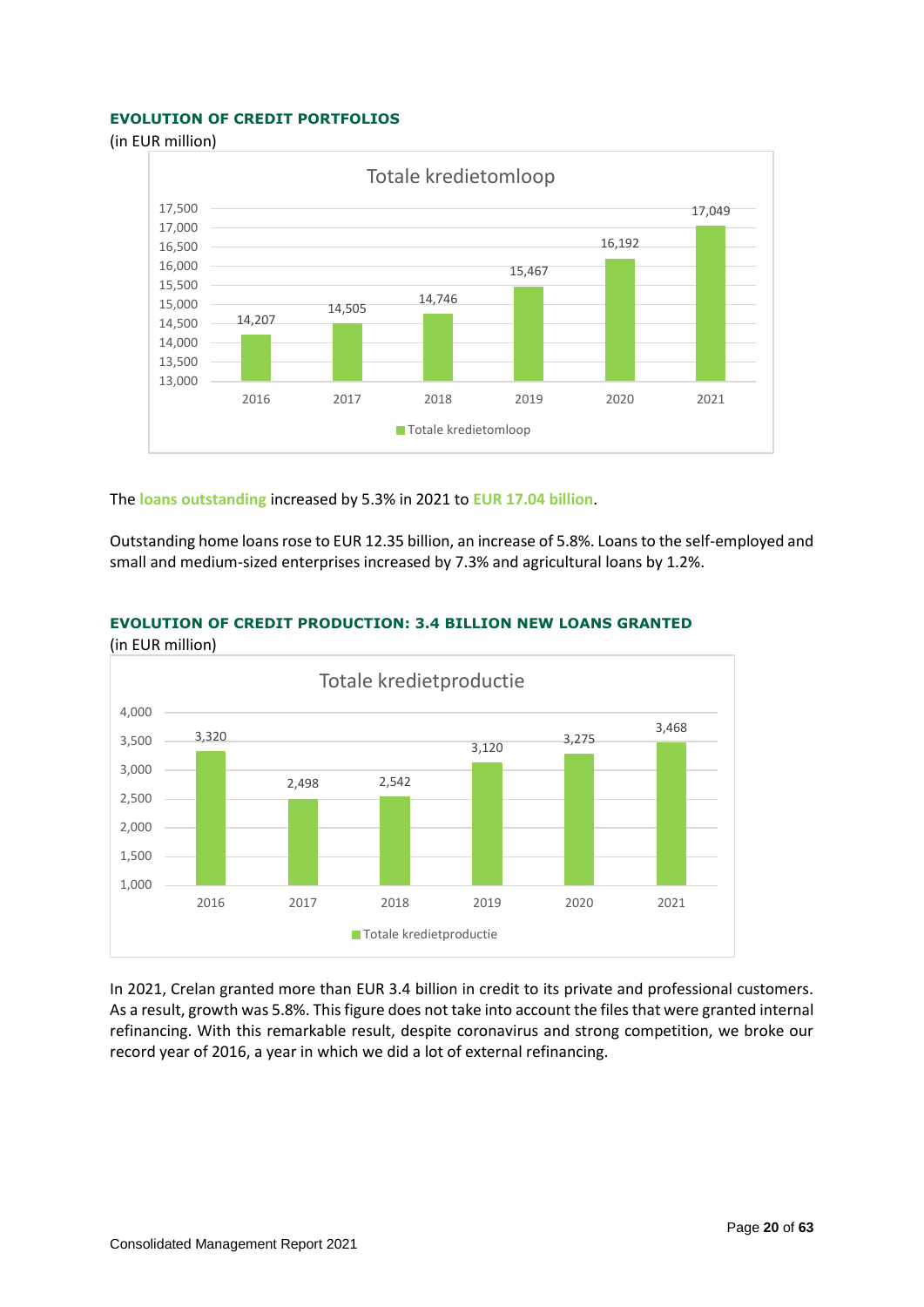# **CREDIT TREND AMONG PRIVATE CUSTOMERS: HOME LOANS PREDOMINATE**



The amount of credit granted to private customers increased by 4.1%, and this growth was mainly due to the increase in home loans (+4.3%).

The production of loans on instalments saw a limited decline of 0.8%.

## **CREDIT EVOLUTION AMONG PROFESSIONAL CLIENTS: GROWTH MOMENTUM RESUMES AFTER THE 2020 CORONAVIRUS YEAR**

## **Financing for SMEs and the self-employed**



With EUR 662 million of loans granted to SMEs and the self-employed, the growth trend of recent years resumed, after a temporary stabilisation in 2020 caused by coronavirus. This production figure represents an increase of 12%.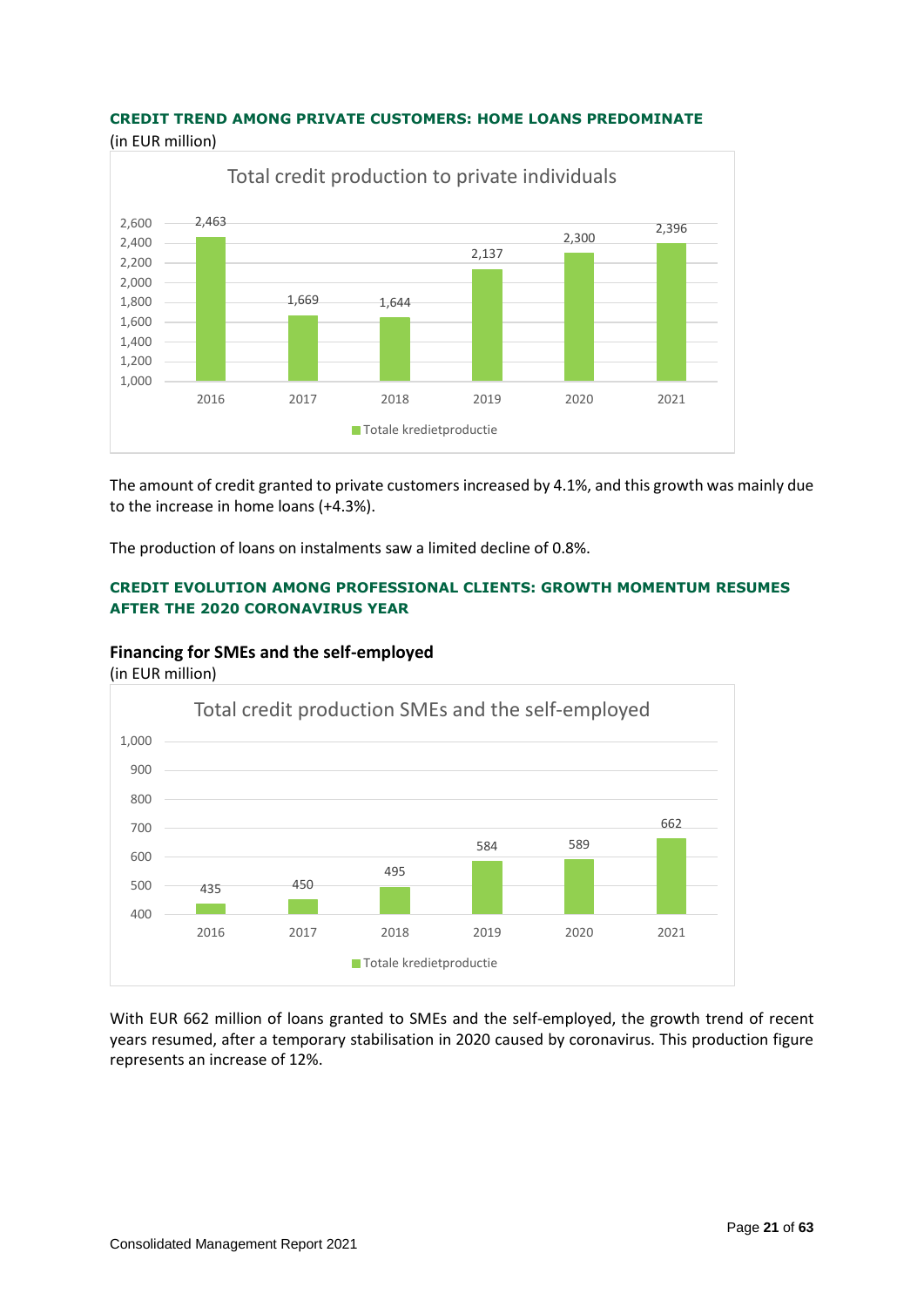## **Financing of agricultural and horticultural projects**



(in EUR million)

Credit production in the agriculture and horticulture segment increased by 5%. We did note a clear difference between Flanders and Wallonia.

After several years of growth, in 2021 the number of loan files stabilised and production decreased by 7%. The regulations in Flanders contributed to the postponement of investment projects.

In Wallonia, on the other hand, we see both a solid 20% increase in production and an 8% increase in the number of loan files.

#### **CONSOLIDATED FINANCIAL RESULTS**

For the Crelan Group, 2021 was all about the takeover of AXA Bank Belgium and, in tandem with this takeover, the sale of Crelan Insurance.

The Crelan Group recorded a gross operating profit of EUR 96.94 million. This is an increase of EUR 28.33 million or 41.30% compared to 2020.

This higher result is due to the strong growth in commission activities (EUR +19.29 million) and the added value realised on the sale of Crelan Insurance (EUR 46.66 million). These two developments offset the increase in administrative costs (EUR +20.73 million), the increase in other operating costs related to the costs of concluding the acquisition of AXA Bank Belgium (EUR +9.30 million) and the decrease in interest income (EUR -7.93 million).

Crelan Group's net profit for the 2021 financial year rose by EUR 610.94 million to EUR 660.35 million. This sharp increase is mainly due to the recognition of the badwill following the takeover of AXA Bank Belgium (EUR +598.81 million), offset by an additional provision for the credit portfolio that AXA Bank Belgium recorded in the context of the closing with Crelan (EUR +29.6 million), which resulted in a net consolidated increase in risk costs of EUR +22.28 million. Finally, taxes increased by EUR 11.84 million compared to 2020.

The Cost Income Ratio (CIR) evolved from 73.36% to 73.81% (in this figure the impact of the acquisition was neutralised).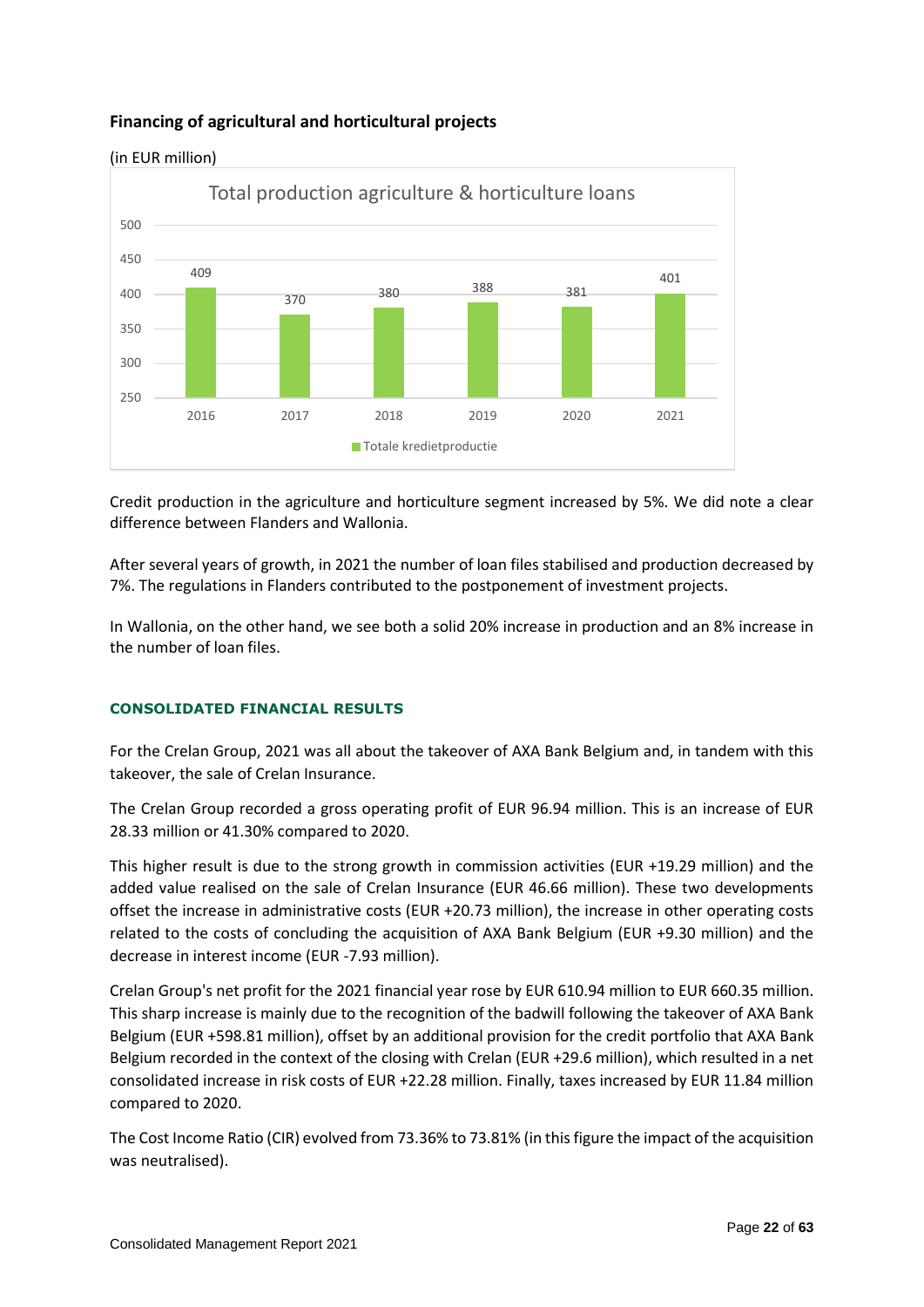The return on equity amounted to 51.38% at the end of 2021 (taking into account the badwill and the capital gain on the sale of Crelan Insurance). Without taking these elements into account, this amounts to 5.16%, compared to 3.91% a year earlier.

# **Crelan Insurance results**

On 31 December 2021, the Crelan Group transferred its insurance company Crelan Insurance to AXA Belgium. This transaction was part of a larger agreement between Crelan Group and AXA Group on the acquisition of AXA Bank Belgium by Crelan.

Nevertheless, in this annual report we will still describe the activities and the result of Crelan Insurance because it continued to remain part of the group for almost the entire financial year.

In addition to debt balance insurance, Crelan Insurance also offers financing balance insurance and temporary death insurance with constant capital.

#### **PRODUCTION RESULTS**

In 2021, Crelan Insurance again achieved strong volumes, linked to the increased home loan production of the Crelan branches. The insurer therefore closed the financial year with a good result.

In 2021, 13,708 outstanding balance insurance policies and 6,330 financing balance insurance policies were underwritten.

Premium collection increased from EUR 33.25 million in 2020 to EUR 37.09 million by the end of 2021.

#### **FINANCIAL RESULTS**

Crelan Insurance closed the year 2021 with a positive result (Be Gaap) of EUR 8.27 million.

The members of the Board of Directors and of the Management Committee would like to thank the employees of Crelan Insurance for their loyalty and their active contribution to the growth of the Crelan Group. In addition, they wish them every success and new opportunities within the framework of their new working environment at AXA Belgium.

# **Europabank results**

#### **PRODUCTION RESULTS**

Europabank extended **EUR 449.4 million of credit** in 2021. This is EUR 76.4 million more than in 2020 and only EUR 10.6 million away from the production record in 2019. The share of Crelan branches in this result amounts to EUR 39.2 million, which is the same contribution as in 2020.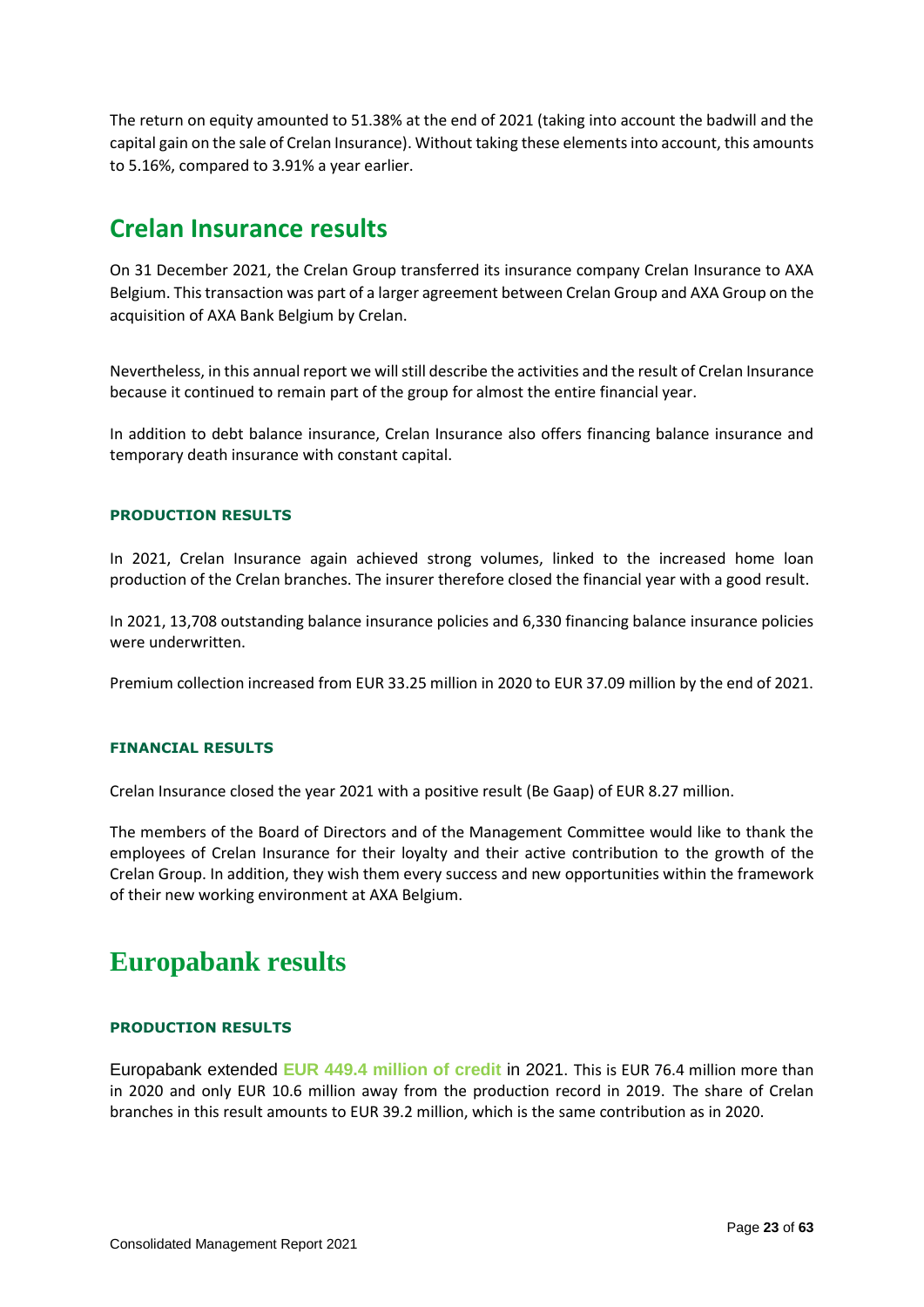The higher credit production resulted in a total credit turnover growth of 6.5% (EUR 77.4 million).

**Deposits increased by EUR 140.7 million** (+9.7%).

Commercial and hospitality businesses still had to reckon with (partial) closures during periods of high coronavirus infection levels in 2021. Nevertheless, we noted strong growth in the processing of card transactions. **The turnover of card transactions rose sharply by 44.7% to EUR 2.9 billion.** This result is even higher than the turnover of the pre-coronavirus year 2019 when it amounted to EUR 2.5 billion.

#### **FINANCIAL RESULTS**

Although the pandemic continued to affect Europabank's figures, the bank still achieved an excellent result. This was due, among other things, to healthy credit production and relatively low impairments. Europabank closed 2021 with a result of **EUR 28.3 million under IFRS** (and EUR 28.4 million in Be Gaap).

The return on equity remained high at 18.3%.

The Cost/Income Ratio for 2021 increased slightly to 53.9% compared to 48.3% in 2020 and 52.6% in 2019, demonstrating that the bank has a high-performing and solid structure.

#### **OPERATIONAL FUNCTIONING**

Europabank has **47 branches**. The workforce decreased slightly by 1.7%. In late 2021 **351 staff members** were employed by Europabank (176 in branches and 175 at head office) compared to 357 in 2020.

Europabank remains permanently committed to innovation and new technologies.

In 2021, the bank further expanded **the features of eb online** , the online banking platform. Among other things, customers can now update their personal details online, log in and make payments with Itsme and manage their debit cards. This increases the level of service to its customers.

In 2021, Europabank also further rolled out the **'remote digital signing'** . Customers can now digitally sign documents remotely or from their homes using eID or Itsme. These are documents relating to current and savings accounts. Europabank also paid close attention to the project for the digital signing of Personal Loans.

Within the context of PSD2 (Payment Services Directive 2) customers can now also add and manage current accounts they hold with other Belgian banks in eb online.

In addition, Europabank also launched a number of projects that extend its services to professional clients:

- a **wider range of Renting options**, with the new Renting formulas for new business equipment and used cars;
- **more extensive options for credit card payments in web shops** .

A **redesigned eb lease website** supporting the work of brokers, dealers and Crelan agents.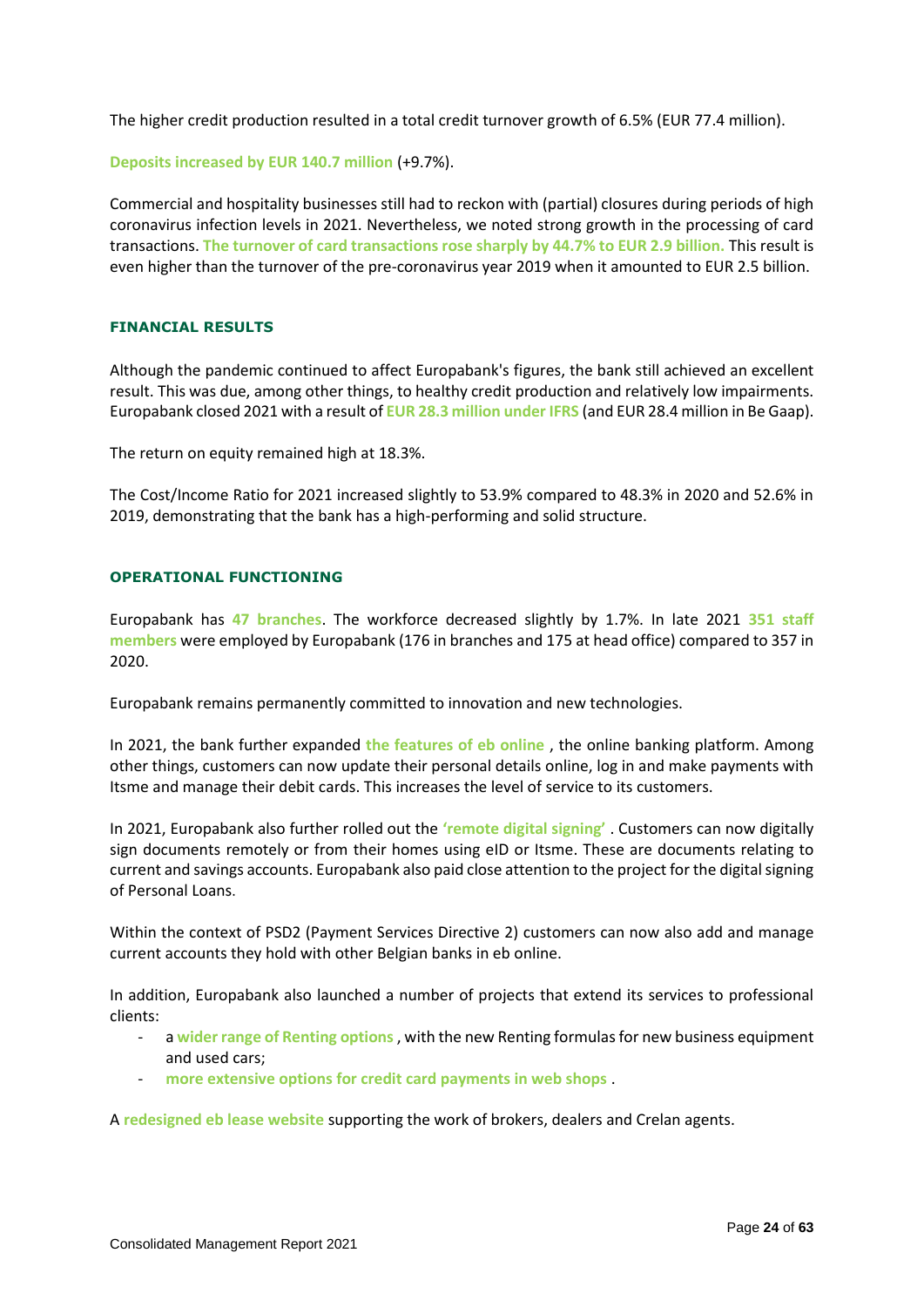# **AXA Bank Belgium results**

AXA Bank Belgium has been a part of the Crelan Group since 31 December 2021. The balance sheet figures in this annual report take account of this new group composition and therefore also include the figures of AXA Bank Belgium. However, the results of AXA Bank Belgium for the financial year 2021 did not yet affect the group result, but we will return to them in this annual report for the sake of completeness.

### **CUSTOMER DEPOSIT TURNOVER:**

**Current account deposit increased by EUR 538 million** compared to EUR 514 million in 2020, bringing the total current account turnover to EUR 3.9 billion by the end of 2021.

**Regulated savings accounts also increased by EUR 591 million**, whereas savings bonds and fixed-term deposits decreased by EUR 7 million and EUR 117 million respectively.

The growth in savings and current accounts can be partly explained by increased saving activity during the various lockdowns. However, the bank also achieved a solid net increase in the number of current accounts by 12,872. The strongest increase was in income-generating comfort2bank accounts (+9,093). The portfolio of free start2bank accounts grew by 1,791 accounts.

#### **ASSET EVOLUTION**

The total portfolio of off-balance sheet investments evolved from EUR 4.9 billion to EUR 6.1 billion (+24%) due to record production on the one hand and favourable price developments on the other.

**Investment funds in particular were in demand, with a production of EUR 819 million**. EUR 462 million of this is entirely due to the success of the Delegio formula, an integrated formula of profile funds focused on the personal banking segment, launched in 2020. The Delegio Privileged Portfolio was the most successful of this range.

For the professional segment, the bank launched a dedicated FDI solution that was available from the fourth quarter and which already realised a total production of 17 million in that short period.

Due to difficult market conditions, AXA Bank Belgium launched only 2 new EMTN issues (Euro Medium Term Notes) with a gross production of EUR 20 million.

Volatility in the financial markets due to the COVID-19 pandemic led to increased stock market activity in 2020. This trend slowed in 2021, but production still remained at a higher level than in 2019. The total volume traded was EUR 156 million, down 25% on 2020 and up 62% on 2019. Pension savings products grew by EUR 16 million.

#### **CREDIT EVOLUTION**

AXA Bank Belgium granted EUR 4.2 billion in home loans **in 2021** . The bank's market share thus remained stable at around 9%. The portfolio grew further to EUR 22.6 billion. Home loans were also added to the home banking and mobile app.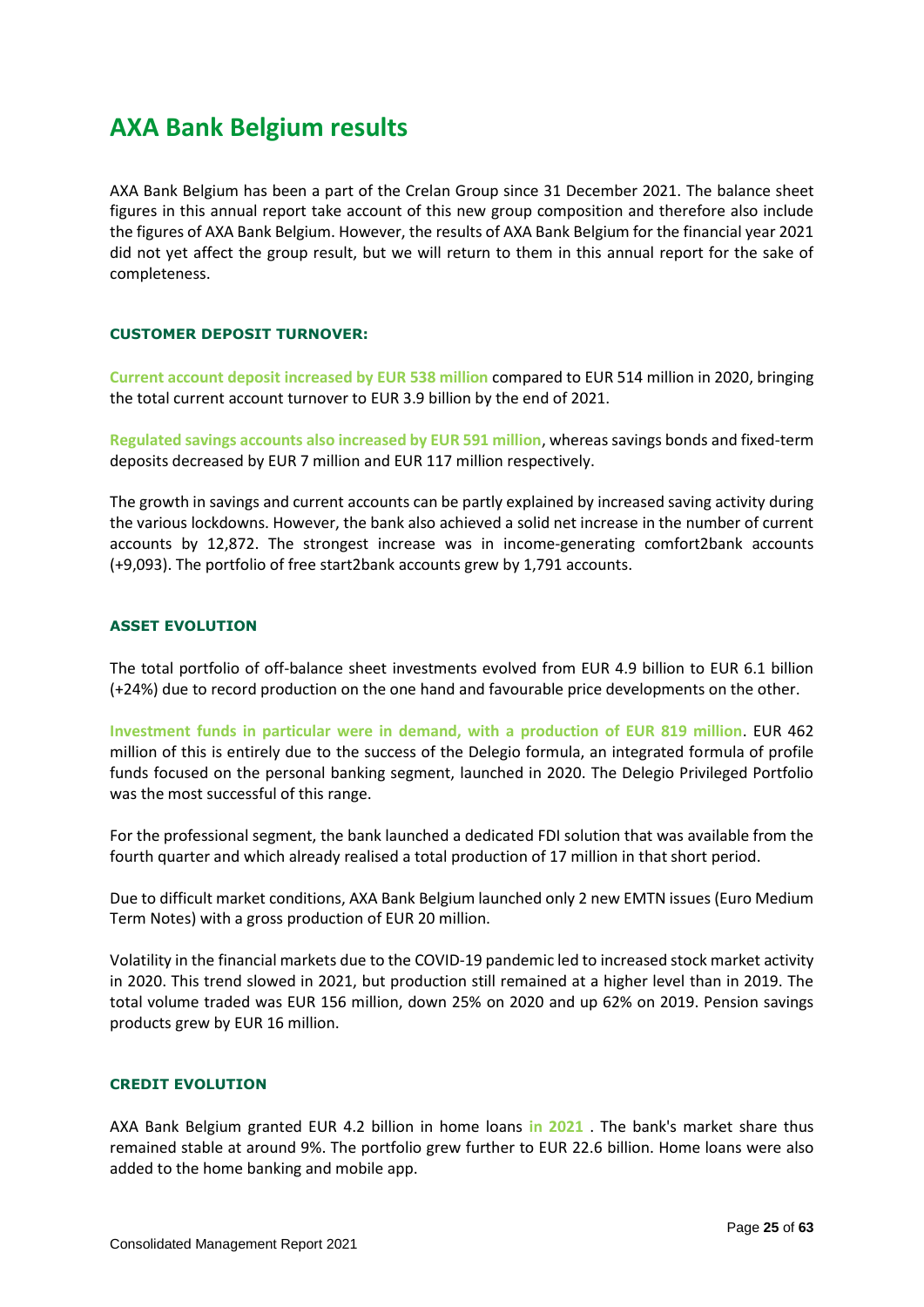The **growth in professional loans** was EUR 713 million in 2021 (+7%) compared to EUR 665 million (+4%) in 2020. The growth slowdown due to coronavirus was thus less pronounced. The portfolio evolved from EUR 2,112 million to EUR 2,332 million (+10%). Since 2015, AXA Bank Belgium has been specifically investing in a Business Banking Model. In 2021, this resulted in the appointment of 37 business bankers.

The accounting events held in digital format in 2020 continued in hybrid form for the first time in the second half of 2021.

With the continued investment in agent training, the encouragement of a proactive approach and the sustained commercial efforts of recent years in the B2B segment, the bank is confident that it will soon be able to return to double-digit growth rates, as it did in the pre-coronavirus period.

The **consumer credit market** suffered in particular in the second half of 2021 as a result of the semiconductor crisis in the car market. Due to a good commercial positioning, **production** nonetheless amounted to **EUR 345 million** (+3%). The market share remained stable at 4.2%. The share of digitally submitted loan applications increased substantially.

#### **FINANCIAL RESULTS**

In 2021, AXA Bank Belgium achieved excellent results, driven by both higher revenues and lower costs, but also by some extraordinary corrections. The **consolidated net profit increased to EUR 93 million**.

# **Synergies**

The commercial synergies of recent years between the various entities of Crelan Group continued.

Crelan and Europabank branches can refer customers to one another in the area of leasing and home loans if they feel that the partner's offer is better suited to the customer's needs and profile.

Europabank also centralises domestic payment transactions for the Group, while Crelan branches also promote terminal or online payment solutions offered by Europabank to professional customers. They refer these customers to affiliate Europabank branches to this end.

Since 2007, Crelan Insurance has sold its debt and financing balance insurance through the Crelan agent network. Finance settlement insurance was also marketed through the branches of Europabank.

This continued through 2021. However, on 31 December 2021, the Crelan Group transferred its insurance subsidiary to AXA Belgium. This transaction was part of the broader agreement concluded between Crelan Group and AXA Group on the acquisition of AXA Bank Belgium by Crelan. This agreement also includes a distribution agreement for AXA Belgium non-life insurance through the branches of Crelan, Europabank and AXA Bank Belgium. This means that Crelan Insurance will be integrated into AXA Belgium and that the branches of Crelan, Europabank and AXA Bank Belgium will be able to offer credit-related insurance and, by extension, all AXA Belgium non-life insurance policies to customers.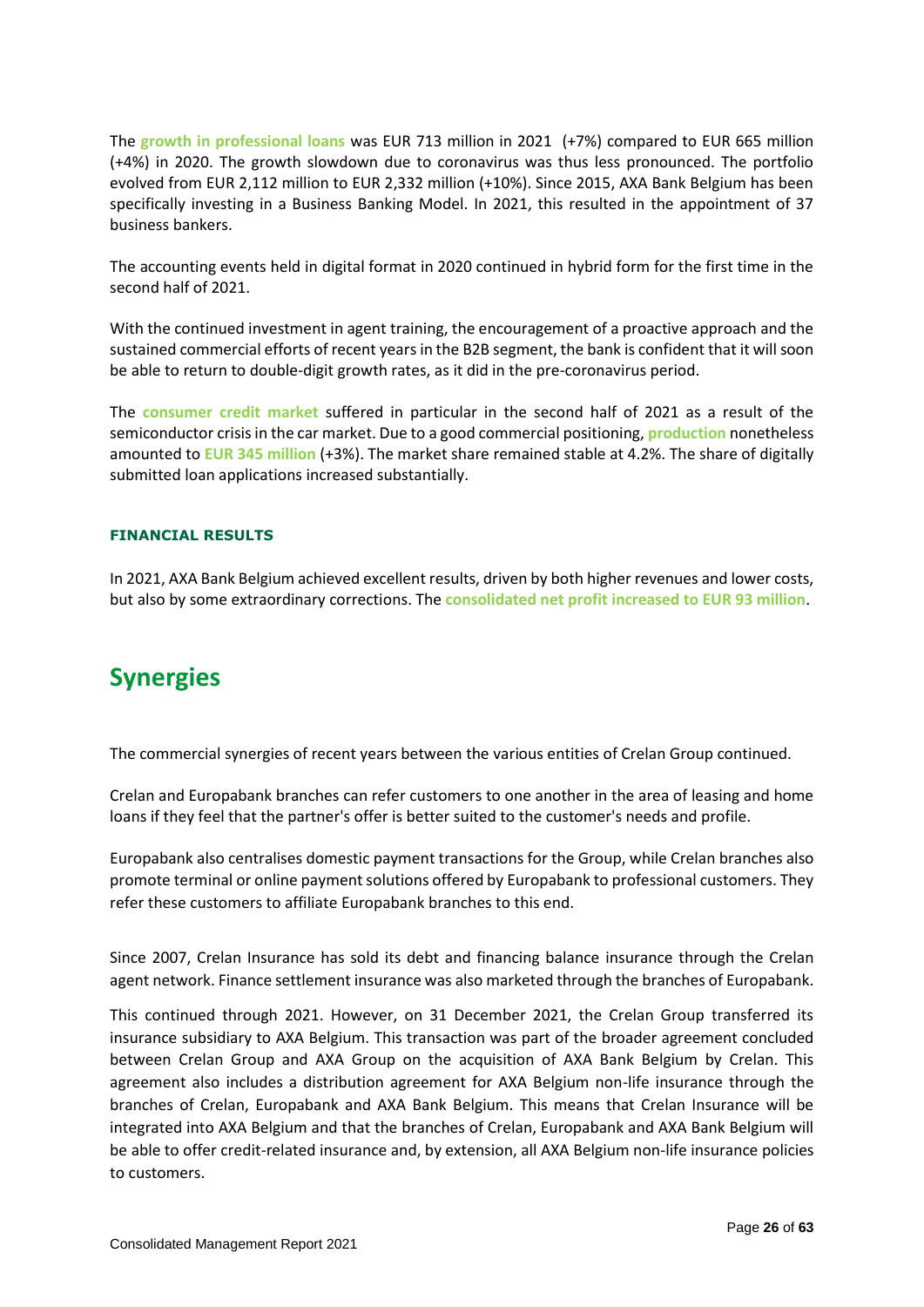Now that AXA Bank Belgium is part of the Crelan Group, the existing partnerships between Crelan and Europabank will also be extended to the AXA Bank branches.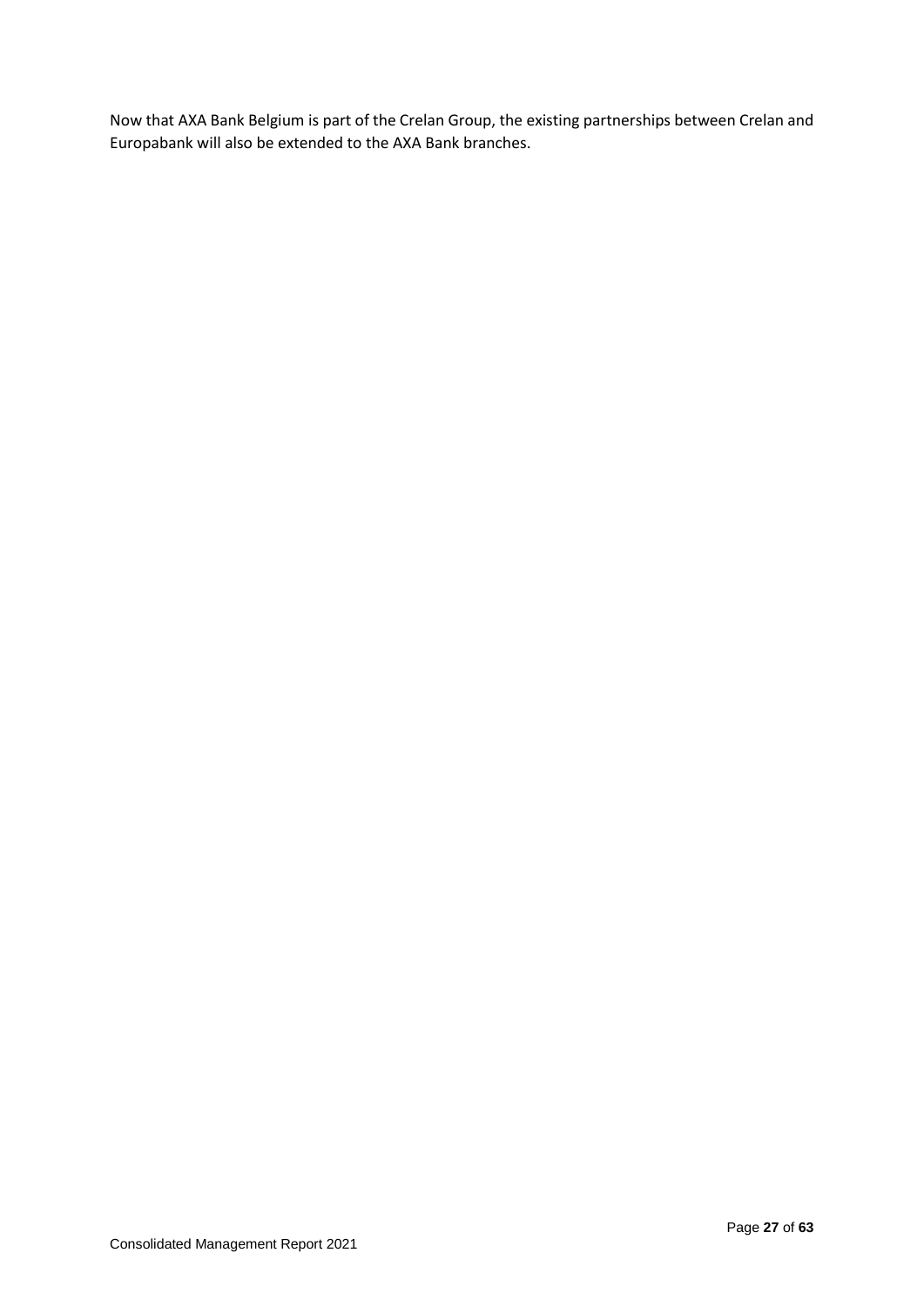# **Balance sheet and income statement**

# **Consolidated accounting figures in IFRS**

## **CONSOLIDATION**

## **Important events in 2021**

On 31 December 2021, the Crelan Group completed the acquisition of AXA Bank Belgium and the corresponding sale of Crelan Insurance.

## **Measurement rules**

By incorporating AXA Bank Belgium into the consolidation perimeter of Crelan, the measurement rules of AXA Bank Belgium were integrated.

This has no impact on the result for the financial year 2021.

## **Consolidated balance sheet**

The chart below shows the evolution of the most important elements of the consolidated assets and liabilities and the consolidated equity between 2020 and 2021, including the addition of the figures of AXA Bank Belgium at the end of 2021.

#### **Assets**

| Assets                                                            | 31/12/2021 | 31/12/2020 |          | %         | <b>AXA Bank Belgium</b> |
|-------------------------------------------------------------------|------------|------------|----------|-----------|-------------------------|
| (in million eur)                                                  |            |            | Δ        |           | déc-21                  |
| Cash, cash balances at central banks and other demand deposits    | 4,995      | 3,144      | 1,851    | 58.9%     | 1,784                   |
| Financial assets held for trading                                 | 46         | 0          | 46       |           | 46                      |
| Non-trading financial assets mandatorily at fair value through    |            |            | $\Omega$ | 0.5%      | $\Omega$                |
| Financial assets at fair value through other comprehensive income | 418        | 10         | 408      | 4218.1%   | 405                     |
| Financial assets at amortised cost                                | 46,748     | 18,777     | 27,971   | 149.0%    | 27,092                  |
| Loans and advances (including finance leases)                     | 45,727     | 17,776     | 27,950   | 157.2%    | 27,009                  |
| Debt securities                                                   | 1,021      | 1,001      | 20       | 2.0%      | 83                      |
| Derivatives - Hedge accounting                                    | 17         | 3          | 14       | 493.2%    |                         |
| Fair value changes of the hedged items in portfolio hedge of      | 431        | 694        | $-263$   | $-37.9%$  | $\Omega$                |
| interest rate risk                                                |            |            |          |           |                         |
| Property, plant and equipment                                     | 84         | 35         | 49       | 138.9%    | 50                      |
| Goodwill and intangible assets                                    | 44         | 36         | 9        | 23.8%     | 4                       |
| Investments in subsidiaries, joint ventures and associates        | 13         | 0          | 13       |           | 13                      |
| Tax assets                                                        | 49         | 44         | 4        | 10.0%     | 34                      |
| Other assets                                                      | 159        | 15         | 145      | 996.2%    | 137                     |
| Assets held for sale and discontinued operations                  | 0          | 53         | -53      | $-100.0%$ | $\Omega$                |
| <b>Total Assets</b>                                               | 53,012     | 22,819     | 30,193   | 132.3%    | 29,567                  |

As regards the composition of the balance sheet on the assets side, **financial assets** continue to be valued at amortised cost. **At 88.2%** they remain the **largest component of the assets**. Cash and current accounts at central banks are the second most important component at 9.4%.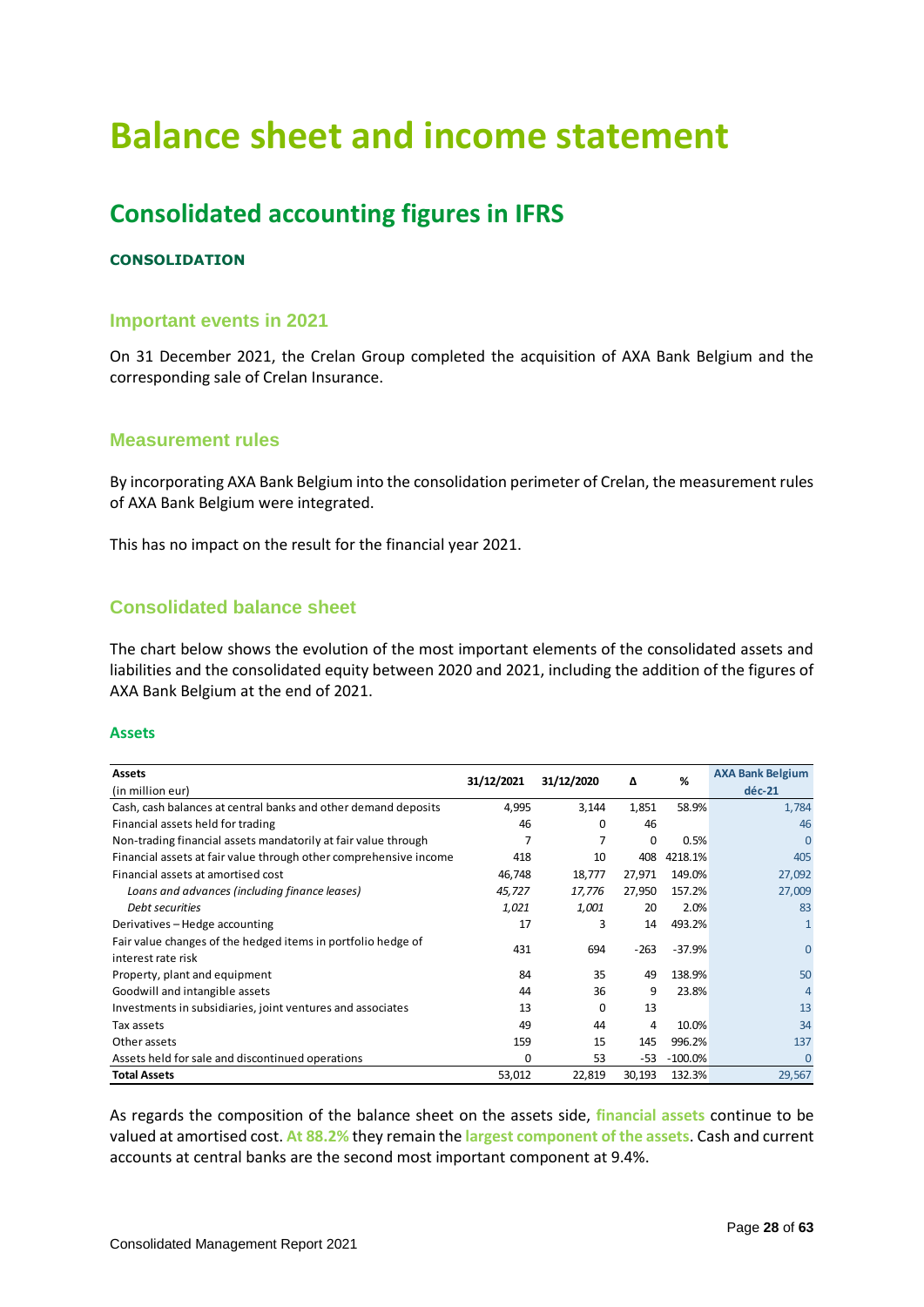**The balance sheet total increased by EUR 30.193 billion in the course of 2021.** This sharp increase is largely due to the **addition of the accounts of AXA Bank Belgium** after its acquisition in late 2021 (EUR 29.567 billion).

In terms of assets, loans and advances to customers showed the strongest increase at EUR 27.950 billion. This increase is due, on the one hand, to the addition of the figures of AXA Bank Belgium (EUR 27.009 billion) but also to a good loan production, which was higher than the repayments. In 2021, **credit production amounted to EUR 3.9 billion**, the majority of which was in the private customer segment.

Cash and current accounts at central banks showed an increase of EUR 1.851 billion. This increase is mainly due to the inclusion of the AXA Bank Belgium component for EUR 1.784 billion.

In 2021, the "Assets held for sale and discontinued operations" line that comprises all asset items of Crelan Insurance was set to zero since this business was sold in 2021 as part of the acquisition of AXA Bank Belgium.

| <b>Liabilities</b>                                           | 31/12/2021 | 31/12/2020 | Δ      | %         | <b>AXA Bank Belgium</b> |
|--------------------------------------------------------------|------------|------------|--------|-----------|-------------------------|
| (in million eur)                                             |            |            |        |           | déc-21                  |
| Financial liabilities held for trading                       | 44         | 1          | 43     | 3085.2%   | 43                      |
| Financial liabilities at fair value through profit or loss   | 743        | 0          | 743    |           | 743                     |
| Financial liabilities at amortised cost                      | 49,537     | 21,292     | 28,245 | 132.7%    | 27,084                  |
| Deposits                                                     | 42,650     | 20,419     | 22,231 | 108.9%    | 21,089                  |
| Credit institutions                                          | 1,449      | 417        | 1,032  | 247.3%    | 1,293                   |
| Other than credit institutions                               | 41,201     | 20,002     | 21,199 | 106.0%    | 19,796                  |
| Debt securities including bonds                              | 6,363      | 683        | 5,680  | 832.3%    | 5,805                   |
| <b>Subordinated liabilities</b>                              | 226        | 77         | 149    | 193.3%    | 0                       |
| Other financial liabilities                                  | 298        | 113        | 185    | 163.4%    | 190                     |
| Derivatives - Hedge accounting                               | 54         | 46         | 7      | 15.9%     | 20                      |
| Fair value changes of the hedged items in portfolio hedge of | 4          | 9          | -6     | $-59.6%$  |                         |
| interest rate risk                                           |            |            |        |           | 0                       |
| Provisions                                                   | 182        | 17         | 165    | 1000.9%   | 168                     |
| Tax liabilities                                              | 52         | 11         | 41     | 387.5%    | 48                      |
| Other liabilities                                            | 203        | 106        | 97     | 92.0%     | 109                     |
| Liabilities associated with asset groups held for sale and   |            |            |        |           |                         |
| discontinued operations                                      | 0          | 26         | -26    | $-100.0%$ | $\Omega$                |
| <b>Total Liabilities</b>                                     | 50,818     | 21,508     | 29,310 | 136.3%    | 28,215                  |

#### **Liabilities**

**97.5% of the liability side** consists of liabilities measured at amortised cost. **Most of them** (93.4% of the balance sheet total) relate to **deposits vis-à-vis customers**.

Financial liabilities measured at amortised cost increased by EUR 28.245 billion.

Debt embodied in certificates and subordinated debt (i.e. cash certificates and subordinated bonds, respectively) increased by EUR 5.830 billion (EUR 5.805 billion of which was AXA Bank Belgium). Aside from the addition of the figures from AXA Bank Belgium, these portfolios at Crelan have been declining for a number of years. Due to low market interest rates, these products are not popular with customers.

In the case of subordinated bonds, however, this decrease is offset by the **issuance of EUR 200 million of subordinated securities by Crelan in 2021** as part of the closing with AXA.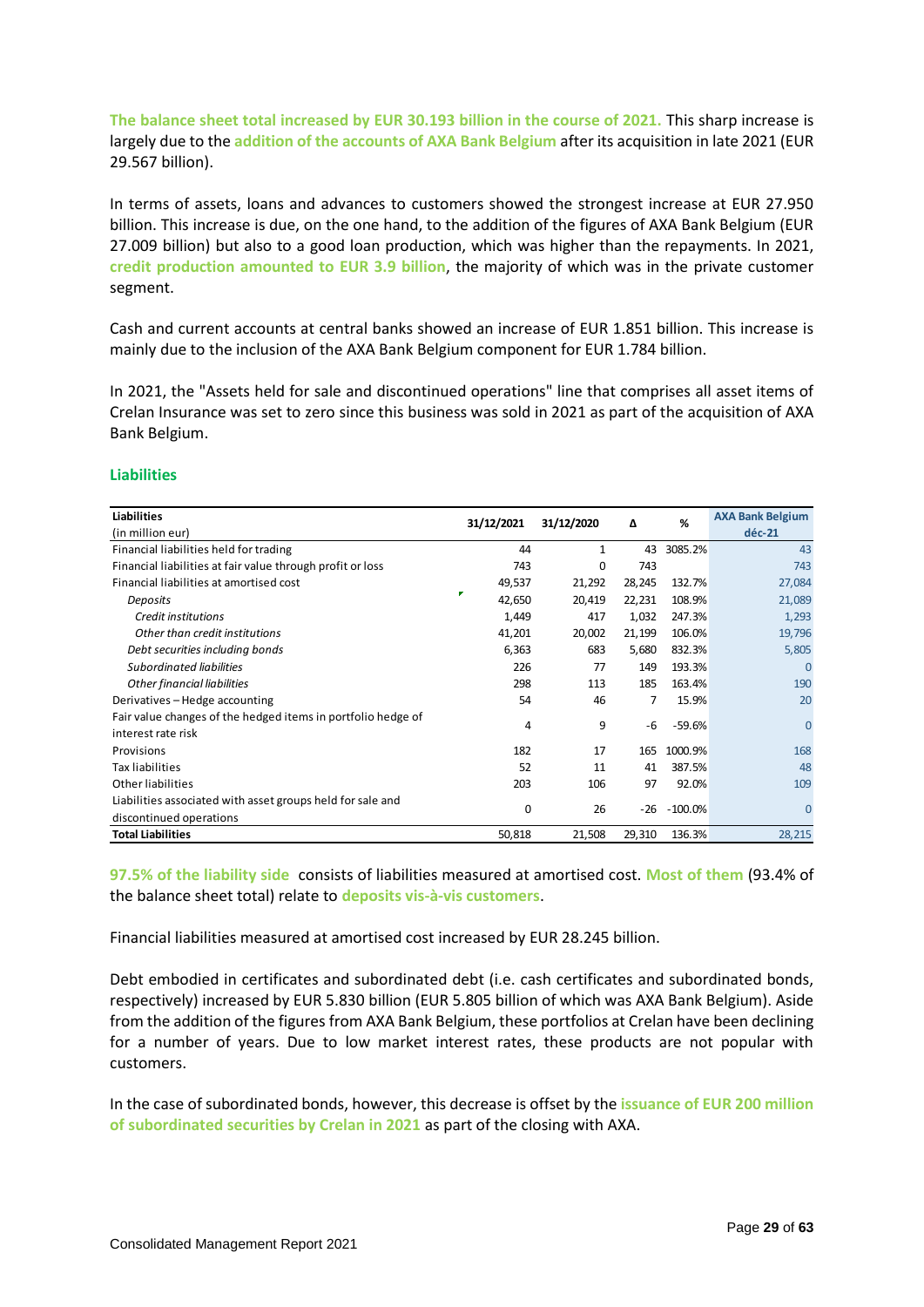In addition, deposits with credit institutions increased by EUR 1,032 million and customer deposits by EUR 21,199 million, taking into account the inclusion of AXA Bank Belgium's figures. Without this inclusion, deposits with credit institutions would have decreased by EUR 261 million and deposits with customers would have increased by EUR 1,403 million.

Provisions rose by EUR 165 million, explained by an increase of EUR 168 million as a result of the inclusion of the AXA Bank Belgium accounts. This addition was offset to a limited extent by Crelan's use of provisions created in 2016 as part of the restructuring of its network and head office.

In 2021, the "Liabilities held for sale and discontinued operations" line that comprises all liabilities of Crelan Insurance was set to zero as is the case in relation to assets since this business was sold in 2021 as part of the purchase of AXA Bank Belgium.

#### **Equity**

| Equity                                                                                                                   |            |                |        |           |                                   |
|--------------------------------------------------------------------------------------------------------------------------|------------|----------------|--------|-----------|-----------------------------------|
| <b>Equity</b><br>(in million eur)                                                                                        | 31/12/2021 | 31/12/2020     | Δ      | %         | <b>AXA Bank Belgium</b><br>déc-21 |
| Capital                                                                                                                  | 895        | 897            | $-1$   | $-0.1%$   | $\Omega$                          |
| Paid up capital                                                                                                          | 895        | 897            | $-1$   | $-0.1%$   | 0                                 |
| Unpaid capital which has been called up                                                                                  | 0          | 0              | 0      | 0.0%      | 0                                 |
| Share premium                                                                                                            | 0          | 0              | 0      | 0.0%      | 0                                 |
| Other equity                                                                                                             | 244        | 0              | 244    |           | 0                                 |
| Other components of equity                                                                                               | 5          | $-1$           | 6      | $-458.1%$ | 0                                 |
| Revaluation reserve: Fair value changes of debt instruments<br>measured at fair value through other comprehensive income | 2          | $\overline{2}$ | 0      | $-22.5%$  | $\mathbf{0}$                      |
| Revaluation reserve: Actuarial gains or loss on defined benefit pe                                                       | 3          | $-3$           | 6      | $-187.7%$ | $\overline{0}$                    |
| Reserves (including retained earnings)                                                                                   | 389        | 367            | 22     | 6.1%      | $\Omega$                          |
| Income from current year                                                                                                 | 660        | 49             | 611    | 1236.6%   | $-22$                             |
| Minority interests                                                                                                       | $\Omega$   | 0              | 0      | 0.0%      | $\mathbf 0$                       |
| <b>Total Equity</b>                                                                                                      | 2,194      | 1,311          | 883    | 67.3%     | 1,352                             |
| <b>Total Equity and total Liabilities</b>                                                                                | 53,012     | 22,819         | 30,193 | 132.3%    | 29,567                            |

The movements in equity include a capital decrease of EUR 1 million due to a temporary interruption of the sale of company shares in 2021. In addition, reserves increased by EUR 22 million due to the appropriation of the 2020 result after the allocation of the EUR 26.2 million dividend to the members of the cooperative. On the closing date, Crelan increased its capital by issuing EUR 244 million in capital securities

To conclude, the result rose considerably due to two exceptional events. On the one hand, the badwill of EUR 598.8 million due to the purchase of AXA Bank Belgium, and, on the other hand, the recorded additional value on the sale of Crelan Insurance for an amount of EUR 46.6 million.

The **CAD ratio at the end of 2021 is 19.74%** compared to 22.02% a year earlier. **The Tier I ratio is 17.97%**, compared to 21.72% in 2020.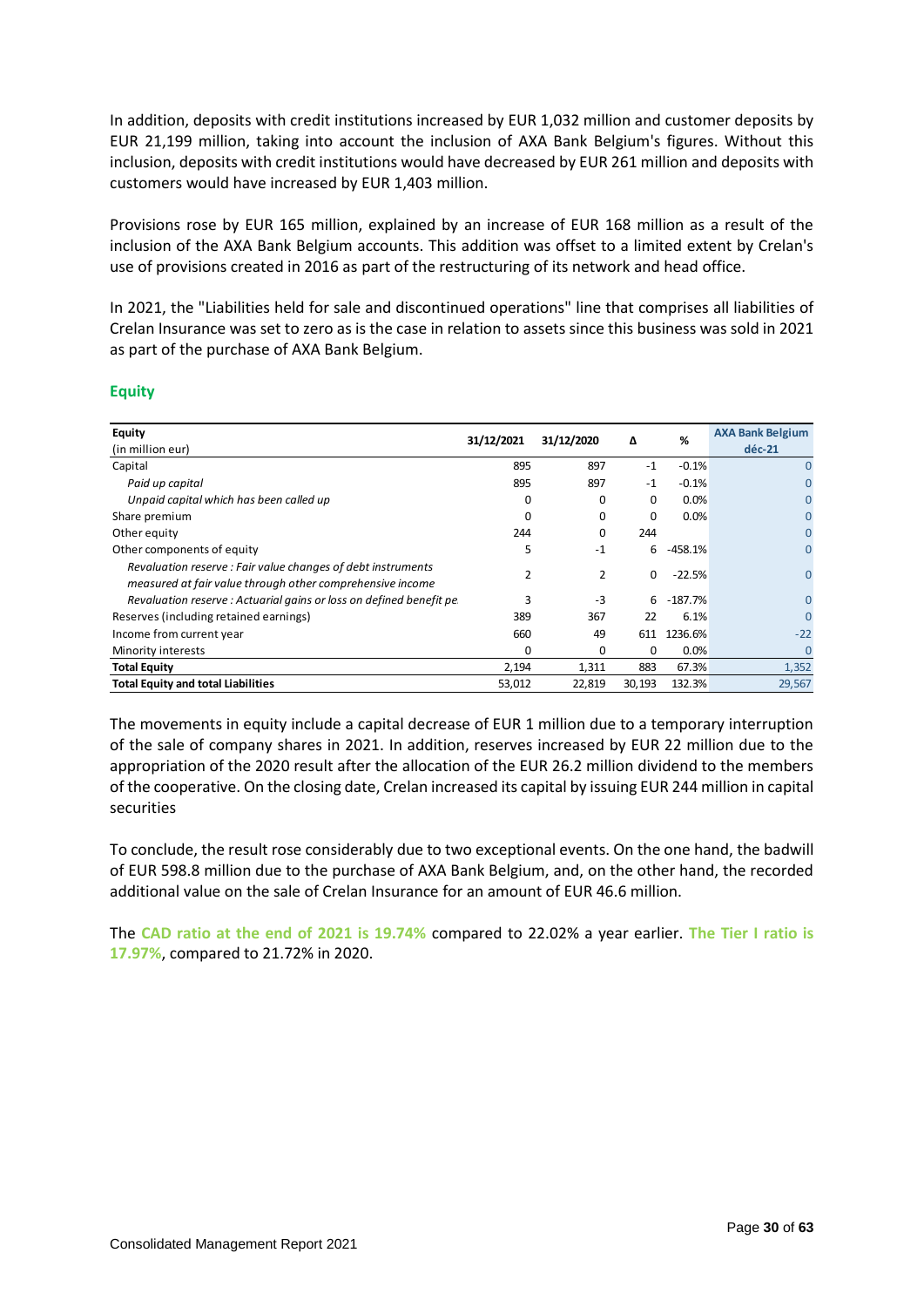## **Consolidated result**

Given that Crelan Insurance was sold in 2021 as part of the purchase by AXA Bank Belgium, we transferred all gains and losses of Crelan Insurance in both 2020 and 2021 to a separate line called "Gains and losses on fixed assets or group assets that are being sold classified as held for sale".

| <b>Consolidated Statement of profit or loss</b>                                            | 31/12/2021 31/12/2020 |          | Δ       | %             |
|--------------------------------------------------------------------------------------------|-----------------------|----------|---------|---------------|
| (in million EUR)                                                                           |                       |          |         |               |
| <b>CONTINUING OPERATIONS</b>                                                               |                       |          |         |               |
| TOTAL OPERATING INCOME, NET                                                                | 362.5                 | 312.2    | 50.3    | 16.1%         |
| Interest income                                                                            | 303.6                 | 311.6    | -8.0    | $-2.6%$       |
| Interest expenses                                                                          | $-47.4$               | $-45.2$  | $-2.2$  | 4.9%          |
| Dividend income                                                                            | 1.1                   | 0.6      | 0.5     | 76.7%         |
| Fee and commission income                                                                  | 129.9                 | 110.6    | 19.3    | 17.4%         |
| Fee and commission expenses                                                                | $-96.5$               | $-99.4$  | 2.9     | $-2.9%$       |
| Gains or (-) losses on financial assets & liabilities not measured at fair value through   |                       |          |         |               |
| profit or loss, net                                                                        | 2.6                   | 2.0      | 0.6     | 31.9%         |
| Gains or (-) losses on financial assets and liabilities held for trading, net              | 0.0                   | $-1.3$   | 1.3     | $-100.5%$     |
| Gains or (-) losses on non-trading financial assets mandatorily at fair value through      | 0.1                   | 0.0      | 0.1     | 813.1%        |
| profit or loss, net                                                                        |                       |          |         |               |
| Gains or (-) losses from hedge accounting, net                                             | 3.0                   | 5.6      | $-2.6$  | $-46.9%$      |
| Exchange differences [gain or (-) loss], net                                               | 0.9                   | 1.0      | $-0.1$  | $-5.4%$       |
| Gains (losses) on derecognition of assets other than held for sale, net                    | 46.7                  | 0.4      |         | 46.3 11613.4% |
| Other operating income                                                                     | 27.8                  | 26.4     | 1.4     | 5.3%          |
| Other operating expenses                                                                   | $-9.4$                | $-0.1$   | $-9.3$  | 7657.3%       |
| <b>Administrative Expenses</b>                                                             | $-233.4$              | $-212.0$ | $-21.4$ | 10.1%         |
| <b>Staff Expenses</b>                                                                      | $-91.4$               | $-90.8$  | $-0.7$  | 0.7%          |
| Other administrative Expenses                                                              | $-142.0$              | $-121.2$ | $-20.7$ | 17.1%         |
| Cash contributions to resolution funds and deposit guarantee schemes                       | $-20.7$               | $-17.8$  | -2.9    | 16.5%         |
| Depreciation                                                                               | $-11.2$               | $-10.6$  | -0.6    | 5.4%          |
| Property, Plant and Equipment                                                              | $-7.4$                | $-6.9$   | $-0.5$  | 7.6%          |
| Intangible assets (other than goodwill)                                                    | $-3.8$                | $-3.7$   | 0.0     | 1.3%          |
| Modification gains or (-) losses, net                                                      | $-0.2$                | $-3.1$   | 2.9     | $-92.9%$      |
| <b>Provisions</b>                                                                          | 2.6                   | 4.6      | $-2.0$  | $-43.9%$      |
| Impairment                                                                                 | $-22.3$               | $-17.7$  | $-4.5$  | 25.6%         |
| Impairment losses on financial assets not measured at fair value through profit or loss    | $-22.3$               | $-17.7$  | $-4.5$  | 25.6%         |
| Financial assets at fair value through other comprehensive income (FVOCI)                  | 0.0                   | 0.0      | 0.0     | 0.0%          |
| Financial assets at amortised cost                                                         | $-22.3$               | $-17.7$  | $-4.5$  | 25.6%         |
| Impairment on Property, plant and equipment                                                | 0.0                   | 0.0      | 0.0     | 0.0%          |
| Negative goodwill recognised in profit or loss                                             | 598.8                 | 0.0      | 598.8   | 0.0%          |
| Profit or (-) loss from non-current assets and disposal groups classified as held for sale | 8.5                   | 6.3      | 2.2     | 34.6%         |
| TOTAL PROFIT OR LOSS BEFORE TAX FROM CONTINUING OPERATIONS                                 | 684.5                 | 61.8     | 622.8   | 1008.5%       |
| Tax Expenses or (-) income related to profit or loss from continuing operations            | $-24.2$               | $-12.3$  | $-11.8$ | 95.8%         |
| Current taxes                                                                              | $-11.3$               | $-10.2$  | $-1.1$  | 10.9%         |
| Deferred taxes                                                                             | $-12.9$               | $-2.1$   | $-10.7$ | 501.1%        |
| <b>NET PROFIT OR LOSS</b>                                                                  | 660.3                 | 49.4     | 610.9   | 1236.6%       |

The decrease in income from the loan portfolio, caused by the downward trend in interest rates, reduced interest income by EUR 8.0 million. Interest expenses increase by EUR 2.2 million due to a change in the presentation of the sections. After all, the revenue from derivatives for hedging objectives - amounting to EUR 6.1 million - is also included this year in the section 'financial and operating income and expenses'. In 2020, this item was still included in the section 'debt embodied in debt certificates'. In reality, interest costs are dropping. If we ignore this changed presentation, the interest rates decrease in relation to savings bonds and subordinated securities by EUR 6.5 million as a result of the decrease in the portfolio of savings certificates and the still very low interest rates. **The sum of interest income and charges therefore decreased (EUR -10.2 million).**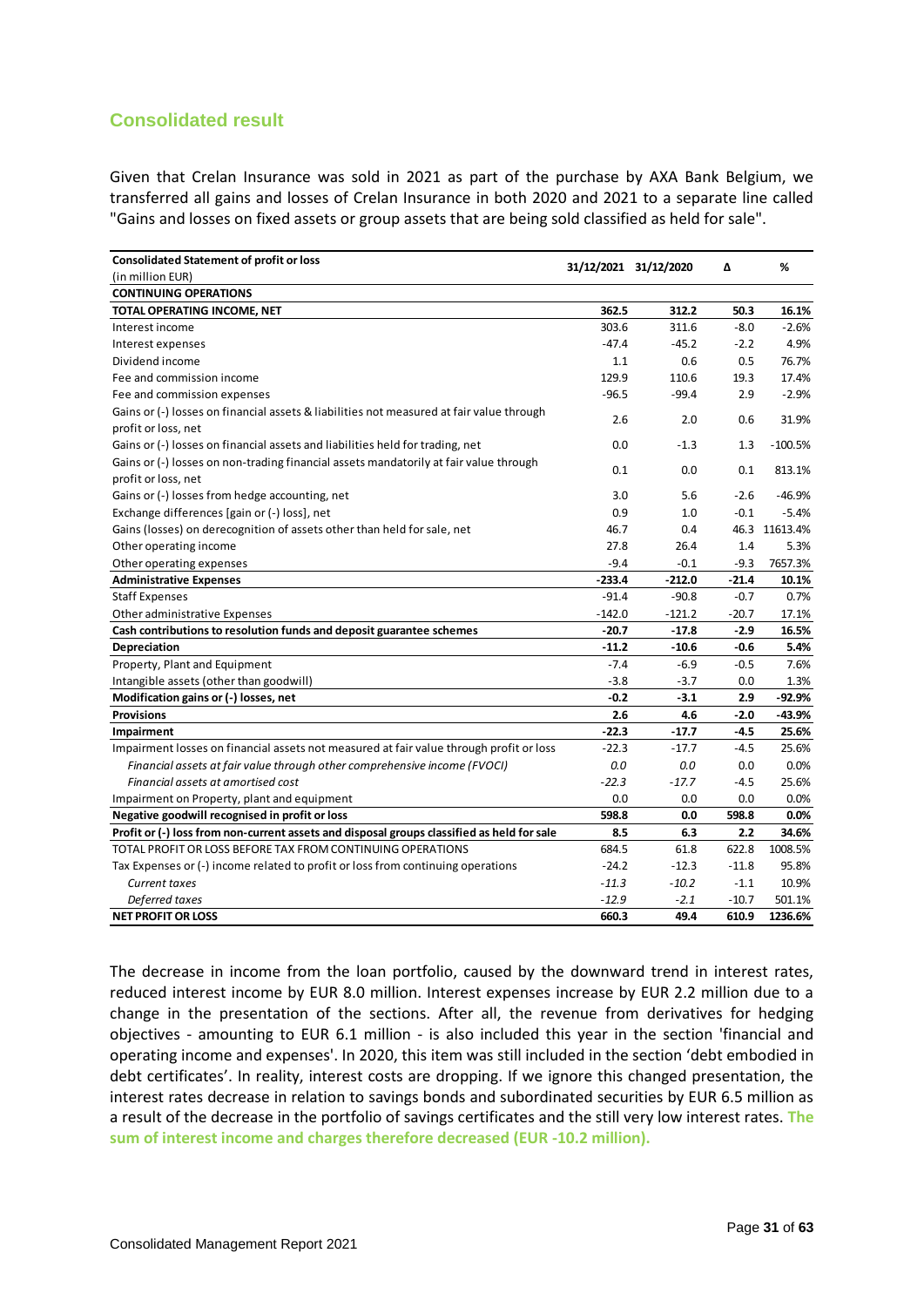The 'realised gains and losses on financial assets and liabilities not measured at fair value through profit or loss' line for the financial year 2021 relates to gains on the private equity portfolio and participations amounting to EUR 1.6 million, and to realised gains on the sale of expired loan files amounting to EUR 1.0 million. This results in a revenue of EUR 2.6 million in 2021 compared to EUR 2.0 million in 2020.

Income from commissions (commission income activity) increased by EUR 19.3 million in 2021. This is based, on the one hand, on the EUR 6.70 million increase in commissions on securities trading. This increase is a result of the surge in customer purchases due to the evolution of the markets. This in turn also increased commissions for portfolio management and investment advice by EUR 9.61 million. On the other hand, commissions on payment services also grew by EUR 3.05 million compared to the coronavirus-influenced 2020 result.

The amount of commission paid to agents decreased by EUR 2.9 million. The following elements contributed to this decline: a decrease in the growth commissions, existing rounds were remunerated according to the new scales and a decrease in the intervention commissions for the motivation of agents. Increased production commissions due to higher production results and the new 2020 price scale caused an offsetting effect.

The added value of EUR 46.7 million realised by the Crelan Group on the sale of Crelan Insurance resulted in an increase of EUR 46.3 million in the item 'Gains and losses on disposal of assets other than those classified as held for sale (net)'.

Other operating income increased by EUR 1.4 million during the financial year 2021, mainly due to recoveries made after writing off uncollectible loan files.

Other operating expenses increased by EUR 9.3 million compared to 2020, as the costs of the closing process of the acquisition of AXA Bank Belgium were recorded under this section.

#### **Administrative costs and depreciation and amortisations**

Compared to 2020, **administrative expenses** increased **by EUR 21,4 million**. On the one hand, personnel costs increased by EUR 0.7 million and on the other hand, general and administrative costs rose by EUR 20.7 million.

The latter increase is mainly due to higher costs related to the merger project (EUR 6.8 million), higher marketing costs (EUR 1.2 million) after their decrease in 2020 due to coronavirus, higher IT costs (EUR 3.97 million), higher banking costs (EUR 1.8 million) and additional costs related to the improvement of IT systems and IT security (EUR 4.2 million).

Cash contributions to settlement funds and deposit guarantee schemes increased by EUR 2.9 million.

Depreciation also increased by EUR 0.6 million, mainly due to extraordinary depreciation in 2021 related to the decommissioning of certain fixed assets.

Since 2020, a new charge has appeared on the 'change in losses and gains, net' line. This corresponds to the loss due to interest not collected on COVID-19 files that were granted a moratorium. This cost was EUR 0.2 million and is therefore EUR 2.9 million lower than in 2020. This decrease is explained by a phasing out effect as measures introduced in 2020 expired in 2021.

**The cost-income ratio (CIR) after closing was 73.81%.** in 2021, compared to 73.36% at the end of 2020 (the impact of the acquisition was neutralised in these figures).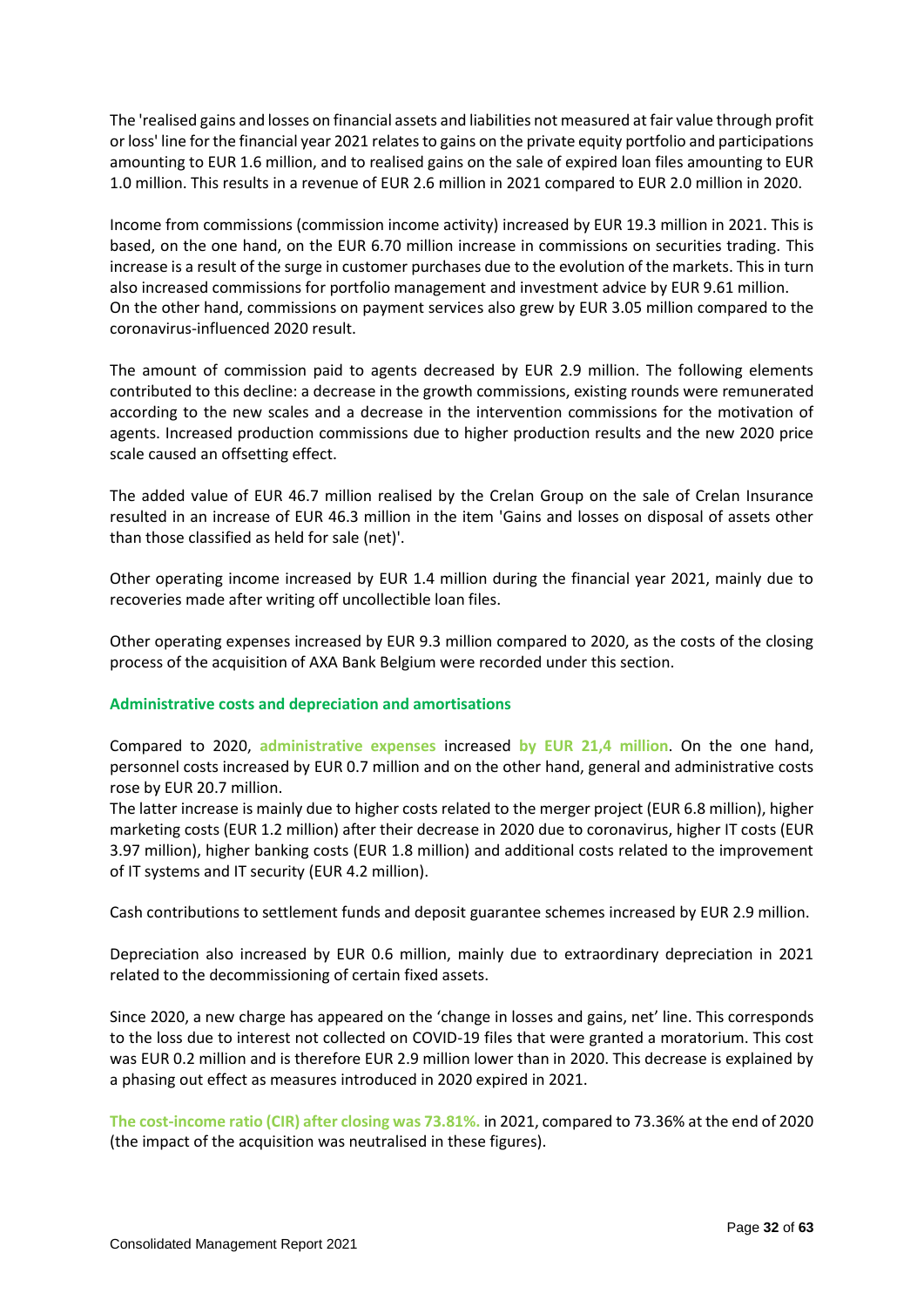#### **Provisions and impairments**

The change in allowances is mainly due to the utilisation in 2021 of provisions set up by the bank in 2016 for restructuring activities at its head office and across its network.

The favourable evolution of macroeconomic parameters in 2021, such as GDP development, had a positive impact on calculated loan value adjustments. This led to a reversal of the impairment charges on loans under phases 1 & 2.

As a precaution - after all, the crisis is not yet fully behind us - Crelan limited these adjusting entries by applying a management overlay of EUR 10.4 million.

Moreover, in the context of the closing, AXA Bank Belgium recorded a provision for phases 1 & 2 of EUR 29.6 million, which caused an inverse effect on the positive movement of the provisions for phases 1 & 2 in 2021.

As regards phase 3 (status 700 and CTX), we generally see a much weaker positive trend than in 2020, partly due to the reversal of the updates in 2020. In 2020, the parameters for calculating the discount cost were adjusted: the discount cost decreased from 15% of the realisable value to 8.39%.

Finally, provisions decreased by EUR 9.15 million at Europabank.

| (in million EUR)                | 2021    | 2020    |         | %      |
|---------------------------------|---------|---------|---------|--------|
| <b>Evolution Stages 1&amp;2</b> | $-20.0$ | $-16.9$ | $-3.1$  | 18%    |
| <b>Evolution Stage 3</b>        | 11      | 11 7    | $-10.6$ | $-91%$ |
| Europabank                      | $-3.4$  | $-12.5$ | 9.1     | -73%   |
| <b>Total Group</b>              | $-22.3$ | $-17.7$ | -4.6    | 26%    |

All these effects led to the following impairments evolution:

#### **Overall result**

An important element in the composition of the 2021 result is the **badwill calculated on the occasion of the acquisition of AXA Bank Belgium** which was recorded at **EUR 598.8 million**.

The result before taxes increased from EUR 61.8 million to EUR 684.5 million. This increase is the result of the following development: the increase in financial and operating income by EUR 50.3 million, the increase in administrative expenses by EUR 21.4 million, the net decrease in the costs of adjusting losses and profits by EUR 2.9 million, the net increase in provisions and depreciation by EUR 4.5 million, badwill by EUR 598.8 million and the increase in the result of Crelan Insurance by EUR 2.2 million. The latter amount is included in a separate line as 'held for sale'.

The tax expenses increased by EUR 11.8 million when compared to 2020 mainly on the level of the deferred taxes and as a result of the depreciation of EUR 20.5 million in deferred tax assets.

#### **The net result increased by EUR 610.9 million to EUR 660.3 million**.

The return on equity was 51.38% at the end of 2021, including badwill and the capital gain on the sale of Crelan Insurance. Without these 2 elements, it stood at 5.16% compared with 3.91% in 2020.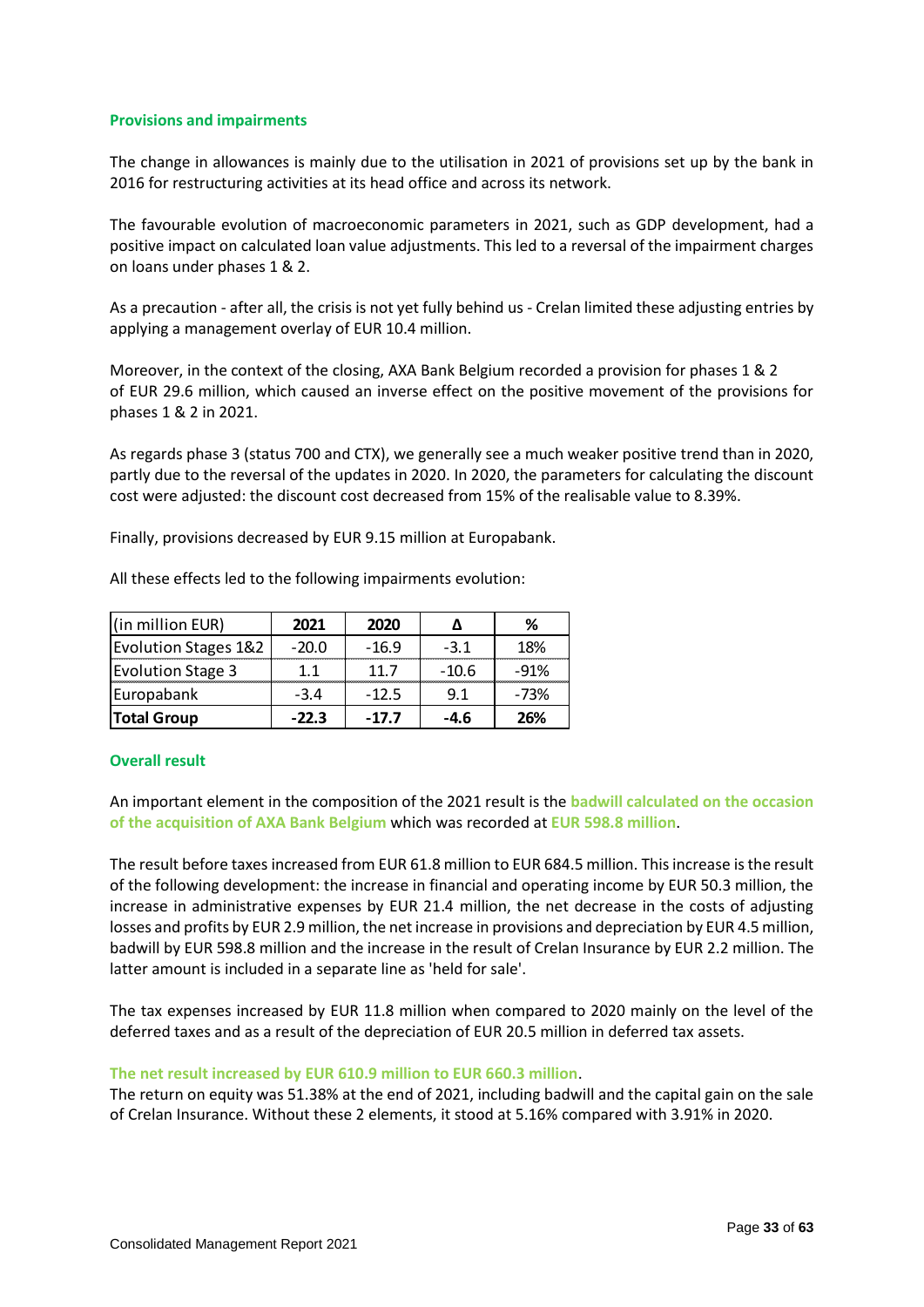The return on assets - this is the ratio of net income to total assets - was 1.25% at the end of 2021, including badwill and the capital gain on the sale of Crelan Insurance. Without these 2 elements, it stood at 0.28% compared with 0.22% a year earlier.

### **ALLOCATION OF PROFITS OF THE VARIOUS ENTITIES OF THE GROUP.**

The Board of Directors of CrelanCo will propose the allocation of a **dividend of 3%** to the members of the cooperative totalling EUR 26.6 million. In the current interest rate context, this dividend is an excellent return on this type of investment.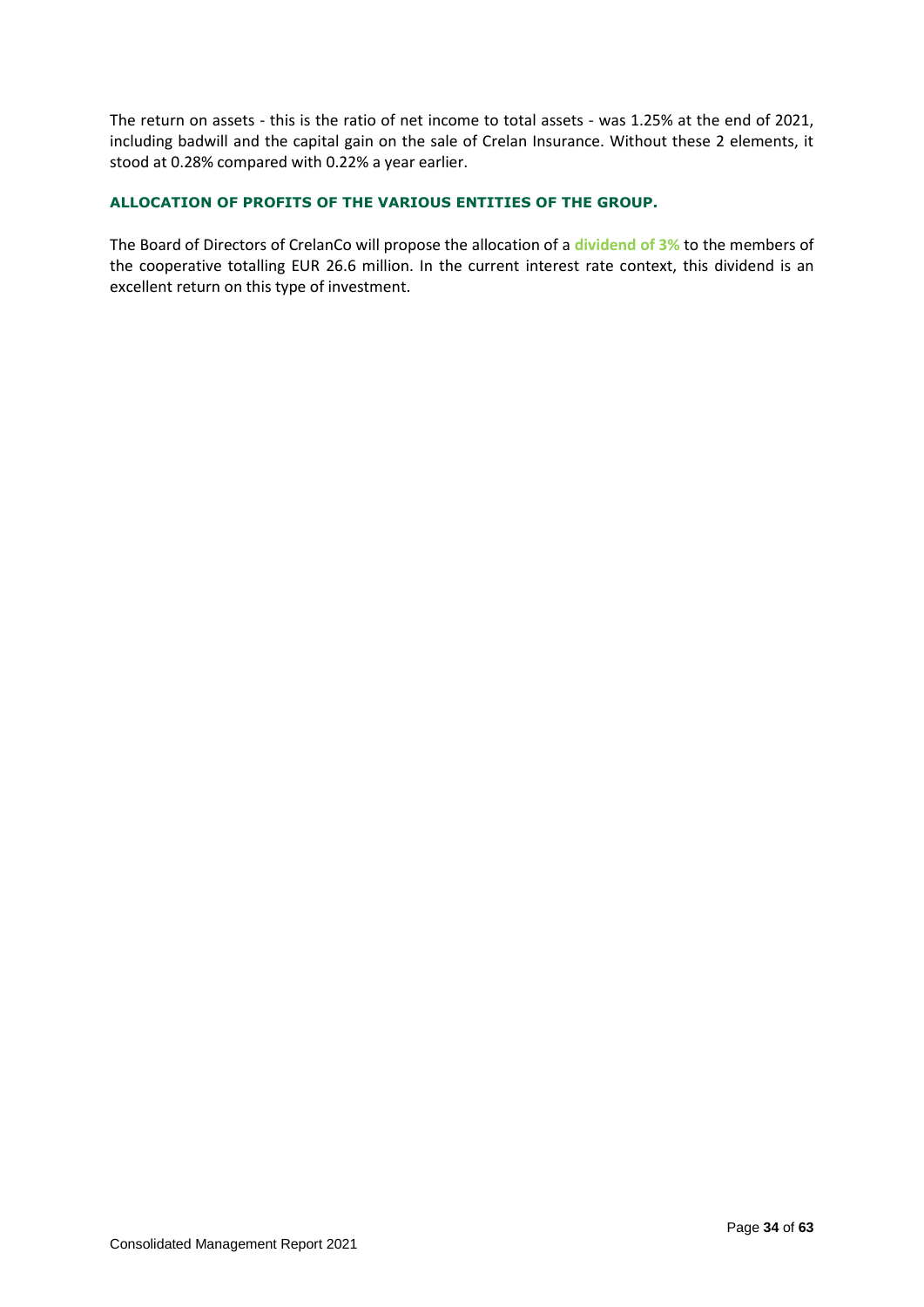# **Corporate governance**

# **Boards of Directors and Management Committees**

## **CRELAN NV**

## **Board of Directors**

The governance structure of the Crelan Group was further optimised in 2021 with the aim of:

- creating a simpler group structure with more defined responsibilities and powers between the NV Crelan and the CV CrelanCo and;
- strengthening the Boards with directors who have years of experience in financial, ICT and riskrelated fields.

The new structure will enable Crelan Group to respond even better to the rapidly changing market situation and new developments, and also to meet the expectations of regulators in this area.

The following changes took place:

- The appointment of Benoît Bayenet\* (from 01/01/2022), Bernard De Meulemeester\* (from 01/01/2022), Xavier Gellynck (from 01/03/2021), Robert Joly (from 01/05/2021) and Clair Ysebaert (from 01/05/2021) as non-executive directors
- The appointment of Eric Hermann (from 01/05/2021) as independent director
- The appointment of Pieter Desmedt\*, Jeroen Ghysel\* and Emmanuel Vercoustre\* as executive directors (from 31/12/2021)
- The expiry of the mandates of Anne Fievez and Paul Malfeyt as executive directors (on 31/12/2021)
- \* This appointment is subject to approval by the financial supervisory authorities.

The bank wishes to express its gratitude to the directors whose mandates expired for their commitment and contribution to the growth of the Crelan Group.

#### **Board of Directors of NV Crelan on 01/01/2022**

The Board of Directors of NV Crelan met twelve times in 2021.

In accordance with Article 27 of the Act of 25 April 2014 on the status and supervision of credit institutions, a Remuneration Committee, a Risk Committee, an Audit Committee and a Nomination Committee support the Board of Directors in its tasks.

The bank pays close attention to a balanced composition and a good representation of the cooperative shareholder in its Board of Directors. That is also why 10 representatives of CV CrelanCo sit on the Board of NV Crelan, equally divided between the two language groups.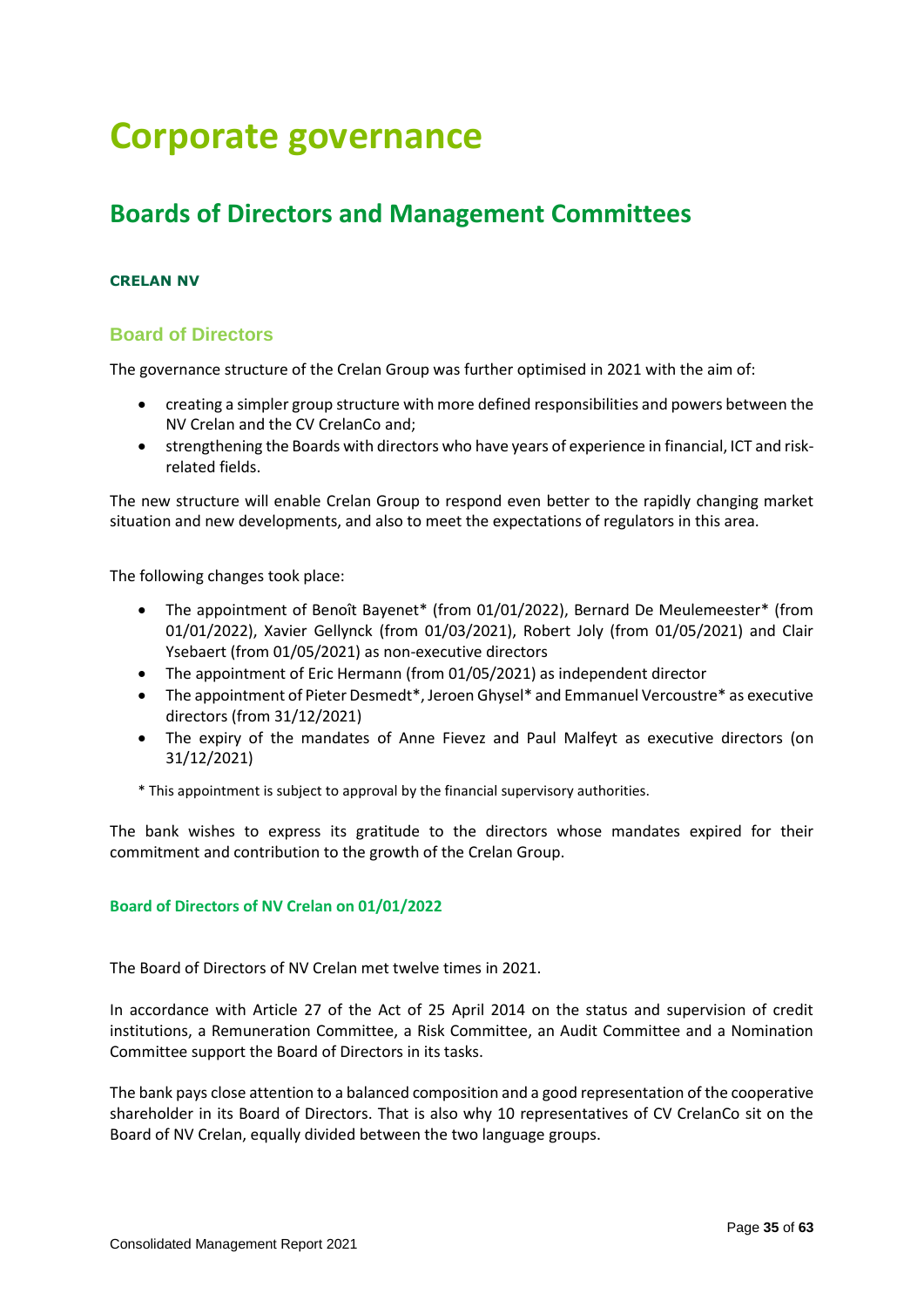The four independent Directors – Jan Annaert, Eric Hermann, Paul Thysens and Agnes Van den Berge - have, among other things, the task of ensuring objective decision-making in both the Board of Directors and the committees of which they are members. They also monitor compliance with rules on risk management, compliance, ethics and good practices within Crelan.

### **The composition of the committees on 01/01/ 2022**

#### Audit Committee

| Chair  | Agnes Van den Berge |
|--------|---------------------|
| Member | Alain Diéval        |
| Member | Xavier Gellynck*    |
| Member | Paul Thysens        |

\* as from 1 March 2021

As stated in the Crelan Group Audit Committee Charter, half of the members of the Audit Committee are independent within the meaning of Article 7:87 of the Belgian Companies and Associations Code, with the chair having the casting vote in the event of a tie. The members of the Audit Committee have both collective and individual powers in the field of the bank's activities and in the field of auditing and accounting as required by law.

The Audit Committee's remit is to assist the Board of Directors in its supervisory and control function, specifically in relation to:

- monitoring the financial reporting process;
- monitoring the effectiveness of the bank's internal control and risk management systems;
- monitoring the internal audit and related activities;
- monitoring the statutory audit of the (consolidated) financial statements and the questions and recommendations formulated by the auditor;
- assessing and monitoring the auditor's independence, with particular reference to the provision of additional services to the bank or those persons with whom they have a close relationship.

The Audit Committee met six times in 2021.

It discussed, among other things, the organisation of the Bank's system of internal control and the activities of Internal Audit, Risk Management, Agent Network Inspection and Compliance, as well as the supervisory activities carried out within the Audit Committees of the subsidiaries. In addition, four joint meetings of the Audit and Risk Committee took place in 2021.

#### Risk Committee

| Eric Hermann*             |
|---------------------------|
| Jan Annaert               |
| Bernard De Meulemeester** |
| Alain Diéval              |
|                           |

\* Chair as of 1 May 2021 - \*\* as of 1 January 2022 The Risk Committee met nine times in 2021.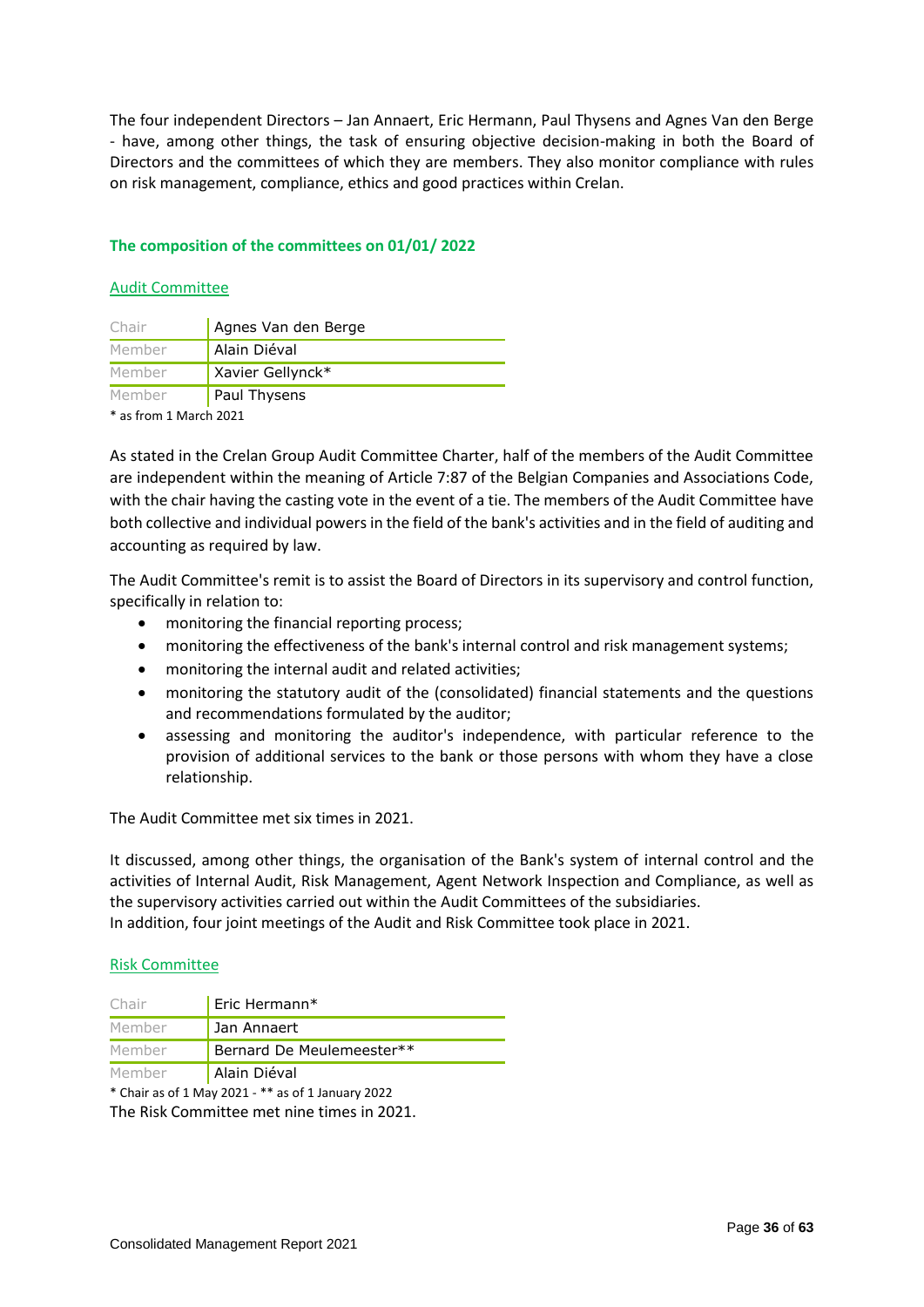#### Remuneration Committee

| Chair                  | Jan Annaert        |  |
|------------------------|--------------------|--|
| Member                 | Jean-Pierre Dubois |  |
| Member                 | Eric Hermann*      |  |
| Member                 | Luc Versele        |  |
| $*$ as from 1 May 2021 |                    |  |

The Remuneration Committee met twice in 2021.

#### Nomination Committee

| Chair  | Paul Thysens*       |  |
|--------|---------------------|--|
| Member | Jean-Pierre Dubois  |  |
| Member | Agnes Van den Berge |  |
| Member | Luc Versele         |  |
|        |                     |  |

\* as from 1 May 2021

The Nomination Committee met twice in 2021.

The Chair of the Board of Directors and the Chair of the Executive Committee may be invited to attend the meetings of the various committees in which they do not have a seat.

Pursuant to Article 62 §2 of the Law of 25 April 2014 on the status and supervision of credit institutions and the regulations of the National Bank of Belgium, the Bank is required to disclose any external positions held by its directors and executive officers outside the Crelan Group. The Bank complies with this obligation through publication on the Crelan website (www.crelan.be).

#### **Composition of the Board of Directors of CV CrelanCo on 01/01/2022**

The composition of the Board of Directors of CV CrelanCo did not change in 2021

The Board of Directors of CV CrelanCo met ten times in 2021.

#### **Management Committee**

On 31 December 2021:

- The mandates of Anne Fievez (CIO) and Paul Malfeyt (CFO) came to an end;
- Pieter Desmedt (CRO)\*, Jeroen Ghysel (CIO)\* and Emmanuel Vercoustre (CFO)\* were appointed and;
- the mandates of Joris Cnockaert (CCO) and Jean-Paul Grégoire (COO & CHRO) were reorganised.
- \* This appointment is subject to approval by the financial supervisory authorities.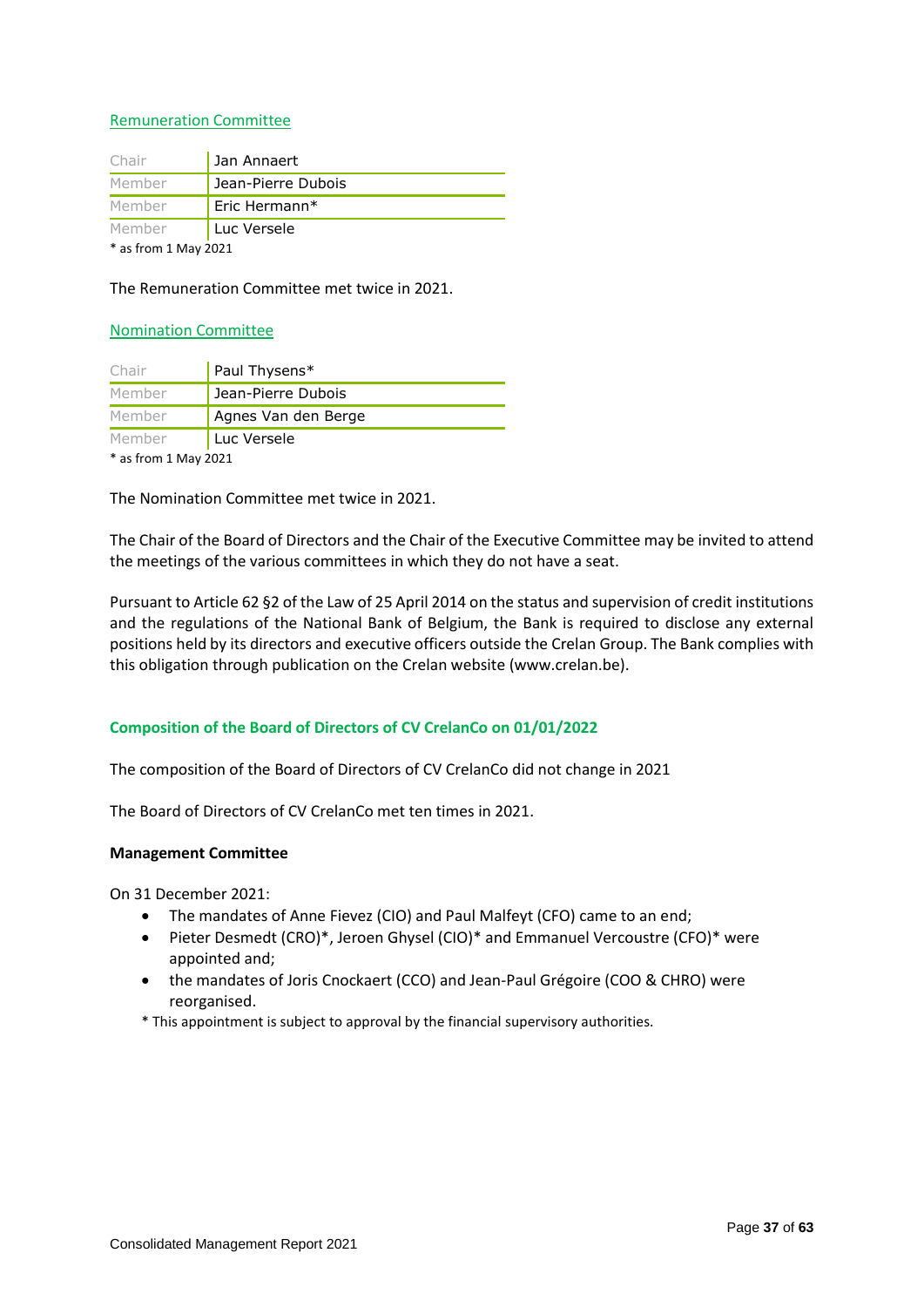This resulted in the following new composition:



The Management Committee assumes the operational management of CrelanCo CV, Crelan NV and AXA Bank Belgium.

#### **EUROPABANK**

The composition of the Board of Directors of Europabank did not change in 2021.

The Board of Directors is composed of eleven members, five of whom represent the main shareholder, Crelan NV, four members of the Executive Committee and two independent directors.

#### **The composition of Europabank's Board of Directors on 31 December 2021:**

| Chair:     | Joris Cnockaert                                                                                                                                                                                                                                                                                                                                                                        |
|------------|----------------------------------------------------------------------------------------------------------------------------------------------------------------------------------------------------------------------------------------------------------------------------------------------------------------------------------------------------------------------------------------|
| Directors: | Jan Annaert (independent director)<br>Gérald Bogaert (Member of the Management Committee)<br>Marc Claus (Member of the Management Committee)<br>Xavier Gellynck<br>Jean-Paul Grégoire<br>Cedric Ryckaert (Member of the Management Committee)<br>Agnes Van den Berge (independent director)<br>Rudi Vanlangendyck (Chair of the Management Committee)<br>Luc Versele<br>Clair Ysebaert |

The Board of Directors met six times in 2021.

The Audit Committee and the Remuneration Committee operate under the authority of the Board of Directors.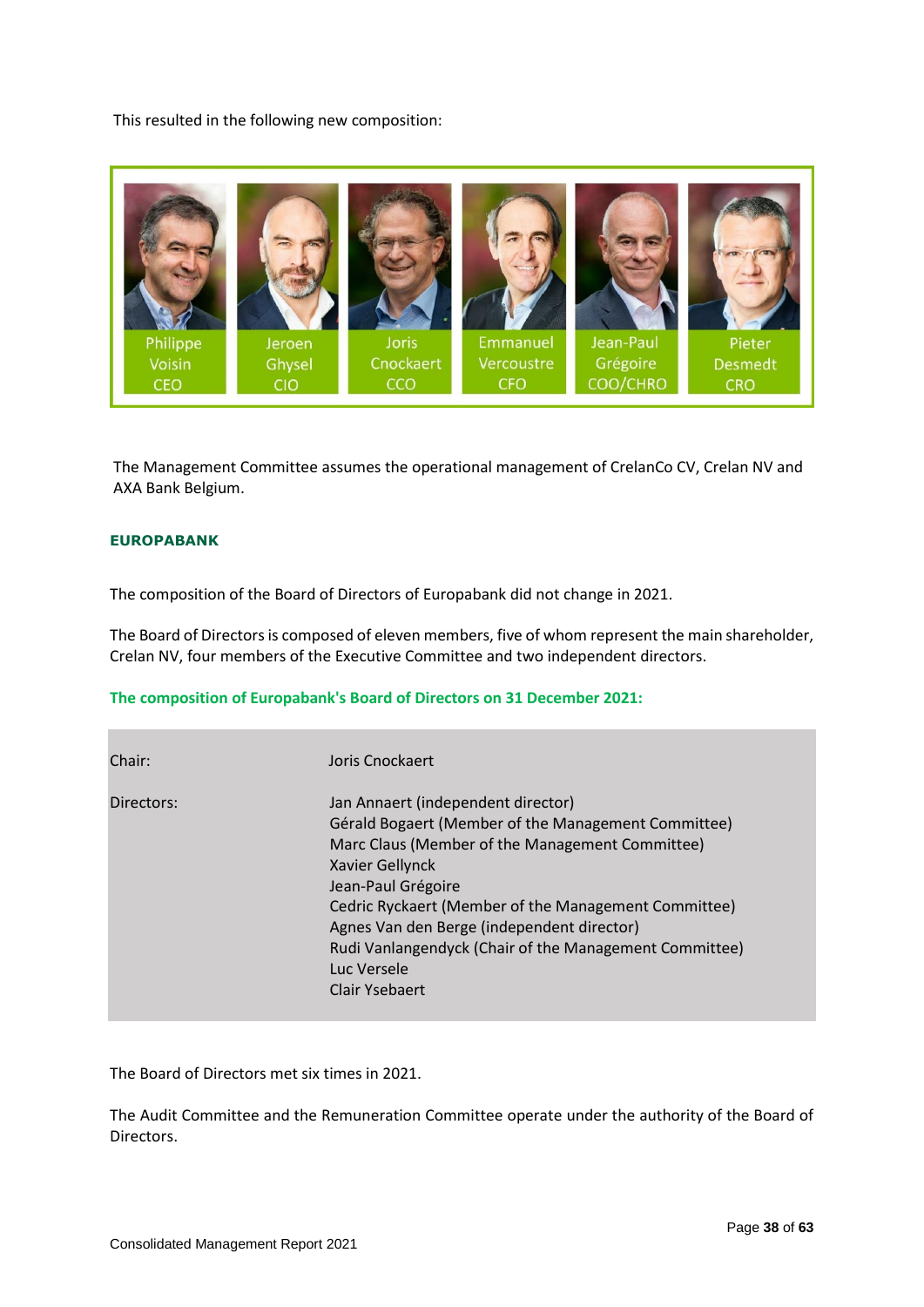#### **The composition of Europabank's Board of Directors on 31 December 2021:**

| Chair:   | Rudi Vanlangendyck                                     |
|----------|--------------------------------------------------------|
| Members: | Gérald Bogaert<br><b>Marc Claus</b><br>Cedric Ryckaert |

# **Auditor's report**

The General Meeting of 25 June 2020 decided to reappoint the recognised auditing company EY as auditor for a period of 3 years. EY is represented by Jean-François Hubin.

EY consequently audits the consolidated accounts of the Crelan Group.

## **Statutory amendments**

The articles of association of the CV CrelanCo were last amended on 30 January 2020, due to the change of legal form from CVBA to CV (Cooperative Society) and a number of other amendments in line with the renewed Companies and Associations Code of 23 March 2019.

## **Corporate governance**

Pursuant to Circular NBB\_2011\_09 of 20 December 2011 on the evaluation of internal control, the Bank's executive management evaluated its system of internal control and established permanent second- and third-line control.

The report of effective management on the assessment of internal control and the report of effective management on the assessment of internal control of investment services and activities are based on a detailed risk mapping of the Bank's processes from 2016 onwards.

The Bank transferred said reports to the National Bank of Belgium in January 2022 after approval by the Boards of Directors.

Pursuant to Circular NBB\_2018\_28 / EBA Guidelines of 26 September 2017 on Internal Governance (EBA/GL/2017), the corporate governance memorandum is required to be reviewed annually for its compliance and must be adjusted in the event of significant changes affecting the policy structure and organisation of the financial institution.

The Board of Directors of 17 December 2020 approved the amended memorandum of corporate governance, after which it was forwarded to the National Bank of Belgium.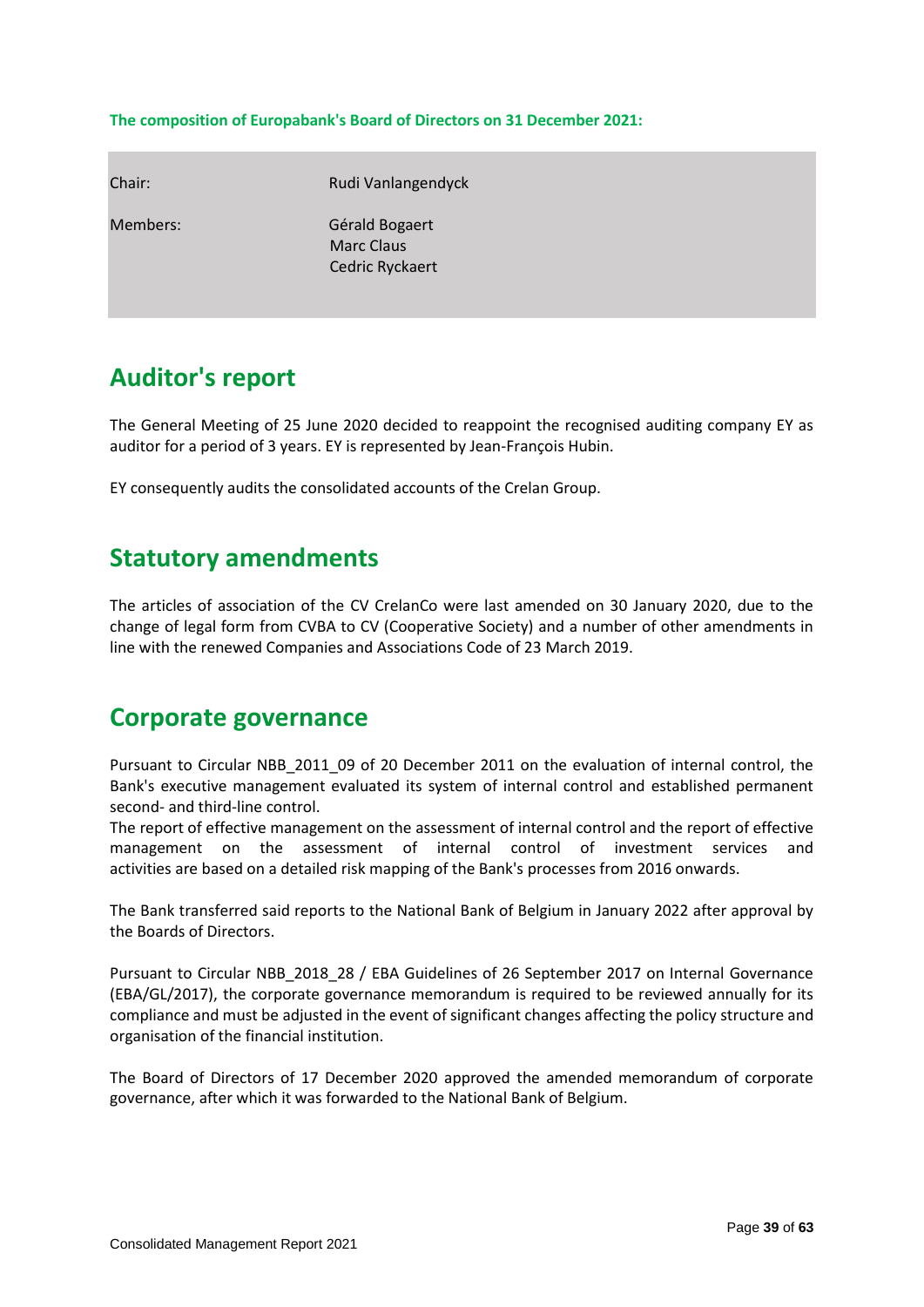# **Remuneration policy**

The Board of Directors delegated some of its members to a Remuneration Committee to make recommendations to the Board of Directors. The committee's proposals cover the financial status of the executive and non-executive directors of the Bank and its branches as well as the financial status of the persons responsible for the independent control functions, without prejudice to the competences of the General Meeting.

In making its recommendations, the Remuneration Committee takes into account both the long-term interests of the Bank's shareholders, investors and other stakeholders, as well as the public interest.

The composition of the Remuneration Committee shall be such as to enable it to exercise sound and independent judgement on the remuneration policy and its incentives for risk management, capital requirements and liquidity.

The Remuneration Policy was approved by the Board of Directors on 27 January 2022, following advice from the Remuneration Committee.

The remuneration of the members of the Management Committee comprises a fixed basic remuneration and a variable component. For the variable remuneration, the Board of Directors, at the recommendation of the Remuneration Committee, annually proposes an amount based on both quantitative and qualitative criteria. This variable component may not exceed 30% of the fixed basic remuneration, unless the Board of Directors, having taken a prior decision on the proposal of the Remuneration Committee, grants a special exception.

Severance payments are calculated on the basis of the basic compensation, excluding the variable component, and are limited to a maximum of 18 months' compensation. This remuneration may be higher in the case of a takeover or merger. If the remuneration exceeds 12 months or is higher than 18 months on the reasoned recommendation of the Remuneration Committee, the General Meeting must grant its prior approval.

The non-executive directors are entitled to an annual lump-sum fee paid in monthly instalments. This remuneration covers all costs, including travel expenses, and its size depends on the role of the nonexecutive directors in the various specialised committees.

The bank paid out the following benefits in 2021:

| <b>Total remuneration (EUR mio)</b>  | <b>Fixed remuneration</b> | Variable remuneration |
|--------------------------------------|---------------------------|-----------------------|
| <b>Directors of the Crelan Group</b> | 3.74                      | 0.57                  |

The Risk Committee conducts annual independent reviews of the remuneration policy and reports to the Board of Directors. In addition, Internal Audit and Compliance also annually monitor the correct application of this remuneration policy.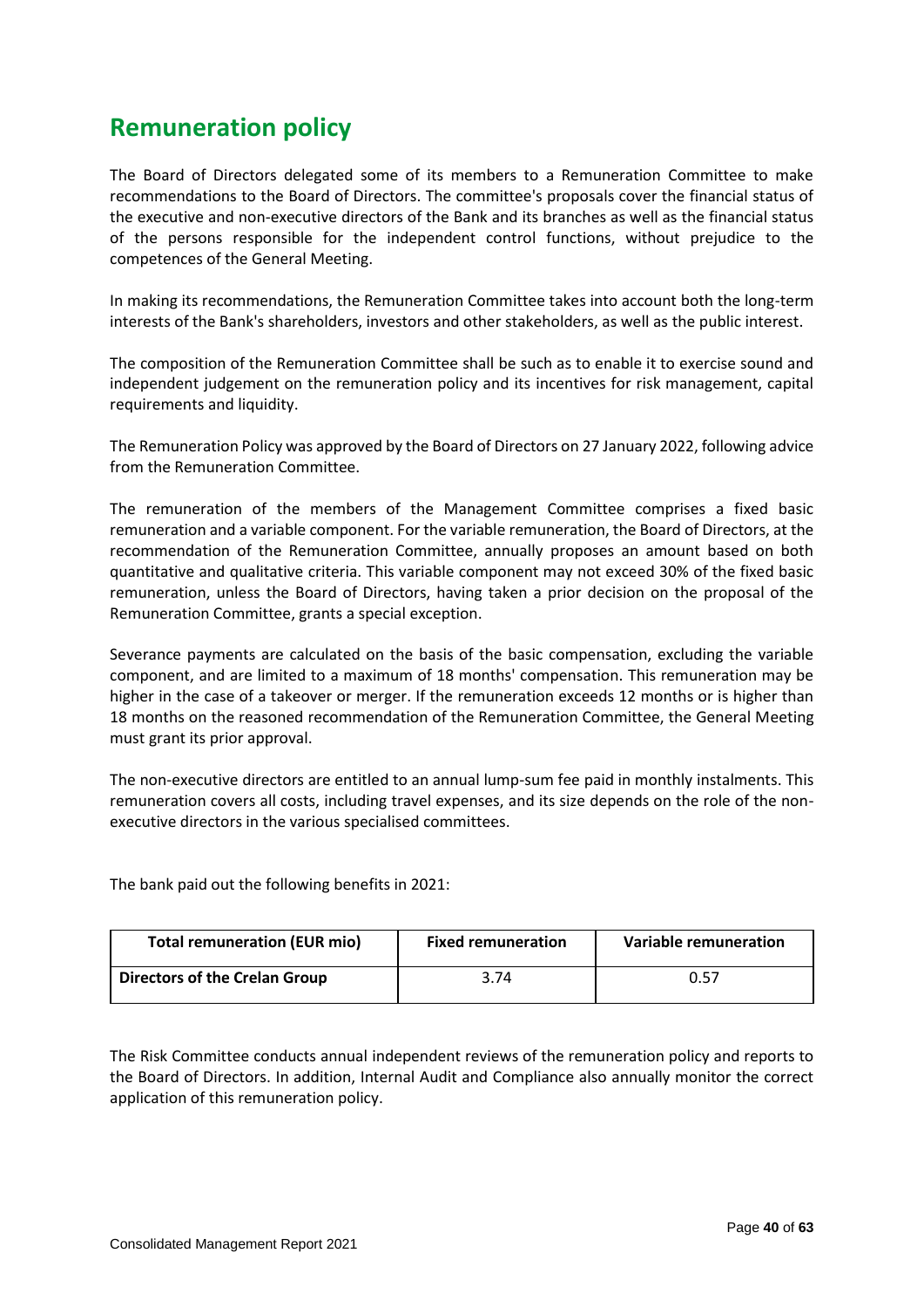## **Governance review**

Pursuant to governance obligations for financial institutions, including the 'fit & proper' requirements for directors, the Nomination Committee in 2019, in accordance with Article 31 §2 of the Act of 25 April 2014 on the status and supervision of credit institutions, evaluated the structure, size, composition and performance of the Board of Directors and its committees.

The bank called on the independent expertise of Deloitte for this evaluation. The evaluation makes use of written questionnaires and individual interviews and aims to:

- Identify the directors' expectations of the role and operation of the Board of Directors and its committees;
- Identify the competence and expertise of the existing governance profiles;
- Identify the governance practices within the Board of Directors;
- Follow up the implementation of the recommendations from the previous evaluation.

Based on the results of this exercise, the Nomination Committee was able to evaluate whether all knowledge, skills, diversity and experience are present and balanced and to make recommendations to the Board of Directors with regard to possible amendments.

A new evaluation is scheduled for the first semester of 2022.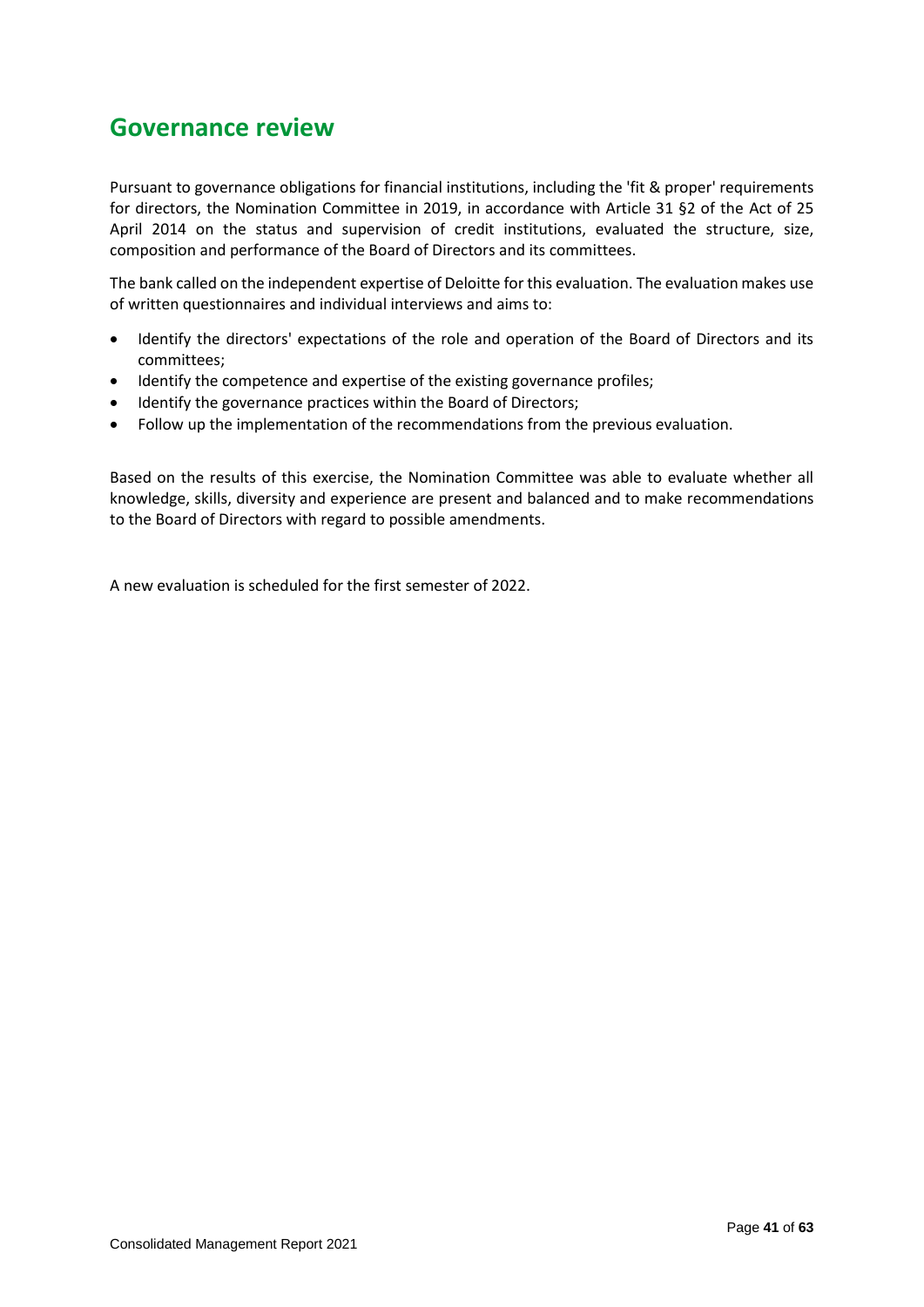# **Crelan, an evolving bank**

## **Initiatives to customers**

## **'BANKING DIFFERENTLY TOGETHER'**

The slogan 'Banking differently together', which powerfully sums up the bank's cooperative identity, was also central to our communication with customers in 2021. Crelan employed various channels to introduce its products and services.

For example, the website was again used to a great extent in our brand and product communication. This resulted in a significant increase in investments in all kinds of digital marketing and communication. As such, we placed our investment offerings in the spotlight through the fall Investment Campaign. After the successful campaigns of 2019 and 2020, the 2021 campaign had the theme 'Anyone can invest'. Through newsletters, blogs and social media, the bank emphasised the importance of a good investment conversation and sound advice.

The digital messages also focused on brand awareness and image. Through social media, we circulated playful images and messages centred on popular sportsmen and women sponsored by Crelan. In 2021, the company also put a lot of effort into its own Crelan TV channel. Using this digital publicity channel in the branches, our agents informed customers about all the ins and outs of Crelan.

Radio campaigns ran on the traditional media around the theme of investing. The various ads in these campaigns highlighted the added value of personal advice from Crelan agents when customers are taking important decisions. Crelan also continued its presence on Flemish public television as a sponsor of a number of popular programmes.

In Wallonia, the popular Libramont Agricultural Fair in 2021, at which Crelan is a regular main sponsor, was once again cancelled due to the coronavirus crisis.

## **A WIDER PRODUCT RANGE THROUGH PARTNERSHIPS**

#### **Non-life and life insurance partnerships**

Since October 2018, Crelan agents have been able to offer the wide and qualitative range of **Allianz life insurances** to their customers. The bank and Allianz concluded a cooperation agreement to this end.

Since January 2021, Crelan agents have been able to avail themselves of the very comprehensive and high-performance **AXA Belgium non-life insurances package**.

Through these cooperation agreements, Crelan can, in addition to its banking products, also offer customers a full range of insurance from world-renowned partners.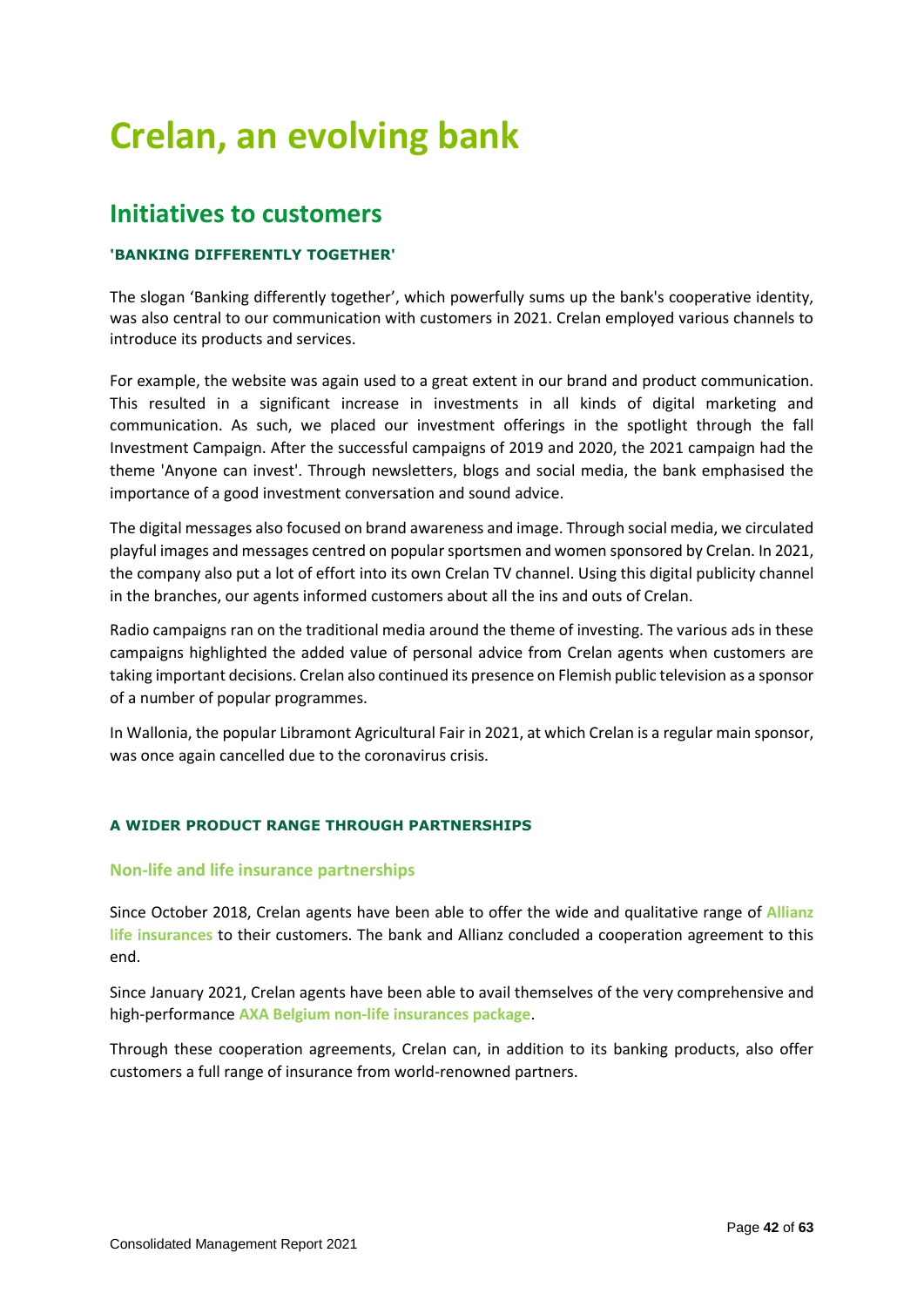#### **Banking investment partnerships**

Crelan also continued its cooperation with Econopolis Wealth Management, the management company of Geert Noels. This cooperation includes both the sub-funds of the Crelan Fund sicav, for which Econopolis Wealth Management manages the investment portfolio, and the sub-funds of the EconoPolis Funds sicav under Luxembourg law.

The close cooperation with Amundi was also extended. Crelan markets a wide selection of funds from Amundi and its subsidiaries.

Within Crelan Invest sicav, for which Amundi is responsible for managing the investment portfolio, our three profile funds (Conservative, Balanced and Dynamic) reached the EUR 600 million mark in less than four years from launch. These are funds that invest in a wide range of diversified assets and that are managed using a risk-based approach that is customised to different investor profiles. They also adhere to a sustainable and ethical approach.

With regard to structured products, Crelan works with a number of preferred partners, namely BNP Paribas, Crédit Suisse, Société Générale, Natixis, Goldman Sachs and CACIB.

In terms of fiscal pension savings, Crelan distributes 3 pension savings funds (Crelan Pension Fund Sustainable Stability, Balanced and Growth) which act as a feeder to the BNP Paribas pension savings funds. In November 2019, this fund was awarded the 'Towards Sustainability' label.

#### **FOCUS ON SUSTAINABLE INVESTMENTS**

#### **Sustainability label**

Consumers are increasingly interested in sustainability, including in the products in which they invest.

Given that the concept of 'sustainability' can often be interpreted and defined in different ways, the umbrella federation of banks, **Febelfin** developed a **quality standard** for sustainable financial products.

Products that meet this standard, and are ideally even more ambitious, receive a sustainability label. With this label, consumers can be confident that the product meets a number of quality requirements and that their money is going to companies that truly focus on sustainability.

As a cooperative bank, Crelan also has an eye for sustainability and is keen to meet the growing demand from customers for socially responsible investments.

The following funds within the Crelan range have already received the Febelfin sustainability label:

- CRELAN FUND ECONOFUTURE
- CRELAN FUND ECONOSTOCKS
- CRELAN FUND SUSTAINABLE
- CRELAN INVEST BALANCED
- CRELAN INVEST DYNAMIC
- KBI INSTITUTIONAL WATER FUND
- CRELAN PENSION FUND SUSTAINABLE STABILITY
- CRELAN PENSION FUND SUSTAINABLE BALANCED
- CRELAN PENSION FUND SUSTAINABLE GROWTH
- AMUNDI FUNDS EUROPEAN EQUITY CONSERVATIVE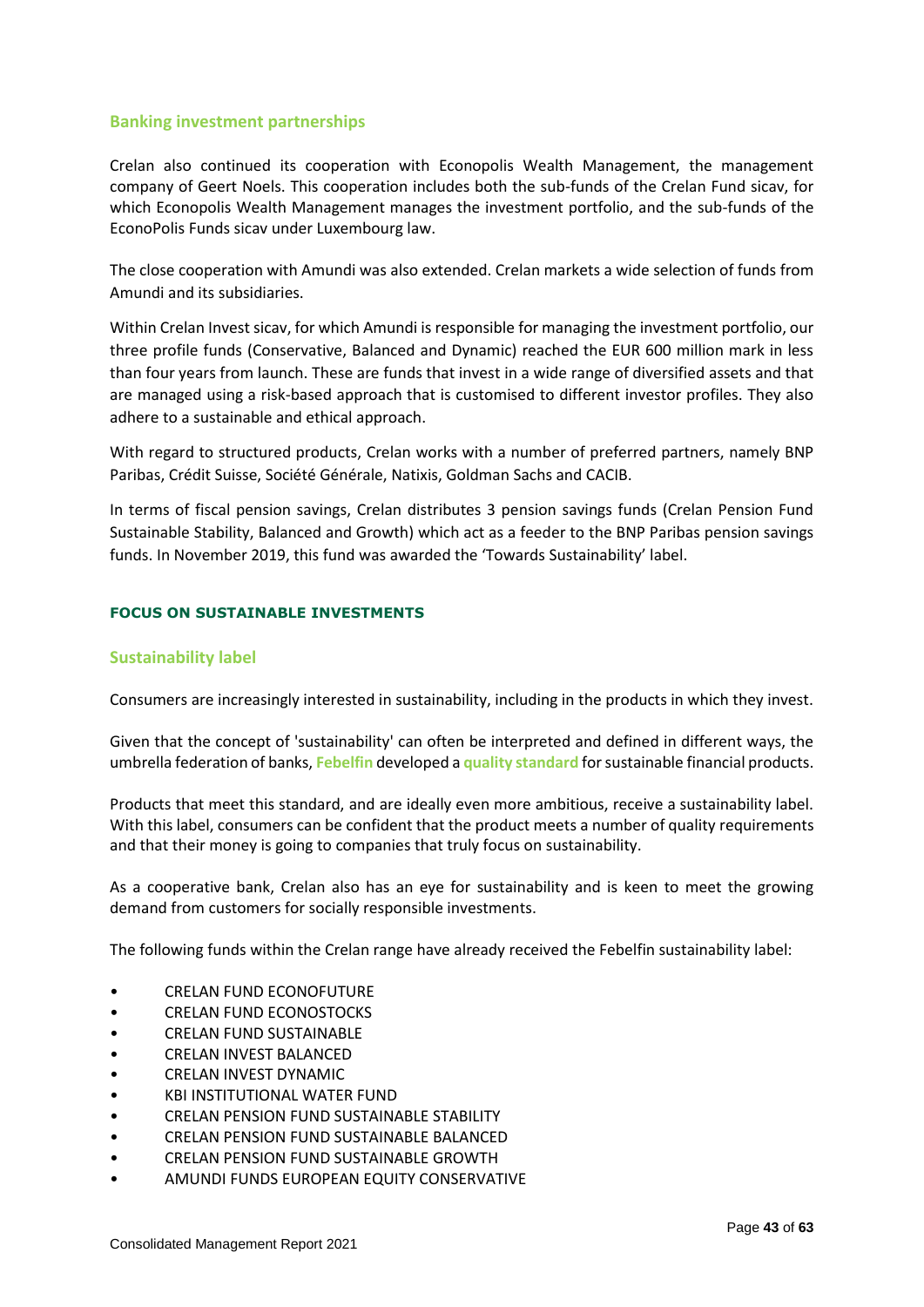- AMUNDI FUNDS EUROPEAN EQUITY GREEN IMPACT
- AMUNDI FUNDS GLOBAL ECOLOGY ESG
- AMUNDI FUNDS CASH EUR
- FIRST EAGLE AMUNDI SUSTAINABLE VALUE FUND
- CPR INVEST EDUCATION
- CPR INVEST FOOD FOR GENERATIONS
- CPR INVEST SOCIAL IMPACT

Crelan wants to expand this offer even further in the future. In the meantime a label has also been applied for the defensive profile fund CRELAN INVEST CONSERVATIVE.

Crelan also launched a whole series of notes with a sustainable equity index as the underlying value.

## **SFDR (Sustainable Finance Disclosure Regulation)**

## **Within the framework of sustainable investments, Crelan also wants to compose its range of funds in such a way that the majority of the funds comply with articles 8 and 9 of the SFDR regulations.**

The SFDR regulations align with the Environmental, Social and Governance (ESG) regulations that resulted from the Sustainable Financing Action Plan published by the European Commission in 2018.

Their aim is to create more transparency with regard to sustainability and to provide sound protection for investors in this regard. These rules are applicable as of 10 March 2021 and require financial institutions, market participants and advisors to publish specific information on the sustainability aspect of their investments and policies on their websites.

Pursuant to Article 6 of the SFDR regulation, the so-called UCITS prospectus must explain at product level how the financial participant integrates sustainability risks into investment decisions and how it assesses the likely impact of sustainability risks on the performance of the financial product. This information must be made available to investors at a pre-contractual stage. Even if the financial participant does not consider there to be any sustainability risks, he must briefly explain this.

**Articles 8 and 9 deal specifically with financial products that promote environmental or social issues or which have sustainable investment as their objective**. In the case of Article 9, it must also be possible to measure the impact. For the funds covered by these articles, the pre-contractual documents and periodic reports must provide investors with additional information. It is therefore apparent that these products offer the best guarantee to sustainable investors and it is on these products that Crelan wants to focus its investment offer.

#### **A PROFESSIONAL BRANCH NETWORK AT THE SERVICE OF CUSTOMERS**

On 31 December 2021, the Crelan branch network consisted of 467 agencies spread across Belgium. This reduced the number by 35 agencies by 2021.

As part of the continuous optimisation of the branch network, 24 mergers and/or acquisitions took place. The existing branch remained in place while knowledge and skills were pooled to expand services to customers.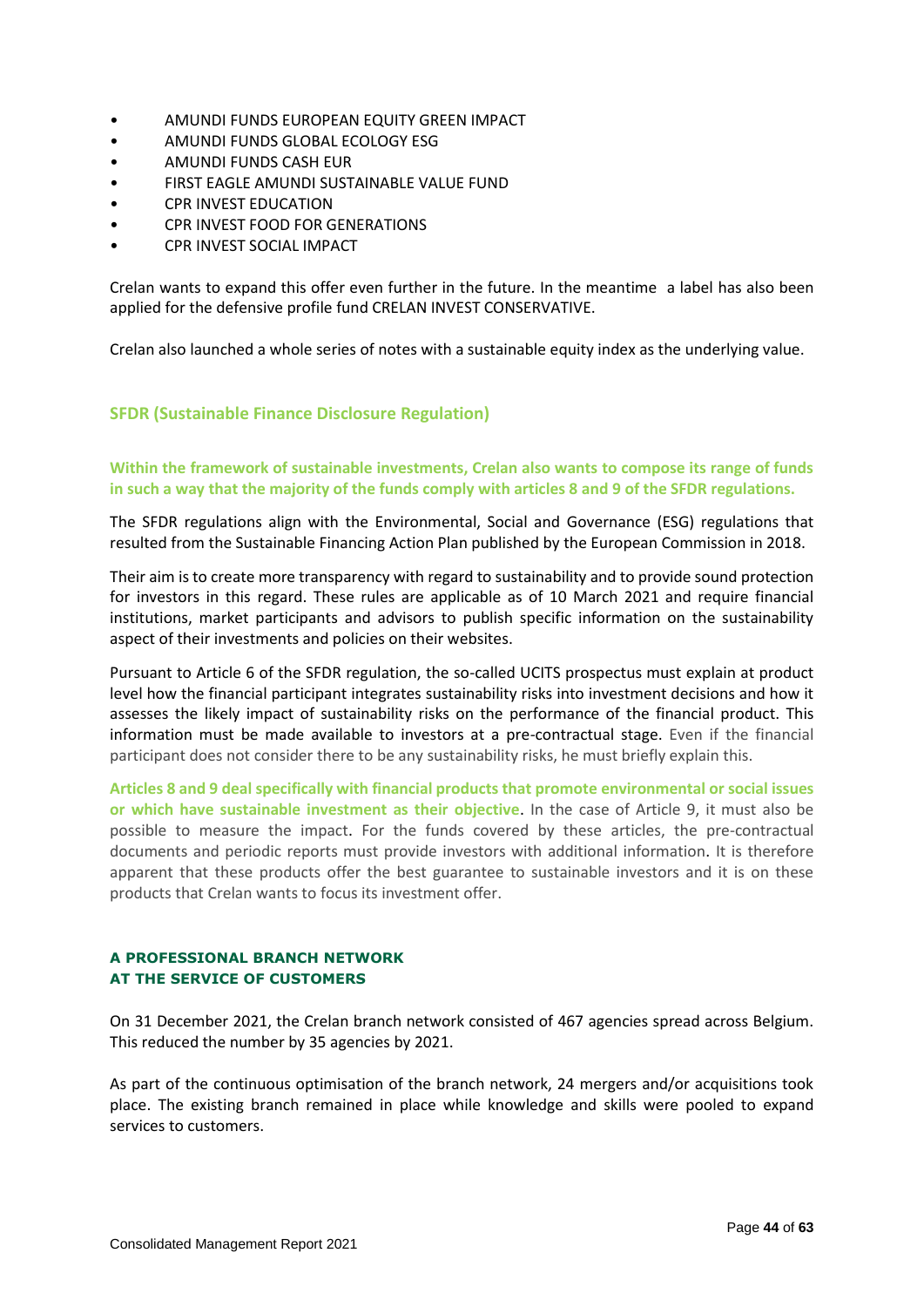In addition to the renovation and refurbishment of existing branches, two completely new sales outlets opened their doors and Crelan appointed 12 new agents.

About half of our branches are equipped with one or more selfbanking machines, typically with extensive functionalities.

With the exception of the head office in Brussels, all Crelan NV sales points are run by independent agents who know the local market well and who have good customer relationships.

Proximity, the personal approach and the continuity that our agents offer are the assets that make Crelan stand out in the market. In addition to digital channels and contacts with call centres, many customers still consider it important to be able to count on personal advice from local trusted advisers who are familiar with their personal situation. Despite the decline in the number of agencies, Crelan therefore continues to attach great importance to a strong local presence.

## **ACCESSIBLE AND AVAILABLE, EVEN DURING CORONAVIRUS**

Coronavirus continued to have a major impact on social life in 2021, albeit to a lesser extent than the crisis year of 2020.

As in 2020, Crelan continued to take on its role as an essential service provider and, in doing so, was once again able to count on the enthusiasm and flexibility of our employees in the various branches. Crelan strictly followed the safety regulations in force with a view to protecting the health of its employees and customers. The doors of our branches therefore remained open to customers during the periods when this was possible, while during the periods of general lockdown, we switched to advice by appointment or via digital means.

This approach clearly paid off because, despite the difficult circumstances, Crelan achieved excellent production results in virtually all fields.

### **COMPETENCE CENTRES FOR ADVICE TO ENTREPRENEURS**

Crelan wants to distinguish itself through its advisory banking services. The bank therefore devotes a great deal of attention to training competent advisers who are as close to the customers as possible. Crelan also aspires to be a leader in the field of advice for professional clients - entrepreneurs in agriculture, horticulture and the food sector on the one hand, and the self-employed, liberal professions and local SMEs on the other. Crelan works with specialised competence centres to this end. These are agents who, in addition to advising private clients, have also built up a great deal of expertise in assisting professional clients and are therefore best placed to advise them.

The competence centres are recognisable on the street by an externally applied 'label'.

They also cooperate with agencies in their area that do not have this expertise. In this case, professional customers can, for example, continue to rely on their trusted agency for their basic services, and turn to the competence centre for specialised advice. The agency can then make contact with the nearby competence centre depending on the customer's needs.

The business model of independent agents close to the customer still offers considerable room for growth, even in the professional customer segment.

Crelan therefore continues to invest in the expertise and skills of its employees through training, with the aim of further expanding the number of competence centres.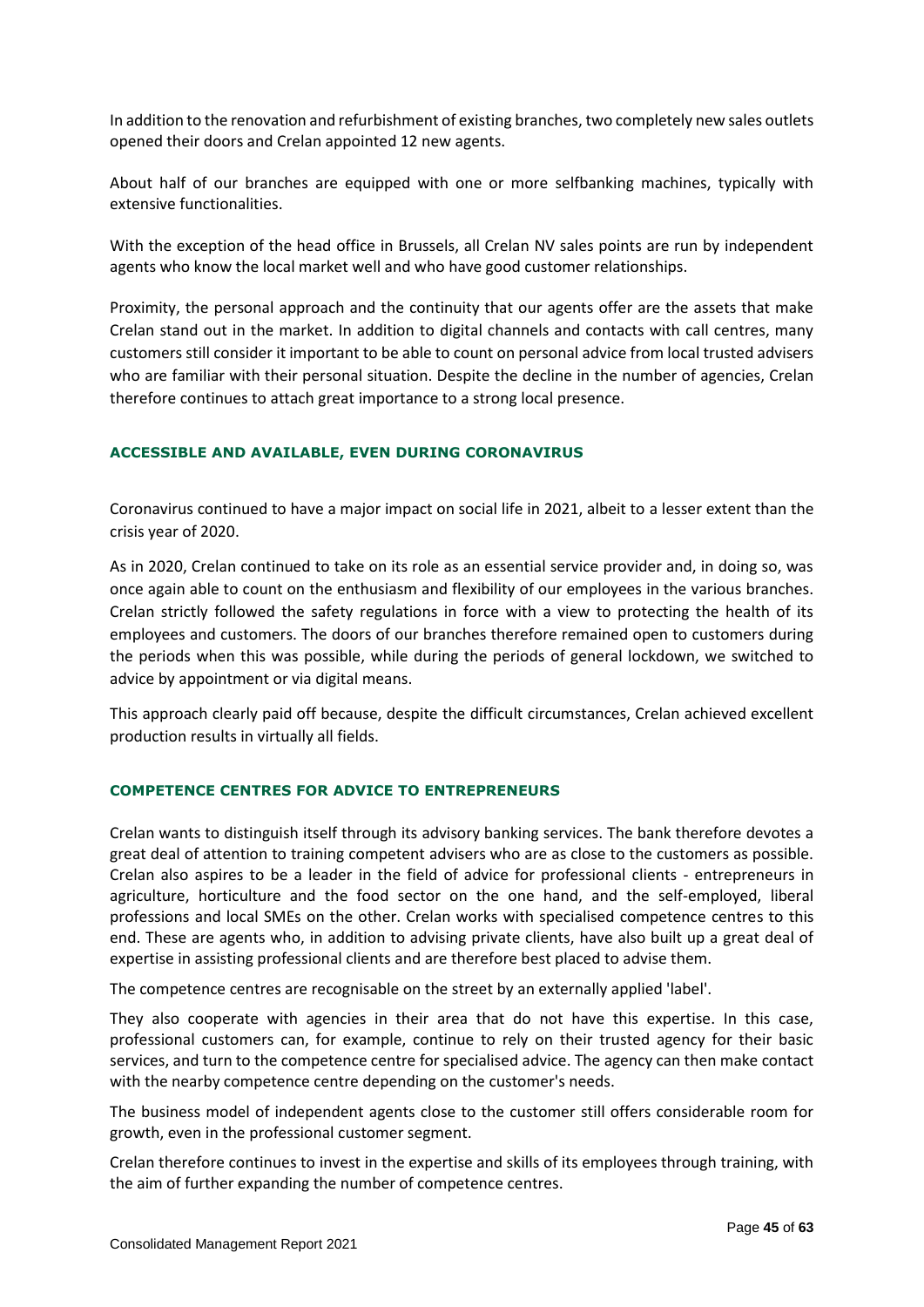#### **EXPANSION OF THE DIGITAL OFFER**

In 2021, Crelan invested further in the expansion of digital services and in 'open banking':

- **New features in myCrelan and/or Crelan Mobile**
- Investment:

In 2021, Crelan revamped the investment screens and features in myCrelan so that myCrelan subscribers could make use of the possibilities and information of the Crelan Wealth Management tool as well. This new investment tool was introduced earlier in the year at Crelan bank branches. Similar changes to Crelan Mobile are planned for early 2022. In 2022, the investment range in myCrelan will continue to be expanded.

**Documents** 

Crelan expanded the range of documents and correspondence that can be received via the 'Inbox & Documents' section. Customers can manage their delivery methods themselves in myCrelan.

SMS notification

Customers who carry out a transaction with their debit or credit card in a currency other than the euro within the European Economic Area will now receive an SMS notification as verification.

- Digipass update

Customers who encounter issues with the Appli2 function of their digipass can now easily solve these issues themselves via a support procedure in the myCrelan application itself. They therefore no longer need to rely on intervention by the branch or the bank's service desk.

#### **Updating customer data via Crelan Mobile**

Within the framework of anti-money laundering and anti-terrorist financing (AML) regulations, banks must keep their customers' data up-to-date and request additional information from them on a regular basis. The questionnaire used by Crelan for this purpose is no longer only available in myCrelan, but now also in Crelan mobile. Our customers can now also update their data via this much used tool.

 **Open Banking, our digital applications, now also facilitate SEPA transfers with non-Crelan accounts**

Within the framework of PSD2 (Payment Services Directive 2) Crelan acts as a TPP (Third Party Provider). The bank took a first step in this direction in 2020 by offering customers the possibility of adding current accounts held at other Belgian banks to their myCrelan and their Crelan Mobile application. In 2021, we also enabled our customers to make transfers with these accounts through the Crelan applications.

#### **Payconiq by Bancontact app**

As from June 2021, customers will be able to link their Crelan current account to the Payconiq by Bancontact app and use it to make payments by scanning the Payconiq QR code.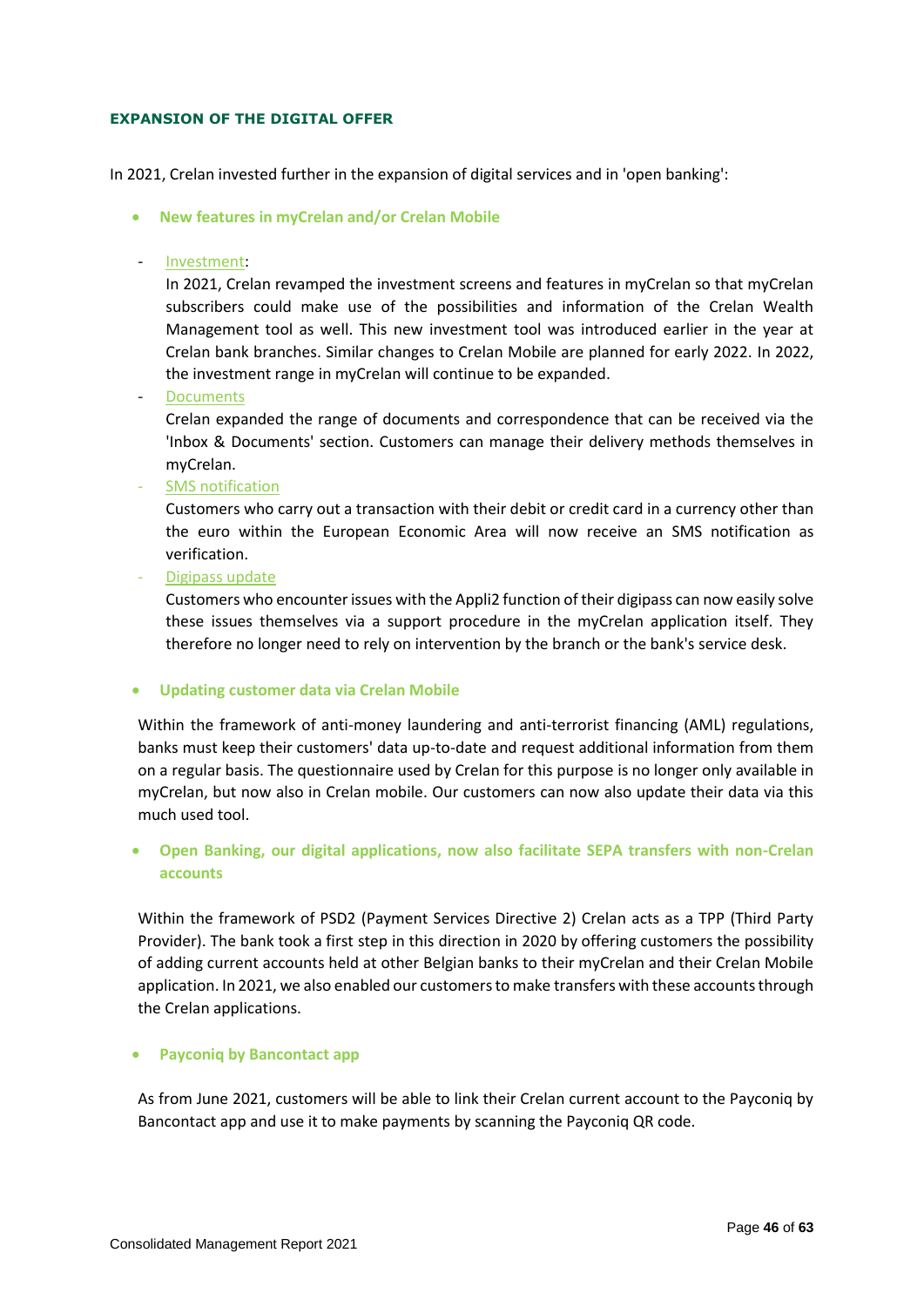### **The mobile app is the leader in transfers**

The evolution in which Crelan Mobile is gaining ground on myCrelan continued in 2021. While the number of transfers on an annual basis with Crelan Mobile increased by 24%, the number of transfers with myCrelan decreased by 4.49%.

In May, we recorded a new milestone as Crelan Mobile took the lead for the first time in the number of transfers registered on a monthly basis, namely 1.12 million on its mobile app and 1.05 million in PC banking. The mobile app has since continued to lead the way and accounted for 668,540 more transfers than PC banking on an annual basis.

# **Staff initiatives**

As of 31 December 2021, 1,799 staff members are part of Crelan Group, of whom 722 work for Crelan, 351 for Europabank and 726 for AXA Bank Belgium.

In addition to this salaried staff in the various Group entities, the agent network of Crelan NV also has 1,548 employees and that of AXA Bank Belgium has 1,522 employees working with the status of delegated agent or as salaried employee of a delegated agent. This brings the total number of Crelan Group employees to 4,869.

More information on the composition and diversity of Crelan's workforce is included in the bank's sustainability report.

#### **TOP EMPLOYER: SIX TIMES IN A ROW**

In 2021, Crelan was awarded the 'Top Employer Belgium' label for the  $6<sup>th</sup>$  time in a row by the internationally active Top Employer Institute.

This label is only awarded in the event of a favourable assessment as a result of a thorough screening of all facets of the personnel policy in place.

Examples of the themes assessed include: welcoming new employees, career guidance, learning & development, performance, salary and secondary conditions, health & well-being, digital and physical workplace, company restaurant, mobility policy, etc.

But it goes beyond that. After all, the assessment also takes into account the way in which Crelan conveys its corporate values to its employees, translates sustainable and socially responsible entrepreneurship into its processes and policy choices and guides its employees through change processes.

Crelan is therefore proud to have been awarded this recognition again after such an extensive assessment, to which many departments within the bank actively contribute.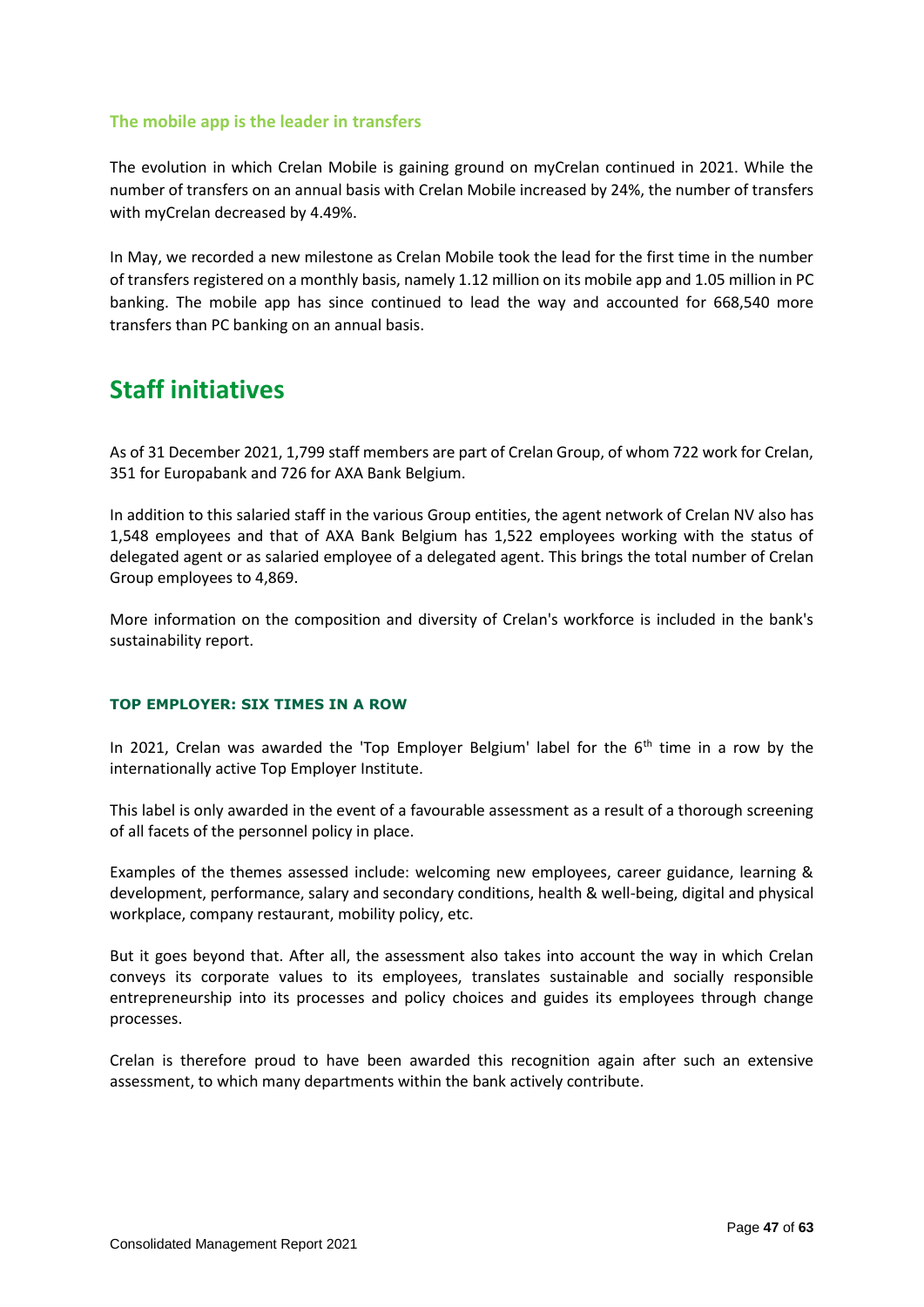#### **RECRUITMENT & INTERNAL MOBILITY**

Coronavirus did not get in the way of Crelan filling the highest number of vacancies of the last three years, 71 to be exact.

The bank focused heavily on internal mobility by filling 35% of the vacant positions with its own staff. The bank is a strong believer in this approach because it fits in with the sustainable employability of colleagues and offers them every opportunity for a varied career.

In addition, the bank also recruited 46 new colleagues in various fields.

Various initiatives such as an onboarding package, digital events, an adapted youth work programme and individual career discussions were aimed at providing a sound framework for the new employees to feel welcome, despite the large amount of work done from home.

#### **YOUNG GRADUATE PROGRAM**

With the Young Graduate Program, which has now been in place within the bank for several years, Crelan attracts young promising employees looking to gain their first exciting work experience.

The Young Graduates follow a challenging two-year programme with three consecutive assignments that introduces them to different disciplines within the bank.

They simultaneously receive a comprehensive training and coaching programme to develop their professional knowledge and competences.

The Young Graduates get the chance to give their career a flying start while Crelan prepares young colleagues to work successfully and structurally on the many projects within the bank after the programme.

In 2021, Crelan recruited Young Graduates for its IT and HR management.

#### **DESIRE TO LEARN**

As in 2020, digitisation was the focus of the training activities, both in terms of content and support packages. The focus on the New Way of Working strategy and online learning were the perfect match.

A great deal of attention was also paid to the development of leadership, personal and professional skills.

In 2021, the following initiatives in particular were addressed:

- In order to promote hybrid and online working, attention was paid to training on new hardware and software such as MS Teams, the introduction of team agreements, toolboxes on teleworking and leadership and the regular provision of online tips. The annual "Learning Week" was also entirely devoted to efficient hybrid work;
- The introduction of an additional online learning platform 'Good Habitz'. This focuses strongly on personal skills training that is easily accessible. 97% of employees have already followed it.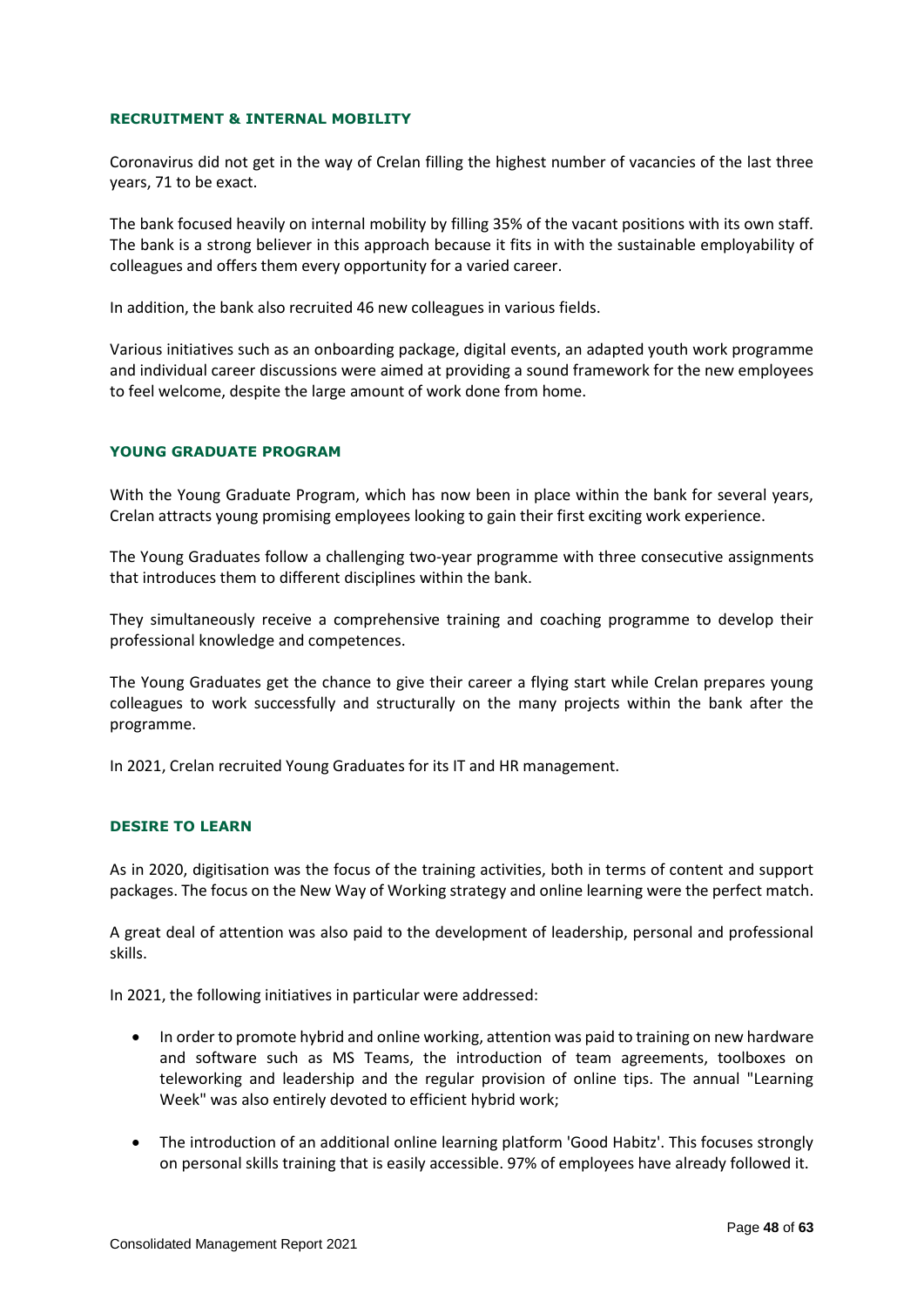The expansion of the existing training programmes with new programmes focusing on retail and business banking, digital skills, personal skills, project management, and well-being, among other things, also put these training opportunities back in the spotlight.

The focus of the training offer aimed specifically at our network of employees (our independent agents and their staff) was on providing a professional and high-quality service, among other things in the new learning path for office starters.

However, customer care was also part of staff training, including the new learning path for business analysts.

Finally, attention was also paid to the preparations for shaping and animating the new corporate culture of the merged bank in the coming years.

#### **TALENT DEVELOPMENT**

We want to encourage and facilitate a future and result-oriented approach within the bank and the following initiatives fit in with that:

- In order to give result-orientation and talent development every chance, a feedback discussion should not limit itself to looking back, but should also look forward by discussing objectives, challenges and opportunities for the coming years. The latter was therefore given greater prominence by both managers and team members.
- Crelan launched a new generic job model that not only better describes the features, but which also makes the various growth paths and opportunities easier to compare. Crelan is thus fully committed to internal mobility, sustainable employability of employees and talent development.

#### **THE CORONAVIRUS WAY BY CRELAN: SOLIDARITY AND PSYCHOSOCIAL WELL-BEING**

In 2021, coronavirus still held us firmly in its grip and we were forced to constantly adapt the way we lived and worked to the changing conditions, measures and restrictions.

Two principles were central to the way we handled the crisis at Crelan. On the one hand, the protection and promotion of the health and well-being of employees, agents, customers and suppliers. On the other hand, continuing to provide quality service to customers.

Due to the prolonged crisis, Crelan focused even more on the psychosocial well-being of its employees in 2021.

The feel good@crelan scan digitally questioned all head office employees on how they felt about the handling of the crisis, what needs they still had and how they felt about returning to work and the New Way of Working.

The importance of solidarity - a central theme of Crelan's actions throughout the coronavirus crisis emerged as a constant in the results.

Crelan also offered its employees the opportunity to work at the head office on a voluntary basis as soon as the measures were in place.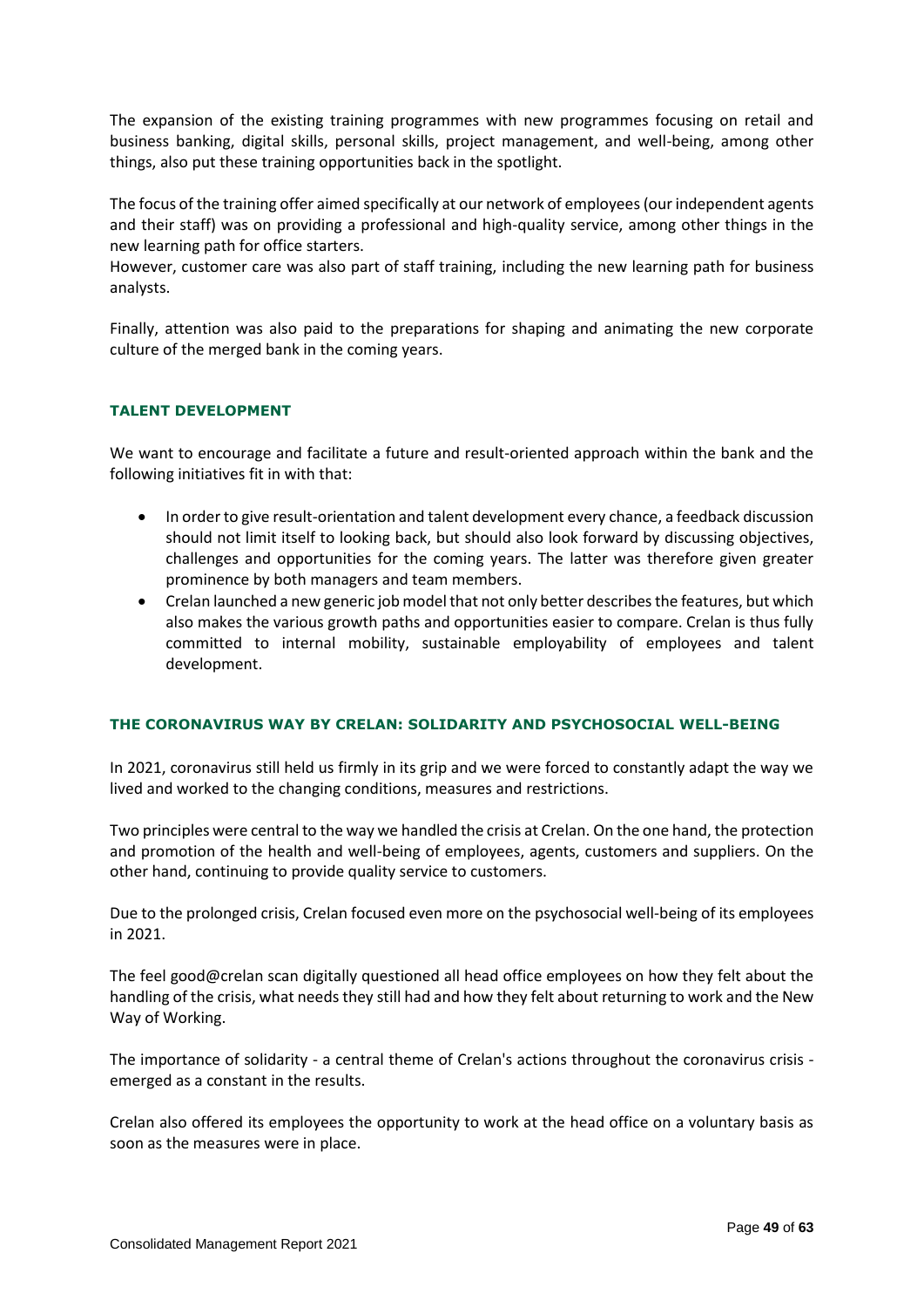Our managers, talent partners, internal confidential counsellors, as well as our external prevention service Securex (with its psycho-social helpline), have been on hand throughout the crisis to offer our employees support in difficult moments.

All safety measures in place in 2020, such as the 1.5m distancing rule, face masks, gel, screens and a modified cleaning schedule, continued to apply in 2021 at the head office and in the agencies.

### **NEW WAY OF WORKING**

With a revised homeworking policy, which gave head office employees the option to work from home up to three days a week, Crelan is taking further steps in the New Way of Working.

The rollout of laptops and related tools - separate monitors, mice, keyboards and headsets - allows all employees to work comfortably and ergonomically both in the office and at home.

The New Way of Working emphasises not only greater autonomy over where work is done, but also how employees manage their work. Output and strong cooperation are essential here.

Crelan therefore focuses on adapted training for its managers in order to adapt the leadership style to this.

#### **CAFETERIA AND OTHER BENEFITS**

A range of multimedia devices (smartphones, tablets, laptops and peripherals) was added to the cafeteria.

The bank also negotiated a benefits package with various discounts from third parties.

## **IT developments and projects in development**

#### **A SECURE BANKING ENVIRONMENT**

A secure IT environment requires constant attention and significant investment. In 2021, these included:

- Central command and management of mobile phones and laptops connecting to the Crelan network;
- Central command of access to critical business applications with the Identity & Access Management programme;
- Migration to a new platform of the digital channels MyCrelan and Crelan Mobile and applications, including the public Crelan website. This platform offers additional security against unwanted interference, greater scale and additional cloud facilities;
- Cooperation with our infrastructure and service providers to further increase responsiveness in terms of solution orientation and speed;
- Support of all software components.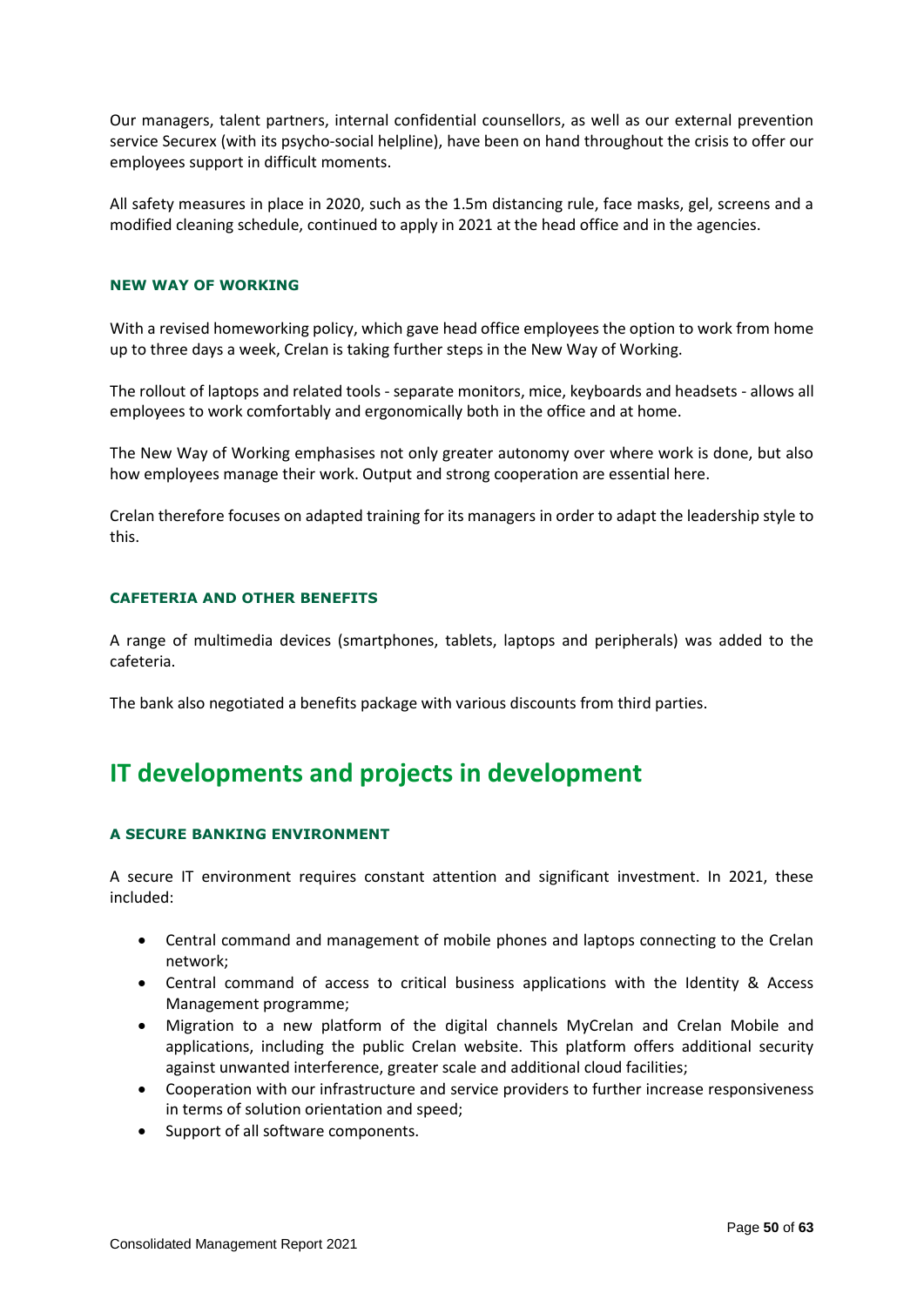#### **PROJECT DEVELOPMENT**

In 2021, our IT employees carried out the following projects entirely under their own management or through outsourcing, but with coordination and follow-up within Crelan:

- The rollout of the Crelan Wealth Management tool, a Comarch application in the spring and the addition of new features to it in the autumn of 2021;
- The rollout of additional features on the Crelan Mobile and MyCrelan digital channels;
- The renewal and expansion of the Creops credit application with new features;
- The expansion of the range of documents that can be digitally signed at bank branches.

#### **DESIGNING THE WORKPLACE OF THE FUTURE**

As part of the New Way of Working project, IT colleagues exchanged the Thin Client devices for modern and convenient laptops for all head office employees to enable them to work smoothly and securely at the office or at home.

In addition, all Crelan bank branches now have more bandwidth and higher connection availability after the migration to the renewed Wide Area Network (WAN) of our telecom supplier.

In 2022, Crelan will further promote the New Way of Working by also providing employees in bank branches with laptops and new screens and printers.

#### **PREPARATION OF THE MERGER: INTEGRATION AND MIGRATION**

In 2021, our IT colleagues also further prepared the IT integration of AXA Bank by:

- Increasing the maturity of key processes:
- Further developing the methodology for developing, testing and managing projects and;
- The more detailed planning and budget provisions.

## **Portfolio management**

The financial and investment policy of the bond portfolio at the Crelan group is based on safety and security.

For financial policy purposes, the interest rate, option and liquidity risk are measured under various simulated stress scenarios. The limits imposed and approved ensure that profitability and solvency cannot be compromised under any circumstances.

The investment policy in the bond portfolio did not change in 2021. The portfolio is part of the buffer of highly liquid assets to bridge future periods of liquidity stress. After all, bonds are easy to mobilise by using them as collateral in interbank lending.

Crelan took advantage of this in 2020 by participating in the ECB's TLTRO3 programme, which involved attracting short-term liquidity at -1%, albeit subject to sufficient credit production. The borrowed amount under the TLTRO3 remained the same in 2021.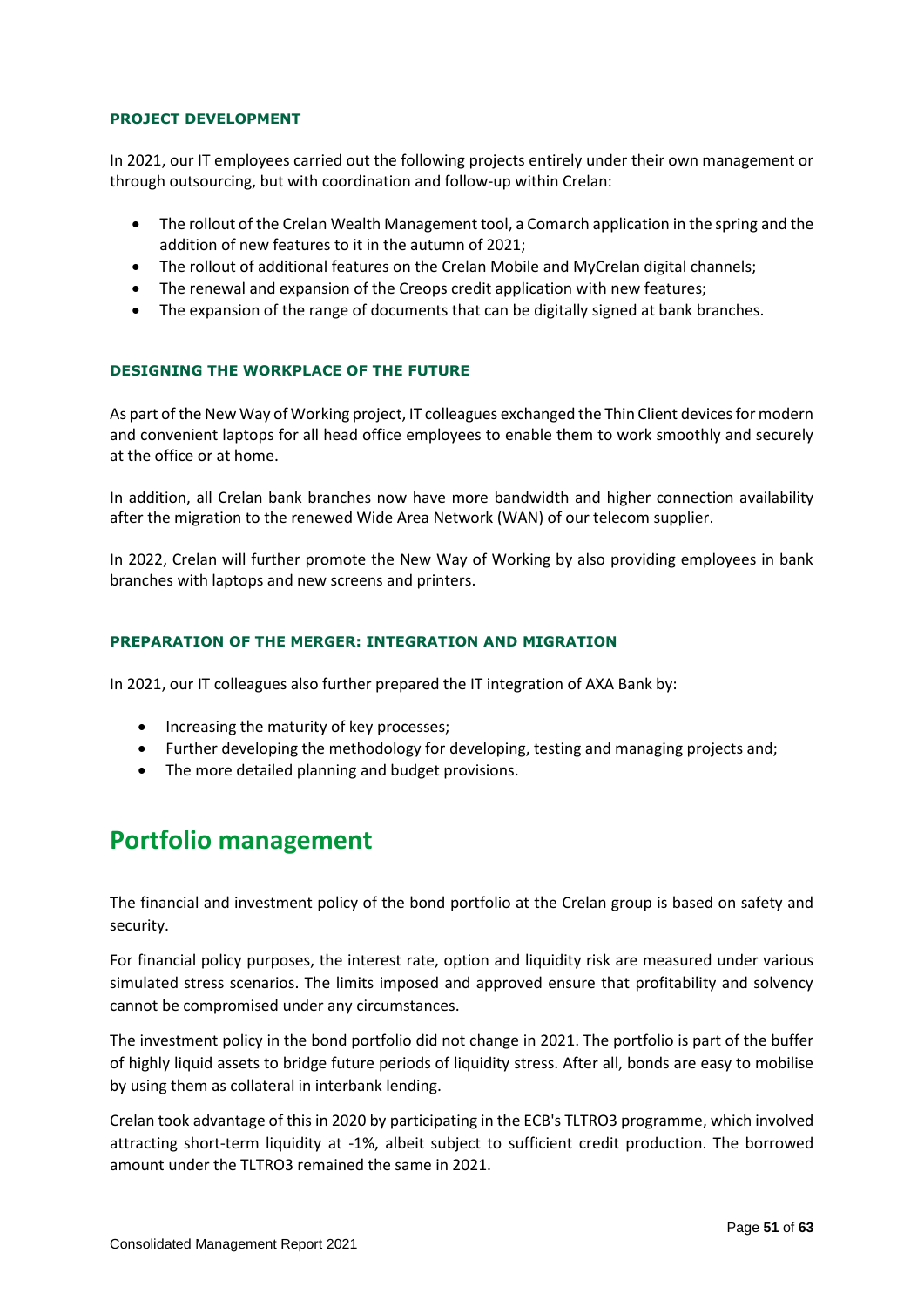Due to the relatively low interest rates in 2021 and in order to support its clients during the COVID-19 crisis, Relan decided to mobilise the excess liquidity in the loan portfolio rather than in the bond portfolio. The average maturities of the production loans are significantly higher than the maturities of the commercial liabilities, with the risk of damaging the interest margin in case of substantial interest rate and curve movements. Crelan therefore regularly employs hedging via interest rate derivatives.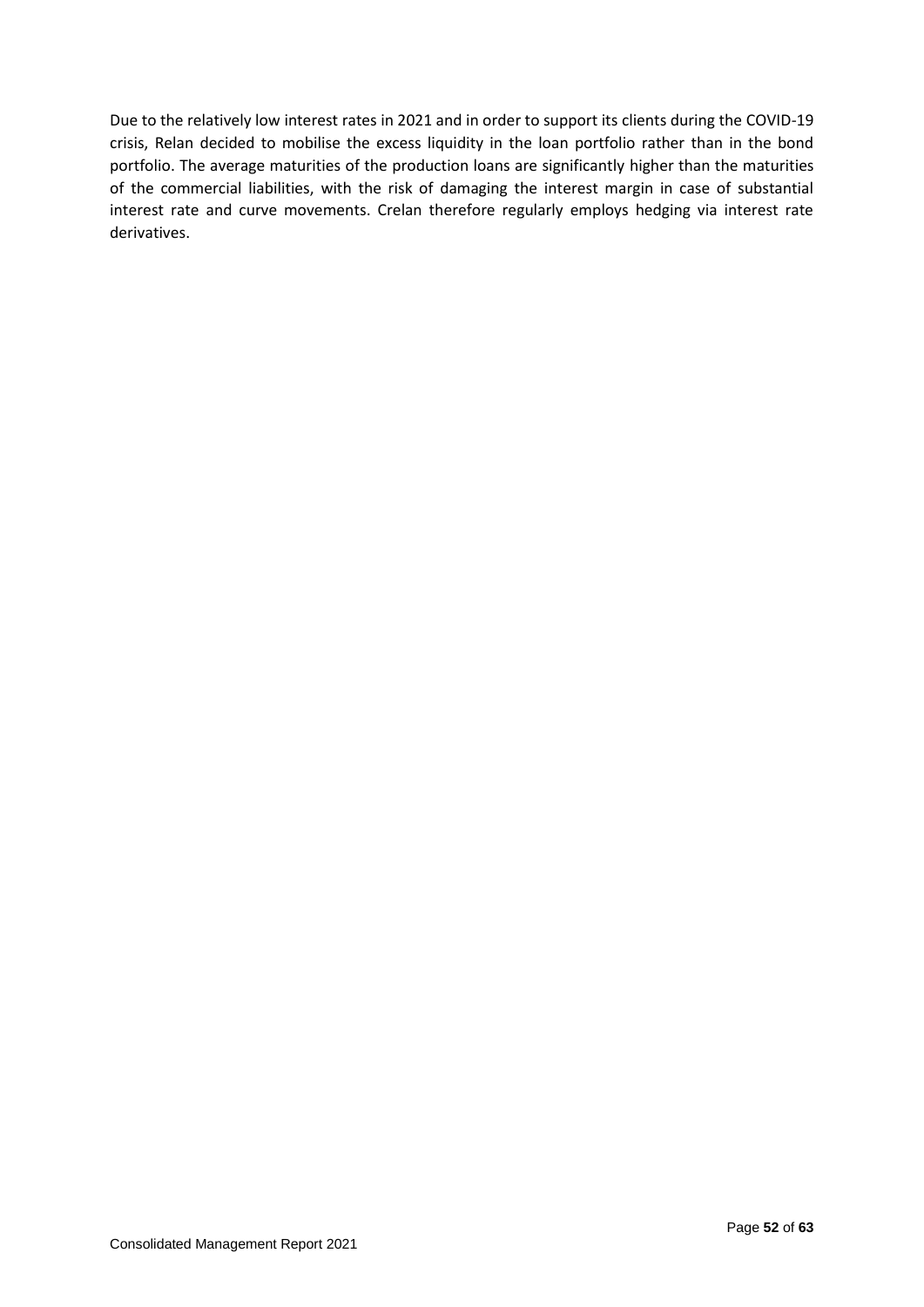# **Crelan, a safe bank**

Various departments within the bank are responsible for managing risk. Below is an overview of the main activities that ensure that Crelan is and remains a safe bank.

# **General Risk Management**

Risk Management focuses on various specialisations:

- Identifying, measuring, monitoring and controlling credit, financial, operational and IT security risks;
- Providing advice on all major loan files;
- Developing and validating internal models used within the framework of IRB (Internal Rating Based approach) and of IFRS 9;
- Drafting, coordinating and validating the regulatory reports such as ICAR (Internal control annual report), ICAAP (Internal Capital Adequacy Assessment Process), ILAAP (Internal Liquidity Adequacy Assessment Process), the Recovery Plan, the pillar 3 report, etc.

The bank set up several internal risk committees in order to organise risk management as effectively as possible. These risk committees monitor credit, financial, operational (including permanent audits) and IT risks, as well as entity-related risks.

The bank has also implemented a Risk Appetite Framework that takes into account a number of key indicators for the solvency, liquidity, profitability and other parameters of the credit portfolio. Compliance with limits is checked at least quarterly.

The COVID-19 crisis called for a lot of attention from Risk Management. The team took regular stock of the pandemic's impact on the various risks (credit risk, liquidity risk and operational risk). Based on these findings, the bank took the necessary actions to adequately manage these risks.

In 2022, a great deal of attention will be paid to the integration of Crelan with AXA Bank Belgium. This will impact the organisation of the Risk Department itself. In this regard, we strive to integrate the activities on the basis of a 'best of both worlds' approach. In addition, the risk department will closely monitor the integration and migration process itself in order to effectively manage the risks associated with this project.

#### **CREDIT RISK**

Crelan manages credit risk on the basis of both its credit policy and the separation of functions in the credit activity. For example, various committees monitor the risk appetite*.*

The authority to grant loans is divided between the Executive Committee and the Credit Commitment Committee according to certain levels of credit turnover and customer rating. Moreover, there is also a delegation of powers within the loan department.

The Credit Monitoring Committee is responsible for managing credit circulation, including loans on the "credit monitoring list".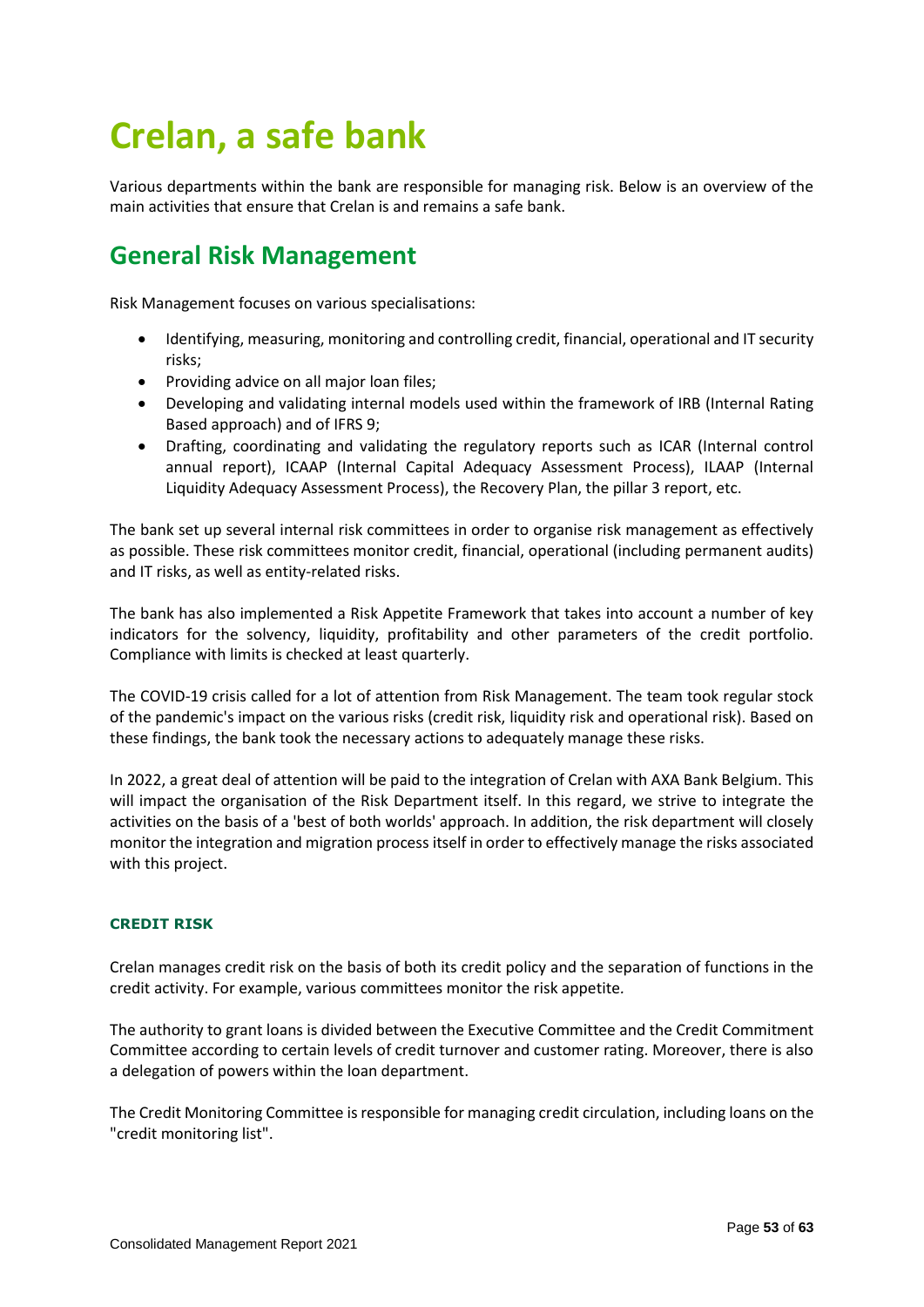The Credit Provisioning Committee has the authority to place customers in "qualitative default", determine and adjust impairments, cancel loans and write off receivables.

Credit limits are updated annually in the context of the Bank's overall credit risk and are approved by the Risk Committee and the Board of Directors.

Credit risk is managed using rating models that assign a score to each loan client. This customer rating is decisive for decisions on the granting and management of loans. The performance of the models is regularly monitored and the results are validated and approved by a specific committee, in particular Comeri.

For each file that falls within the competence of the Credit Committee and/or the Management Committee, an independent opinion from Risk Management is necessary.

#### **INTEREST RATE RISK, LIQUIDITY RISK AND MARKET RISK**

The monitoring of financial risk is carried out centrally for all banking entities. This way, the group structure is further strengthened through financial risk monitoring and all entities are operationally integrated into the Group's financial policy and risk monitoring.

The main risk indicators are:

- The global Value at Risk (VaR), a model developed by the Risk Management Finance Department for all the Group's financial risks in both normal and stress conditions;
- a fixed rate reverse cumulative gap for interest rate risk:
- the Loss Given Default (LGD) limits for counterparty and country risk;
- liquidity risk ratios (LCR).

ALM (Asset Liabilities Management) is responsible for monitoring the interest rate, option and liquidity risk within the bank. This department develops models for identifying, analysing, monitoring and reporting these risks. Risk Management, in turn, validates these models.

Risk Management monitors both the internal fixed-income gap and the regulatory reporting of interest rate risk.

The responsibility for managing and reporting financial risks, as well as controlling the applicable limits, lies primarily with the various business lines themselves. Risk Management is responsible for the second-line control of these financial limits by independently validating the data reported by ALM and Financial Policy. Crelan thus wants to exclude errors in reports for the regulatory authorities, the Financial Committee, the Management Committee and the Board of Directors.

#### **OPERATIONAL RISKS**

An alert mechanism is in place to detect major operational incidents. The Operational Risk Management team also employs key indicators to assess the extent to which processes are sensitive to risk and to monitor the quality of incident reporting by the various departments.

Functionally, Risk Management, as the manager of operational risks, can draw on a network of some 30 risk correspondents whose task is to report on the operational incidents of their processes and who are trained to do so.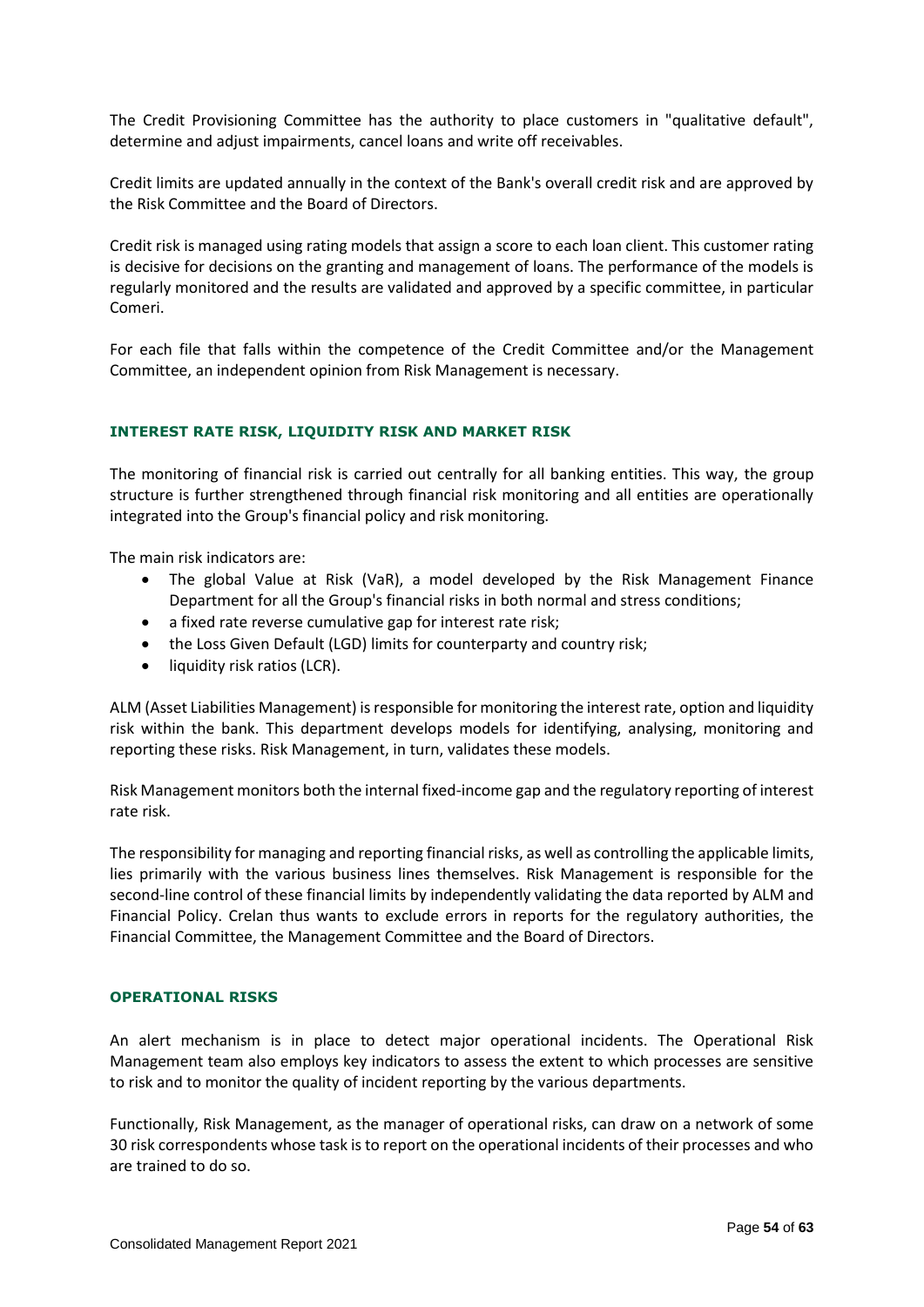The control systems are based, among other things, on detailed mapping of the risks with the objective of:

- describing the processes in the form of flow charts,
- identifying inherent risks and controls in place,
- identifying residual risks;
- developing appropriate remedial measures for the identified risks.

#### **IT SECURITY RISKS**

The financial sector is currently a frequent target of attacks on the security barriers it has put in place. As a company, it is important to continuously monitor and adjust the operation and organisation to adequately deal with the risks.

The bank divided its Security operation into two levels, a so-called first line that concentrates on operational monitoring and a second line that deals with defining risks, developing policy and implementing controls.

The bank has also implemented a roadmap to further strengthen internal awareness of these growing risks, such as hacking and phishing techniques, etc.

As part of a continuous improvement programme with increased measures and monitoring, the bank's infrastructure was further secured. A number of projects related to this internal security were implemented. This programme also focuses on electronic customer services and on customer awareness of safe banking.

The agreements we made with suppliers on the security of private data protection and outsourced activities, among others, have been strengthened and are closely monitored.

These elements are, of course, subject to repeated scrutiny of the first and second lines of defence.

Finally, Crelan has invested in the preparation of the future infrastructure and organisation of the bank in view of the acquisition and integration of AXA Bank. These projects naturally include forward-looking security from the very outset.

#### **RECOVERY PLAN**

Crelan has drawn up a recovery plan in accordance with regulator recommendations.

Based on EBA guidelines, the bank has established several risk indicators in the areas of solvency, liquidity and profitability. Alert thresholds and a critical recovery threshold have been defined for each indicator in order to trigger recovery options in the event of breaches.

The bank has developed five scenarios to this end: liquidity crisis, interest rate increase, credit crisis, general (systemic) crisis due to an operational incident and a specific scenario linked to the Europabank entity.

Crelan has defined four possible recovery options for each of these five scenarios, which can be activated quickly and, if necessary, simultaneously.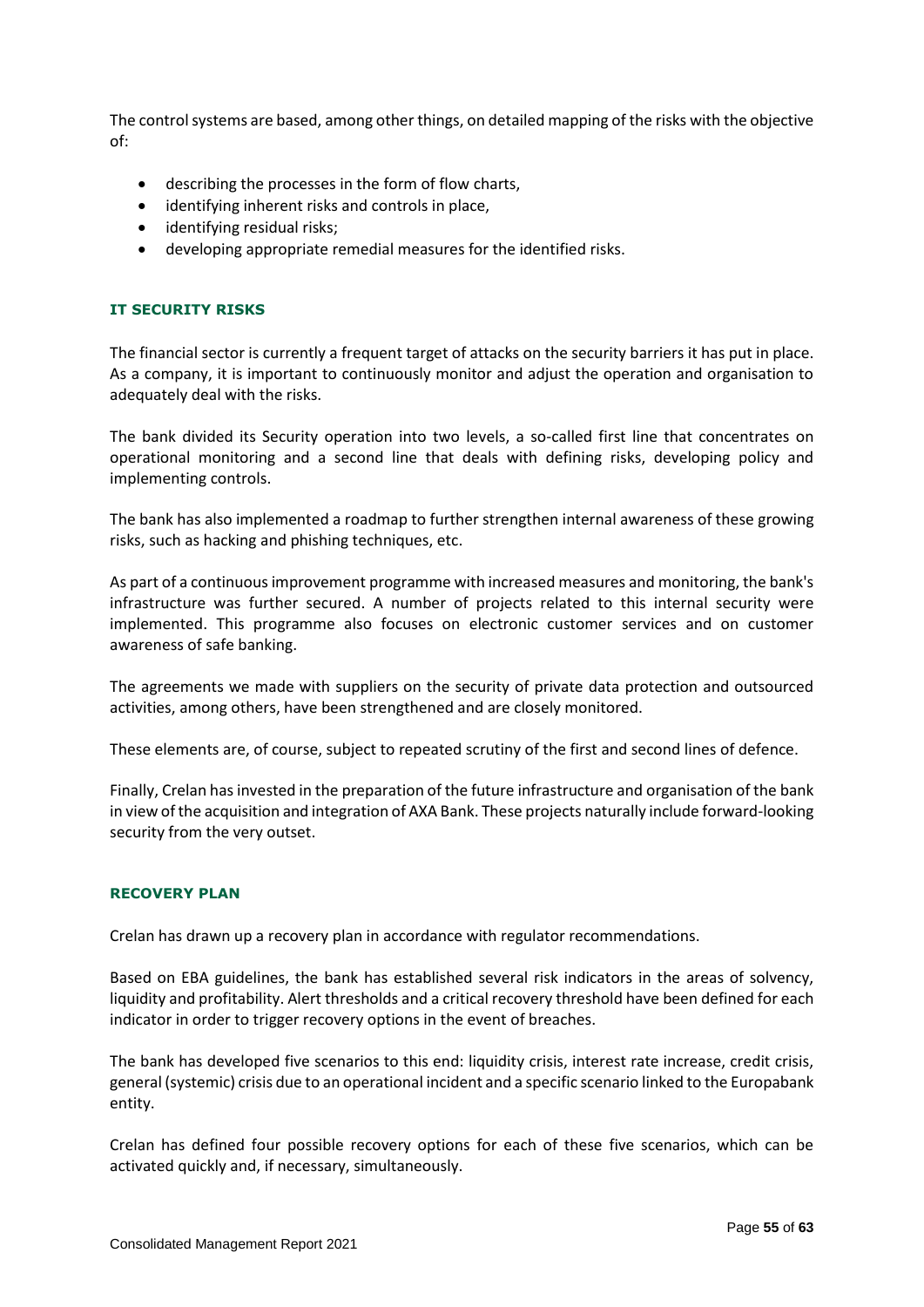In each of these cases, the envisaged recovery options allow the Group to get out of the danger zone.

#### **ICAAP / ILAAP**

The goal of these reports is to determine whether the bank has sufficient equity and liquidity, which is the case.

The bank's equity allows it to bear all risks arising from its activities and its liquidity position is well above the statutory minimum, which enable it to cope with stress scenarios.

In assessing capital requirements, the quality and relevance of the internal models play an important role. After all, solvency depends on both the size of the equity and the quality (more or less risky) of the assets. The risk level is therefore primarily based on the risk weighting assigned to the various assets. This risk weighting, in turn, is mainly the result of default forecasts made by internal models (IRB) and of the potential expected losses.

The IRB framework is periodically reviewed and validated by Crelan and the regulator.

The quality of our models and the resulting risks show that the bank is developing a very cautious risk approach, which will result in a Tier 1 solvency ratio of 18% by the end of 2021.

#### **DATA QUALITY**

The bank has initiated a large-scale project to significantly improve the quality of data used in its operational processes and in internal, external and regulatory reporting.

This project will, on the one hand, address governance and effective implementation, and on the other hand, focus on loan portfolio data to further strengthen data processes.

## **Compliance**

#### **PREVENTION OF MONEY-LAUNDERING**

In 2021, specific additional initiatives were taken in the fight against money laundering, on the one hand with regard to customer knowledge (Know Your Customer) and on the other hand with regard to the screening of customer transactions (Know Your Transactions).

The updating of customer data continued at a fast pace both through the agencies and the online application. As a result, by the end of 2021, the customer data of over 80% of all customers had been updated, allowing for more accurate risk classification.

A number of additional screening scenarios were also introduced to monitor payment transactions, focusing, among other things, on frequent transactions for small amounts and thus allowing for more sophisticated monitoring.

The customer acceptance policy was updated. A higher number of prospective customers with typical AML risk factors were detected in the new customer acceptance process. This is undoubtedly related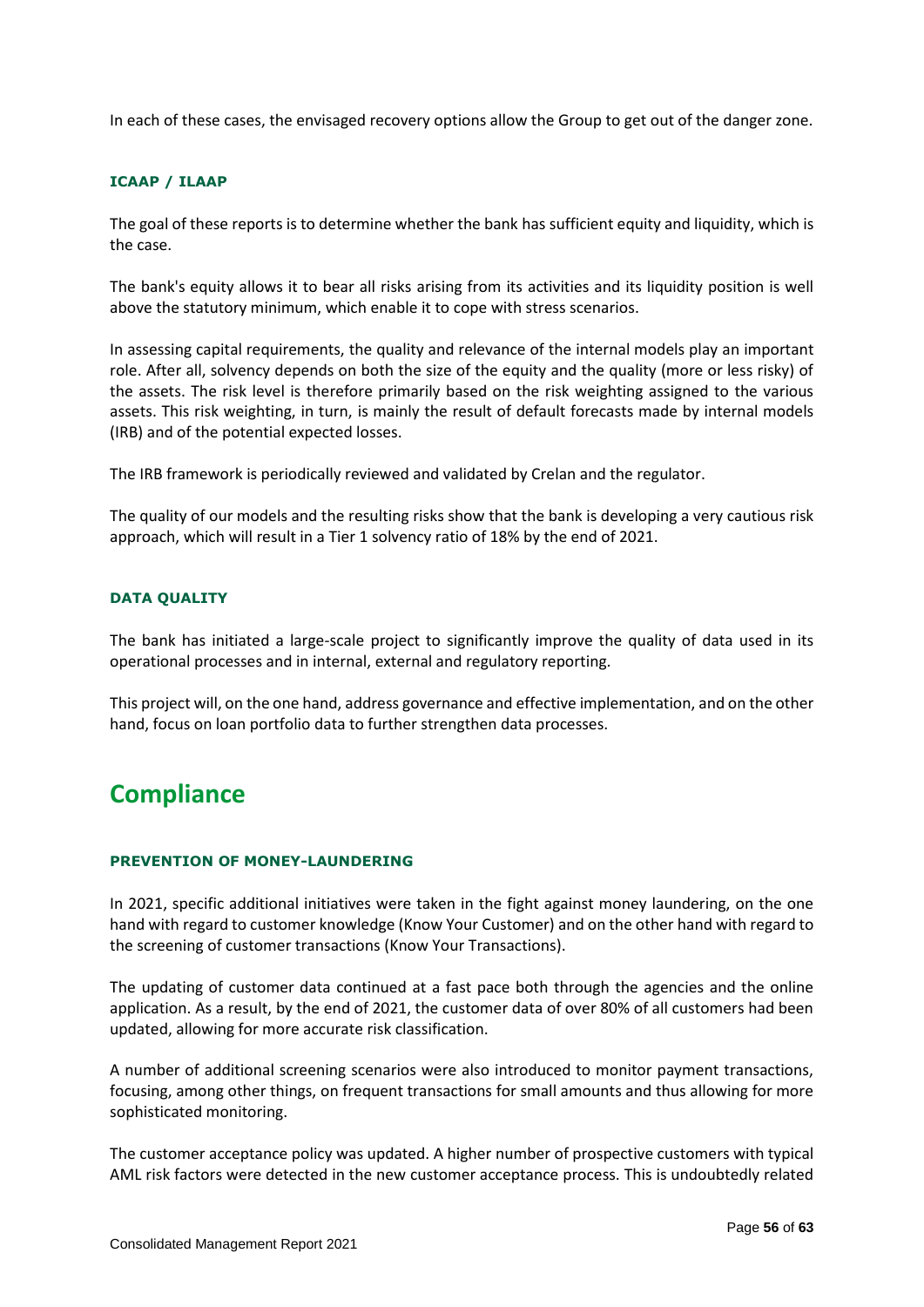to the more critical attitude of some banks towards these risk groups and the related termination of customer relationships.

#### **IMPLEMENTATION OF NEW CIRCULARS SUPERVISOR**

The National Bank issued new circulars in June 2021 regarding tax avoidance policy, special mechanisms and repatriation of funds. E-learnings on these topics were organised for agents and their staff in the fall of 2021. The policy texts on these issues were updated as was the procedure for repatriation.

#### **PREVENTION OF PAYMENT FRAUD**

The prevention measures and awareness-raising regarding phishing fraud have clearly borne fruit. Crelan customers were only marginally affected by phishing.

Unfortunately, more customers have fallen victim to other types of payment fraud, where the fraudsters do not work under the auspices of the bank, but use other methods to persuade consumers to make fraudulent payments, such as falsifying account numbers on invoices or emotional fraud.

#### **INVESTOR PROTECTION**

Compliance participated in the rollout of the new IT application for investment advice and orders in May 2021 and in preparing the introduction of the sustainability preference of investors, scheduled for fall 2022.

A number of adjustments were also initiated regarding the approval of new (investment) products and activities.

A number of additional controls were also installed regarding activity outsourcing.

## **Internal audit**

The Audit Charter describes the overall mission and values of Internal Audit. The roles and responsibilities contained in the Audit Charter and the Audit Committee Charter are in accordance with the law on the statute and supervision of credit institutions and listed companies.

Internal Audit independently provides reasonable assurance - to both the Board of Directors, through the Audit Committee, and the Management Committee - on the quality and effectiveness of internal controls, on risk management, and on the bank's corporate governance systems and processes.

The scope of Internal Audit covers all activities of the Group. A uniform audit methodology and reporting to the Audit Committee apply in the Group.

For Europabank, the audit activities are entirely entrusted to a dedicated audit department.

In the context of a "Risk Based Auditing" approach, Internal Audit also updated the "Audit Universe" in 2021 in response to new regulations and new or changed activities.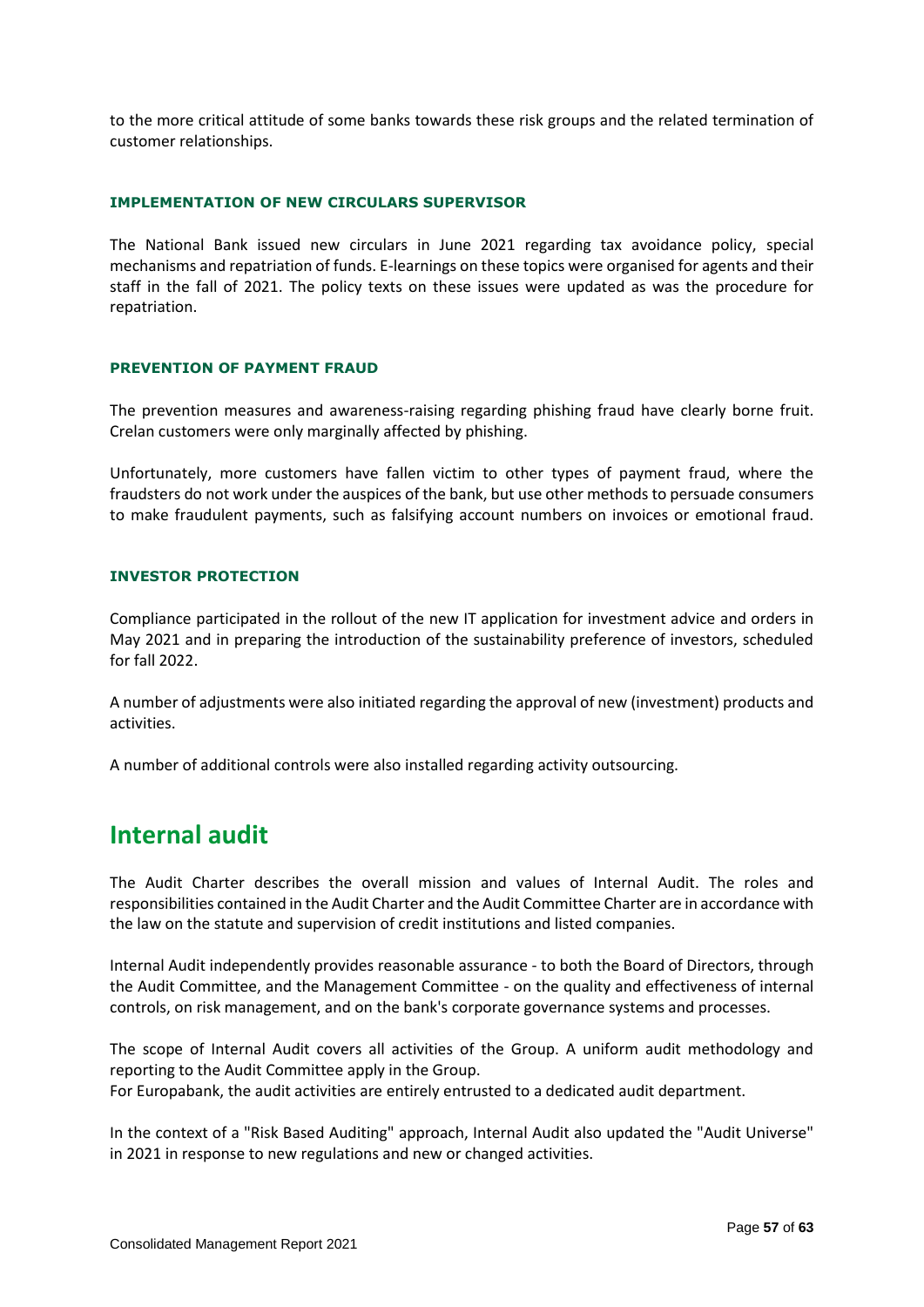The tasks carried out by Internal Audit in 2021 covered various areas: including IRB credit models, compliance, credit, IT, etc.

Internal Audit also carries out the follow-up of the corrective actions. The status of audit recommendations is periodically monitored and reported both to the Management Committee and to the Board of Directors through the Audit Committee.

# **Grid inspection**

The Inspection Department monitors the proper functioning of the independent agencies by collecting information at various levels. This information allows it to verify the agency's management in accordance with the Bank's requirements.

To this end, a team of inspectors carries out unannounced agency checks, during which the following elements, among others, are examined: the correctness of the available funds, the completeness of the office administration, the processing of accounting documents, the observance of compliance and other regulations, the processing of loan files, etc.

Furthermore, the inspectors also visit the agencies to carry out cash controls, checks on safes and to ensure compliance with legal provisions.

In addition, a periodic system of basic controls is in place at the head office that checks the cash transactions of the agencies. The structured approach and frequent follow-up ensure that signals can be quickly picked up and processed.

In addition to auditing the cash operations in the agencies, fraud prevention investigations and checks on the financial health of the agents are carried out. These audits include very specific matters such as preliminary screening of and advice on prospective agents and prospective agency employees, handling of complaints involving agents or agency employees, balance confirmations, checks after hold-ups etc.

The Inspection Department is also responsible for the elaboration, updating and coordination of the Crelan Charter, which contains the main agreements between the Bank and the independent agencies. The Charter serves as an important reference framework to ensure proper cooperation between the agent and the Bank so that, on the one hand, the legal and regulatory provisions are respected and, on the other hand, customers are served correctly and efficiently.

The quality model of the Inspection Department manages the frequency of audits and the nature of investigations and inspections. The results of the audits provide a risk score according to five categories from low to high risk. This risk score is allocated to each agency on the basis of three elements: administrative and accounting accuracy, financial health and breaches of the Crelan Charter.

The COVID-19 crisis obviously significantly impacted the inspection visits in 2021.

The Quality Management Committee (QMC) initially follows up on the findings of the various checks and determines the exact remedial actions required in response to any potential snags. The COK also deals with complaints when the agent's involvement is questioned and discusses any report of an identified anomaly by another directorate to decide on the appropriate action to be taken with respect to the agent.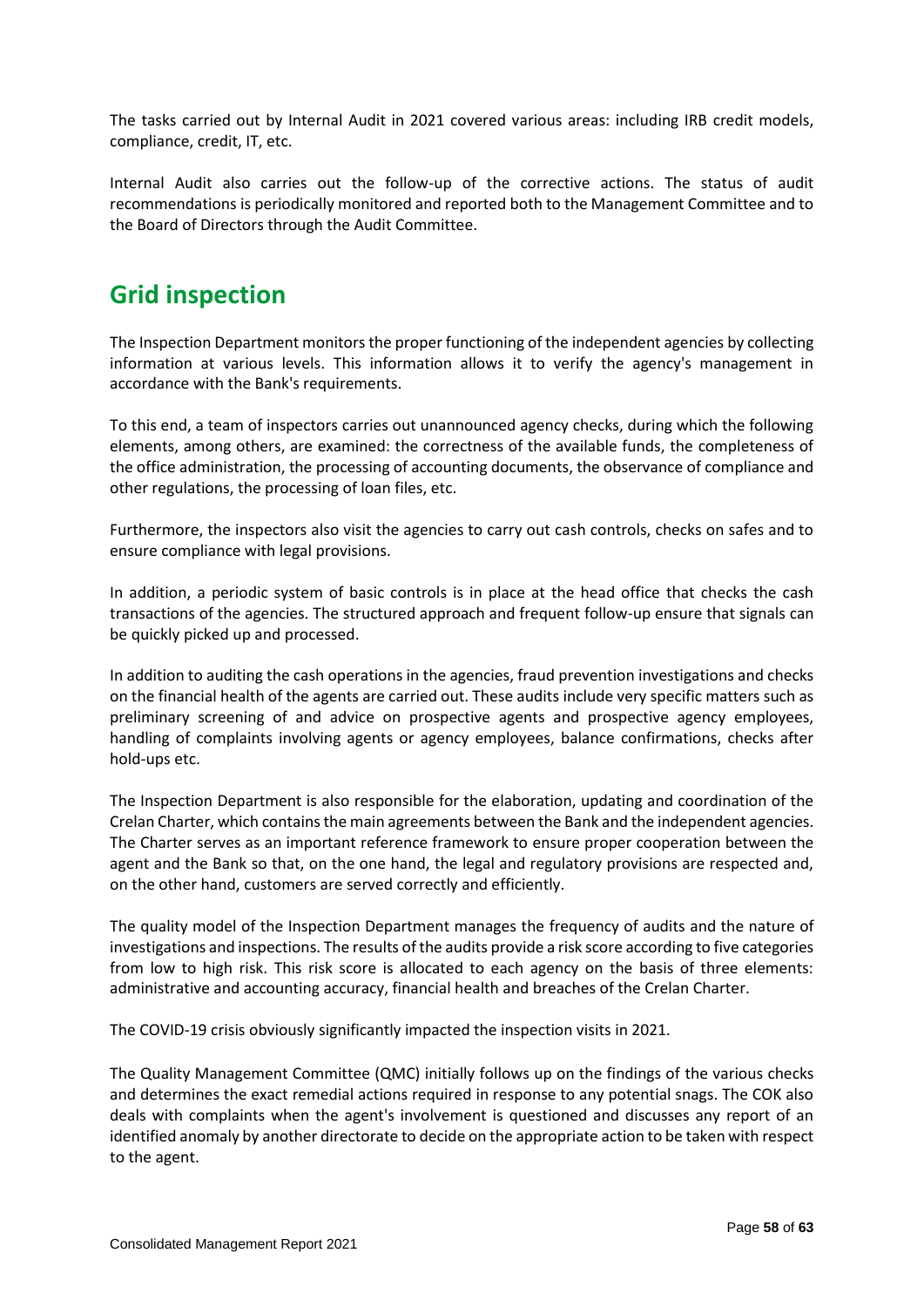If the decision-making authority is exceeded, or in the event of findings that require cross-domain treatment, the COK refers the dossier to the Mediation and Advisory Committee (BAC), which has greater decision-making authority. The BAC is composed of two board members and representatives from Compliance, the Commercial Directorate, Legal Affairs and Inspection. The results of the discussions in the BAC are reported to the Management Committee and the Audit Committee.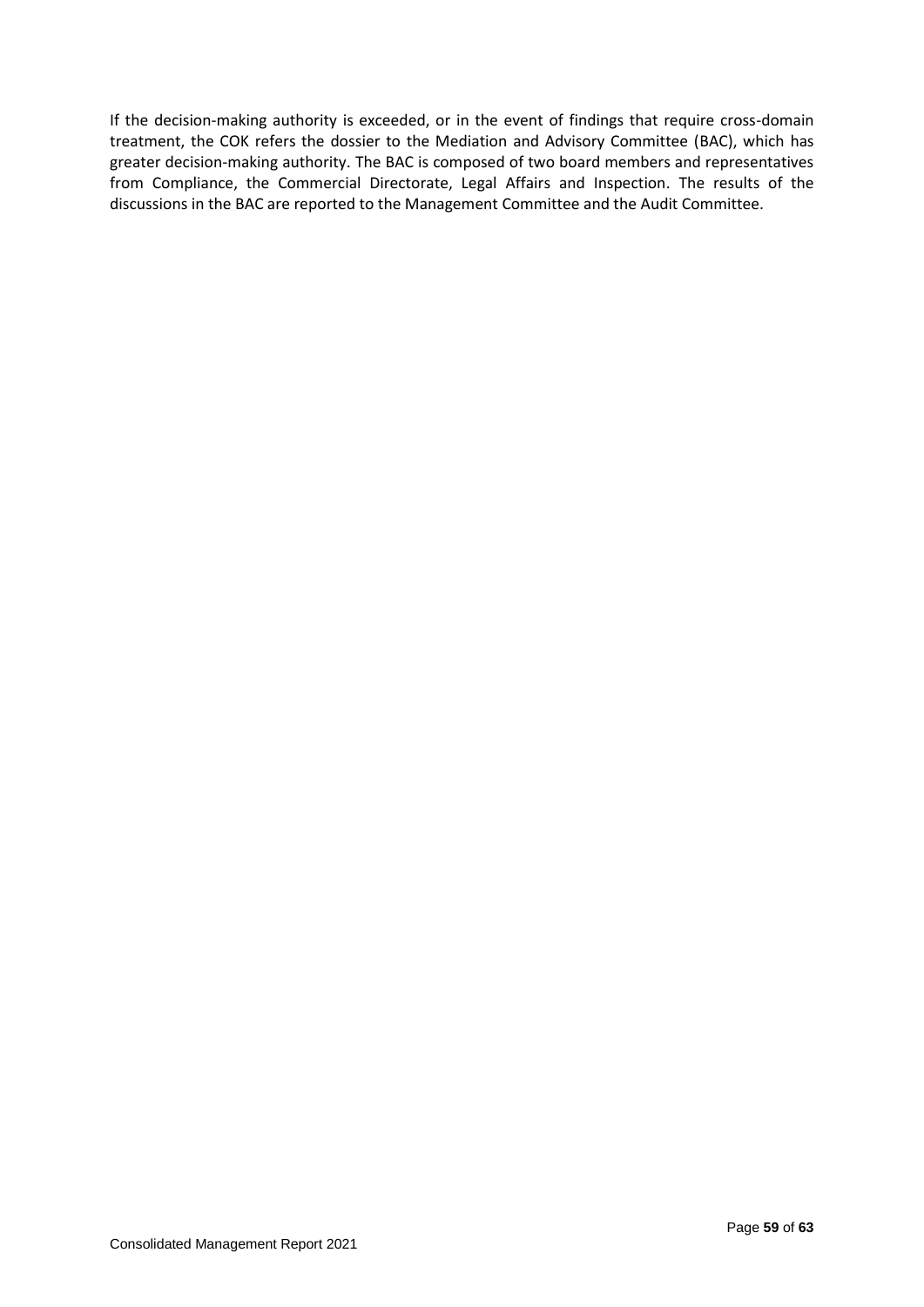# **Crelan, a socially committed and sustainable bank**

# **A sustainable operation at Crelan**

## **SUSTAINABILITY AS A MATTER OF COURSE**

Sustainability is in Crelan's DNA. Due to our strategy, our scope of work and our limited size, our operation is by definition already quite sustainable.

Thus, Crelan is a national player that focuses on core banker tasks, i.e. converting funds entrusted to it by savers and investors into loans for Belgian private families and entrepreneurs. In other words, Crelan derives no income from speculative transactions, but fully supports the local initiatives of its customers.

As a cooperative bank, Crelan is not listed on the stock exchange. Like any business, our objective is to grow and create added value, but we can do so at our own pace. Decisions are always taken with a long-term perspective and with a cautious attitude to safeguard the interests of the bank, its employees, its customers and its cooperative shareholders.

#### **SUSTAINABILITY IN PRACTICE**

Crelan is committed to a pragmatic approach to sustainability with a continuous focus on transitioning to a climate-friendly way of life.

Crelan interprets this principle concretely into attention for:

- a continuous increase in the sustainability of its range of products and services;
- honest, competent and personalised service and advice to customers;
- proper remuneration for its cooperative shareholders;
- a pleasant and motivating working environment for its employees;
- green investments in its buildings and facility services;
- the sponsorship of a number of talented champions and the training of young athletes in crosscountry cycling, basketball and athletics;
- contribute to the communities in which it operates through the Crelan Foundation;
- a stake in the capital of Incofin, a fund specialised in microfinance in third world countries.

For more concrete information on our sustainable operations, we invite the reader to consult our annually published sustainability report. These reports can be found on Crelan's [website.](https://www.crelan.be/nl/corporate/artikel/jaarverslagen)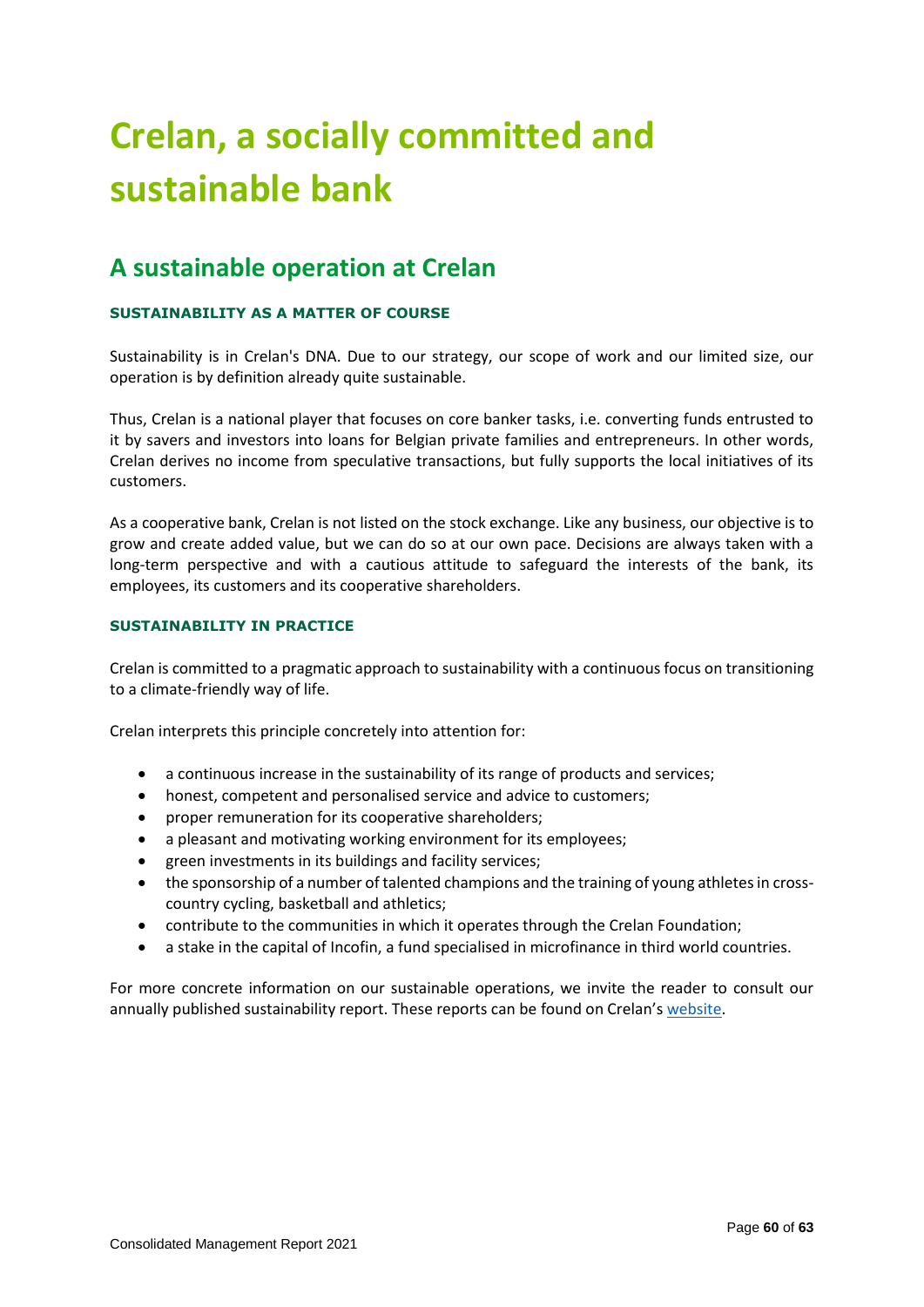#### **SPORTS SPONSORSHIP**

Crelan believes that sport is an important part of a healthy and balanced lifestyle and a factor of social cohesion that brings people closer together. Fair play and team spirit are what make sport great, and these are therefore values that Crelan is keen to support.

Crelan has long been active as a sponsor of a number of sports. The bank deliberately opts for sports involving a high degree of interaction between athletes and supporters. We sponsor athletes who are consummate professionals, and who are fully committed to results and at the same time close to their supporters. Crelan believes passionately in these values.

## **Basketball**

#### **Crelan on the court with the Belgian Cats and the Belgian Lions**

Crelan has supported our national pride in basketball since May 2019: the Belgian Cats and the Belgian Lions. Together with the Belgian Basketball Federation, Crelan aims to build on the successes of the Cats & Lions. Crelan is also investing in the future and is the sole main sponsor of the Young Belgian Cats & Lions (U20) and the national 3x3 team, the new popular 'street' version of classic basketball. Professional support for young Belgian talent is crucial here. These initiatives underscore Crelan's longterm commitment to Belgian basketball.

Within that framework, Crelan is also set to sponsor the **FIBA 3x3 World Cup** which will take place in Antwerp from 21 to 26 June 2022.

#### **Cyclocross**

Crelan has been active as a cycling sponsor since 2000, then still under the name Landbouwkrediet. The philosophy was always to give young Belgian cycling talent a chance to flourish and to surround them with some established names in the team.

#### **Crelan also sponsors multiple world and Belgian champion Sanne Cant**

Since September 2019, Crelan has been the main sponsor of the IKO-Crelan women's cyclocross team, headed by multiple Belgian and World champion Sanne Cant. In addition to supporting the Women's Elite, the bank is also committed to the training programme of the U17 and U19 youth teams so that young Belgian cyclocross talent also gets every opportunity for the future.

In 2021 Sanne Cant won her 12<sup>th</sup> consecutive Belgian title in the Women's Elite.

#### **Athletics**

Since 2011 Crelan has been a loyal partner of the **Borlée family**, who is among the world's best in the 400m and the 4x400m. As brand ambassadors for Crelan Kevin**,** Jonathan**,** and Dylan have remained highly accessible and open to their supporters throughout their careers, even though they have spent 10 years at the top of international athletics. This is precisely what Crelan values: offering its customers a committed and professional service in a personalised relationship of trust.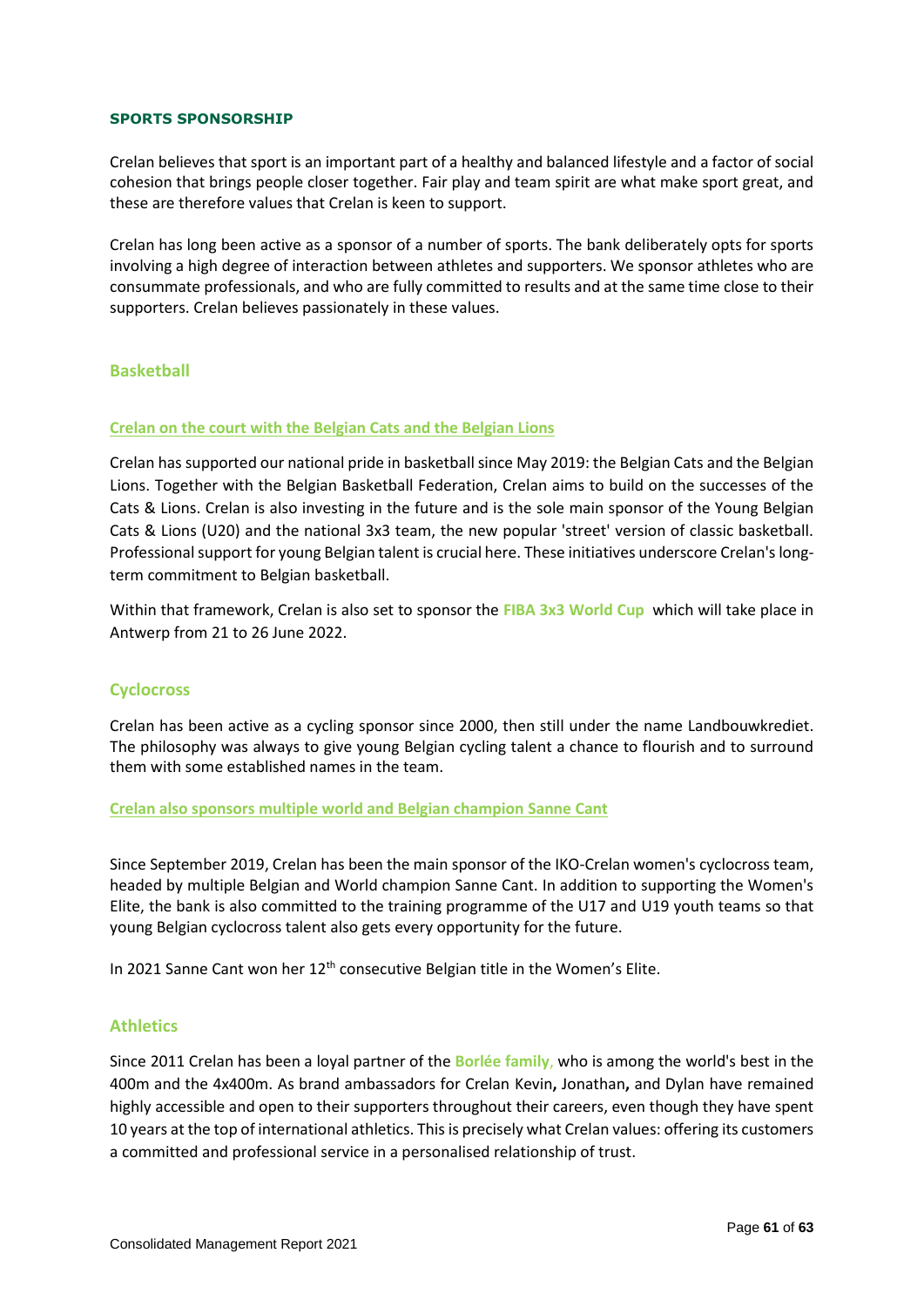# **Thanks**

The most important event of 2021 for the Crelan Group took place on the very last day of the year, this was the day the Crelan Group acquired AXA Bank Belgium from the French insurer AXA Group.

The Crelan Group at once doubled in size and became the fifth largest financial group by balance sheet total among Belgian retail banks.

This acquisition is another important step in Crelan's rich and long history. Not growth for growth's sake, but rather a well-considered step to the benefit of Crelan and AXA Bank and their customers.

From now on, the Crelan Group will be able to invest more quickly and efficiently in its services as it serves twice as many clients, 1.8 million to be precise.

Combining our expertise and experience is enriching and will undoubtedly further improve our customer service and offerings.

Initially, this acquisition will bring little to no change for the customers of Crelan and AXA Bank. Both brands will continue to operate separately in the market, and its familiar branches and products will remain available.

However, the plan is to integrate both banks and continue all activities under the Crelan banner at a later stage. This integration is scheduled for spring 2024 and is currently being meticulously prepared by Crelan and AXA Bank staff. It is after all our ambition to make the integration as smooth and seamless as possible for our customers.

We are very proud of this new step in the growth process of the Crelan Group. After all, it is not every day that a Belgian bank acquires a bank from a French financial group. We want to honour the trust placed in us by the financial regulators, the National Bank of Belgium and the European Central Bank by making the integration a success for the bank, its agents and its customers.

Crelan's ability to take this step is not only the result of a well thought-out policy, but also of the efforts and dedication of our employees and the trust placed in us by our customers and cooperative shareholders.

On behalf of all the members of the Board of Directors of CrelanCo CV and Crelan NV, we would like to thank you for this.

**Chair of the Board of Directors Chair of the Board of Directors**

**Luc Versele Jean-Pierre Dubois**

**Crelan NV Crelan Contract Contract Contract Contract Contract Contract Contract Contract Contract Contract Contract Contract Contract Contract Contract Contract Contract Contract Contract Contract Contract Contract Cont**